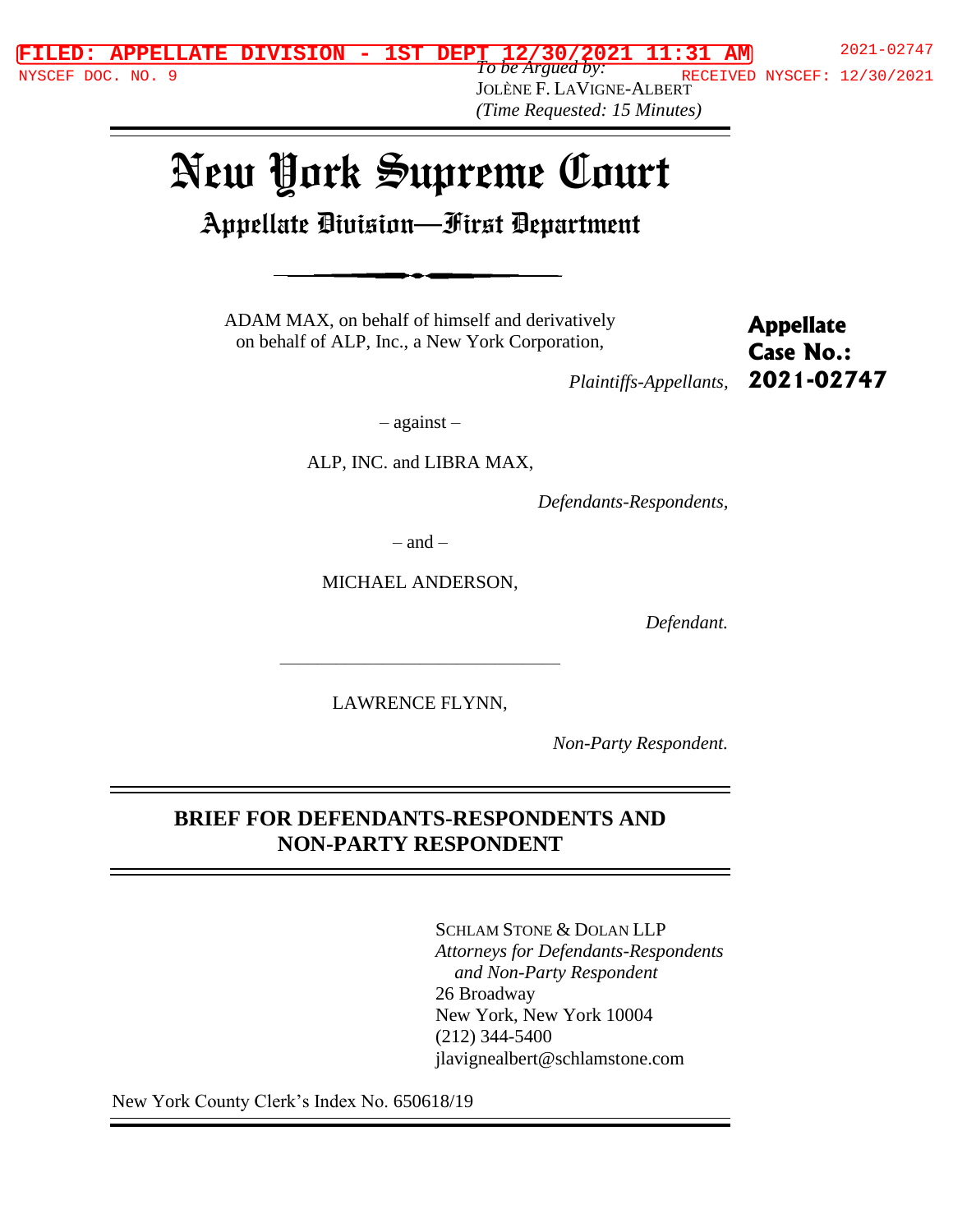# **TABLE OF CONTENTS**

| Adam's Desperate and Unrelenting Attempts to Cling to Power4<br>A.                                                                                                              |  |
|---------------------------------------------------------------------------------------------------------------------------------------------------------------------------------|--|
| <b>B.</b>                                                                                                                                                                       |  |
| Justice Bannon's Order Dismissing the Amended Complaint12<br>C.                                                                                                                 |  |
|                                                                                                                                                                                 |  |
| APPELLANT'S CLAIMS FOR BREACH OF FIDUCIARY DUTY AND                                                                                                                             |  |
| The Exculpatory Clause in ALP's Certificate of Incorporation Bars<br>A.                                                                                                         |  |
| ALP's Certificate of Incorporation Is Properly Considered Pursuant to<br><b>B.</b>                                                                                              |  |
| Adam's Allegations About Legal Fees Paid to Libra Max Fail to State<br>C.<br>Unexculpated Conduct And Are Precluded by the Business Judgment Rule. .23                          |  |
| Adam's Remaining Arguments Regarding the Exculpatory Clause Fail.<br>D.<br>30                                                                                                   |  |
| The Allegations Regarding the New York Times Article Fail To State A<br>Ε.                                                                                                      |  |
| Any Remaining Allegations of Breach of Fiduciary Duty Fails to Meet<br>$F_{\cdot}$                                                                                              |  |
| APPELLANT'S ALLEGATIONS DO NOT MEET THE EXACTING<br>П.                                                                                                                          |  |
| THE AMENDED COMPLAINT DOES NOT PleAd Facts Sufficient to<br>III.<br>Overcome the Powerful Presumption of New York's Business Judgment Rule. 43                                  |  |
| IV. THE NEGLIGENCE CLAIM IS DUPLICATIVE OF THE BREACH OF                                                                                                                        |  |
| THE CLAIMS FOR AN ACCOUNTING, ATTORNEY'S FEES, AND<br>$V_{\cdot}$<br>FOR THE REMOVAL OF DIRECTORS AND OFFICERS FAIL BECAUSE<br>THE UNDERLYING CLAIMS FAIL, AND ADAM'S REMAINING |  |
|                                                                                                                                                                                 |  |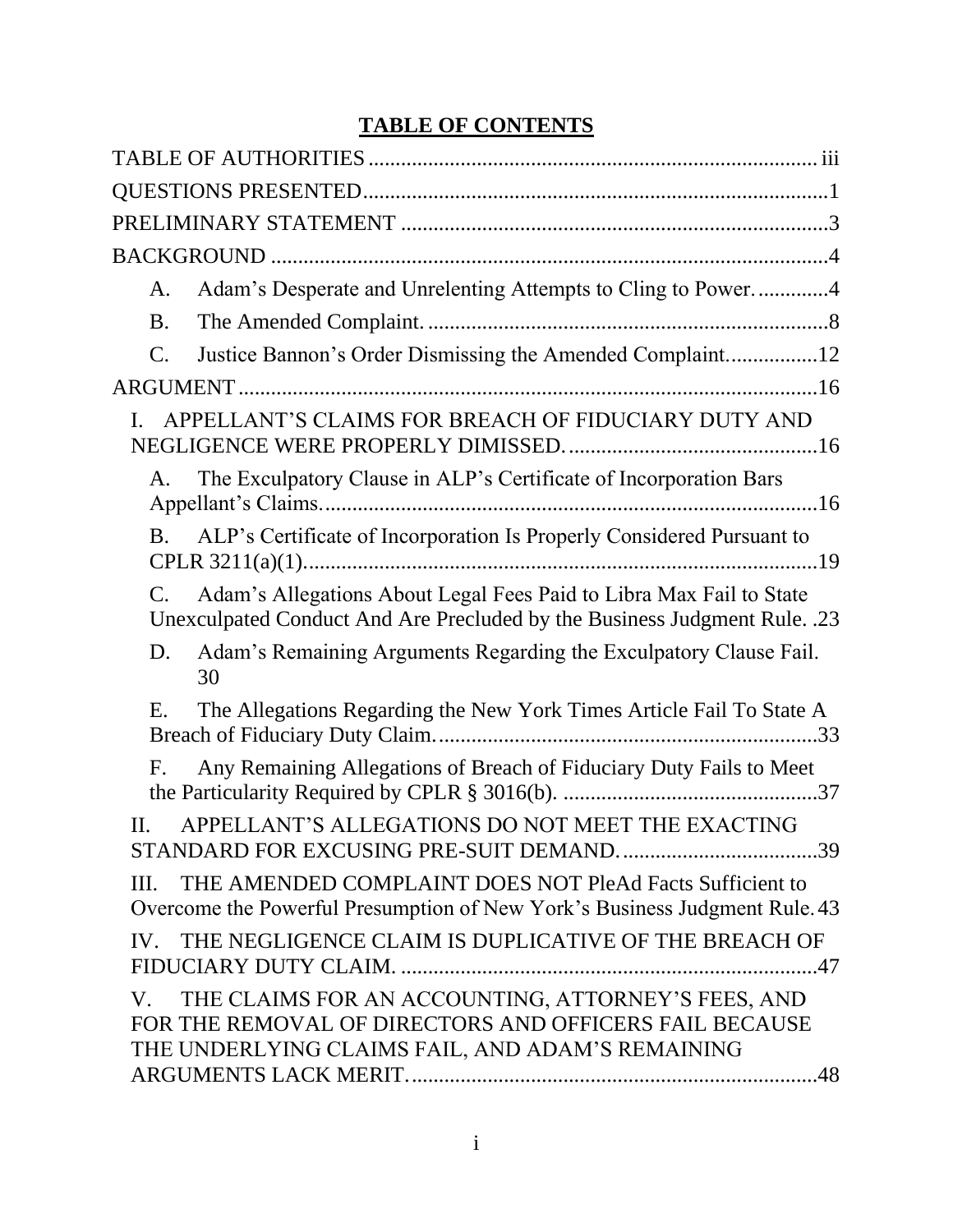| VI. THE AMENDED COMPLAINT DOES NOT STATE A CLAIM FOR     |  |
|----------------------------------------------------------|--|
| THE APPOINTMENT OF A RECEIVER UNDER CPLR § 6401 OR BCL § |  |
|                                                          |  |
|                                                          |  |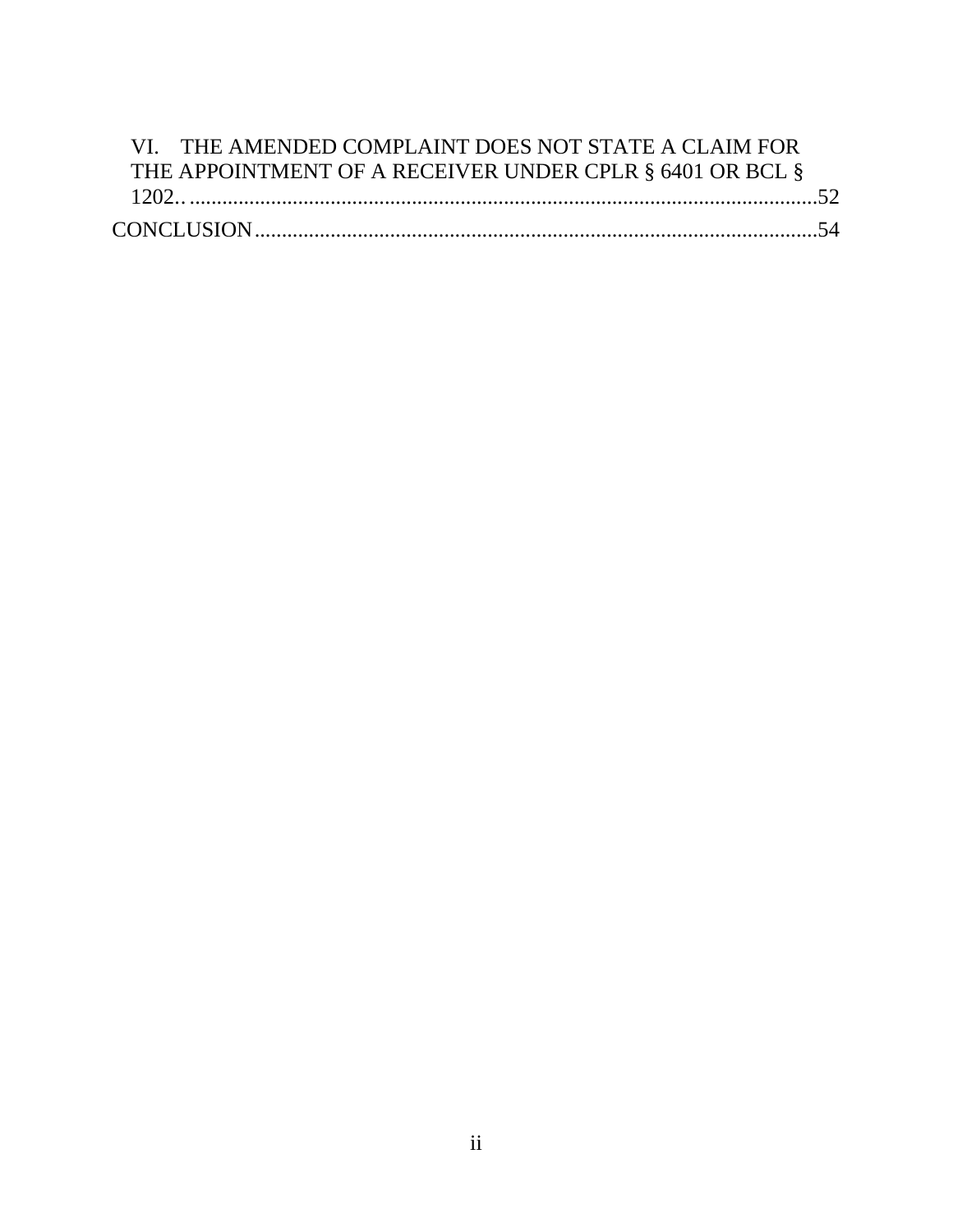# **TABLE OF AUTHORITIES**

| <b>Cases</b><br>Page(s)                                                                                      |  |
|--------------------------------------------------------------------------------------------------------------|--|
| Alizio v. Perpignano,                                                                                        |  |
| Alpert v. Nat'l Assoc. of Sec. Dealers, LLC,                                                                 |  |
| Amfesco Indus., Inc. v. Greenblatt,                                                                          |  |
| Arnold v. Society for Sav. Bancorp, Inc.,                                                                    |  |
| Associated Gen. Contractors of Am., New York State Chapter, Inc. v. Lapardo<br>Bros. Excavating Contractors, |  |
| Auerbach v. Bennett,                                                                                         |  |
| Bansbach v. Zinn,                                                                                            |  |
| Barone v. Sowers,                                                                                            |  |
| Benedict v. Whitman Bereed Abbot & Morgan,                                                                   |  |
| Bildstein v. Atwater,                                                                                        |  |
| Black Car & Livery Ins., Inc. v. H & W Brokerage, Inc.,                                                      |  |
| Board of Managers of 28 Cliff Street Condominium v. Maguire,                                                 |  |
| Board of Managers of Soho North 267 West 124th Street Condominium v. NW 124<br>LLC,                          |  |
|                                                                                                              |  |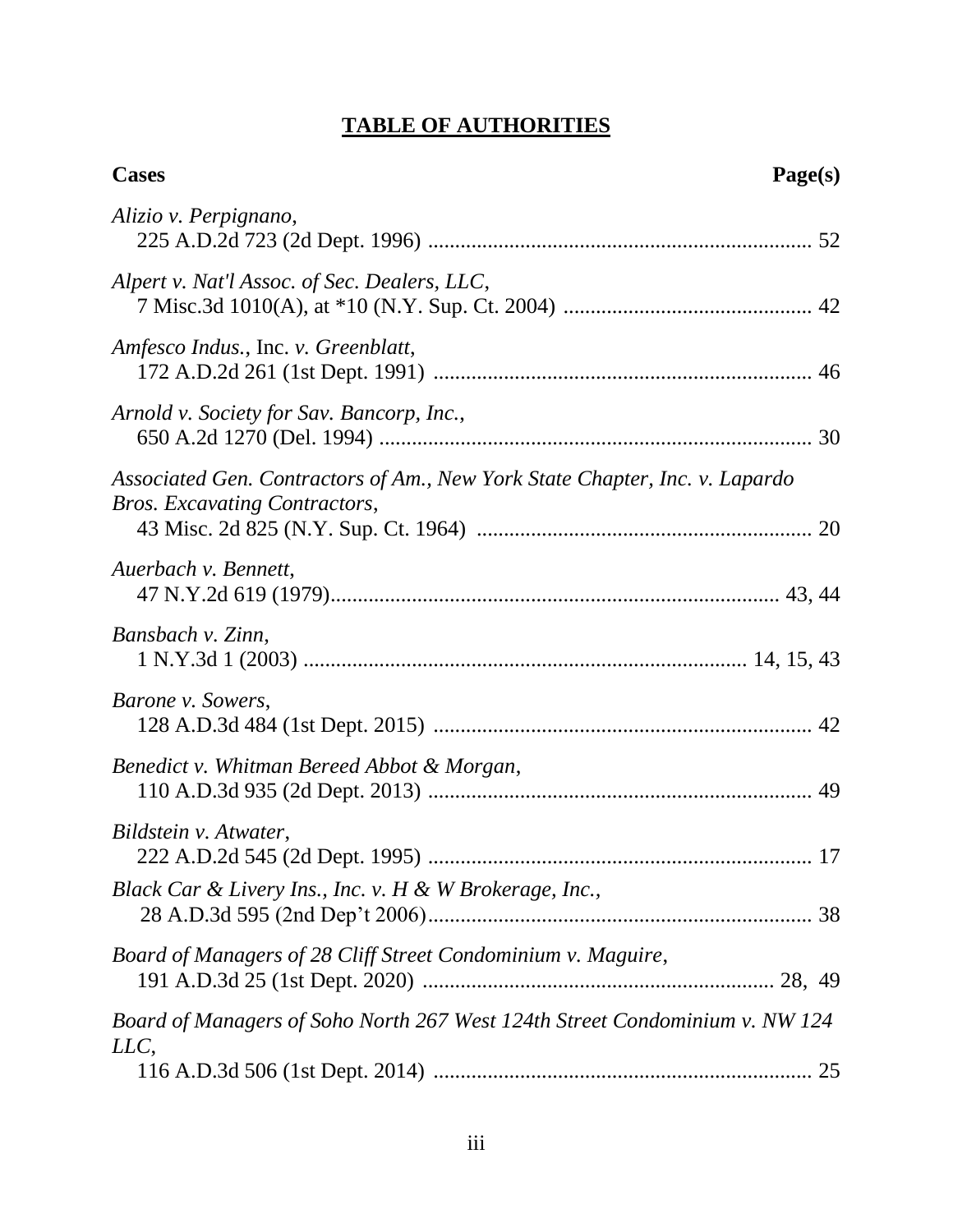| Burry v. Madison Park Owner LLC,                                                  |
|-----------------------------------------------------------------------------------|
| Central Mortg. Co. v. Jahnsen,                                                    |
| Chambers v. Time Warner, Inc.,                                                    |
| City of Tallahassee Retirement System v Akerson,                                  |
| Cohen v. Cocoline Prod.,                                                          |
| Colucci v. Canastra,                                                              |
| Conforti v. County of Nassau,                                                     |
| Conit v. Dunne,                                                                   |
| Consumers Union of U.S., Inc. v. State,                                           |
| Deblinger v. Sani-Pine Prod. Co.,                                                 |
| Dennis v. Buffalo Fine Arts Acad.,<br>15 Misc. 3d 1106(A) (Sup. Ct. 2007)<br>. 47 |
| DeRaffele v. 210-220-230 Owners Corp.,                                            |
| Dillon v. City of New York,                                                       |
| Eastman Kodak Co. v. Roopak Enterprises, Ltd.,                                    |
| Edelman v. Goodman,                                                               |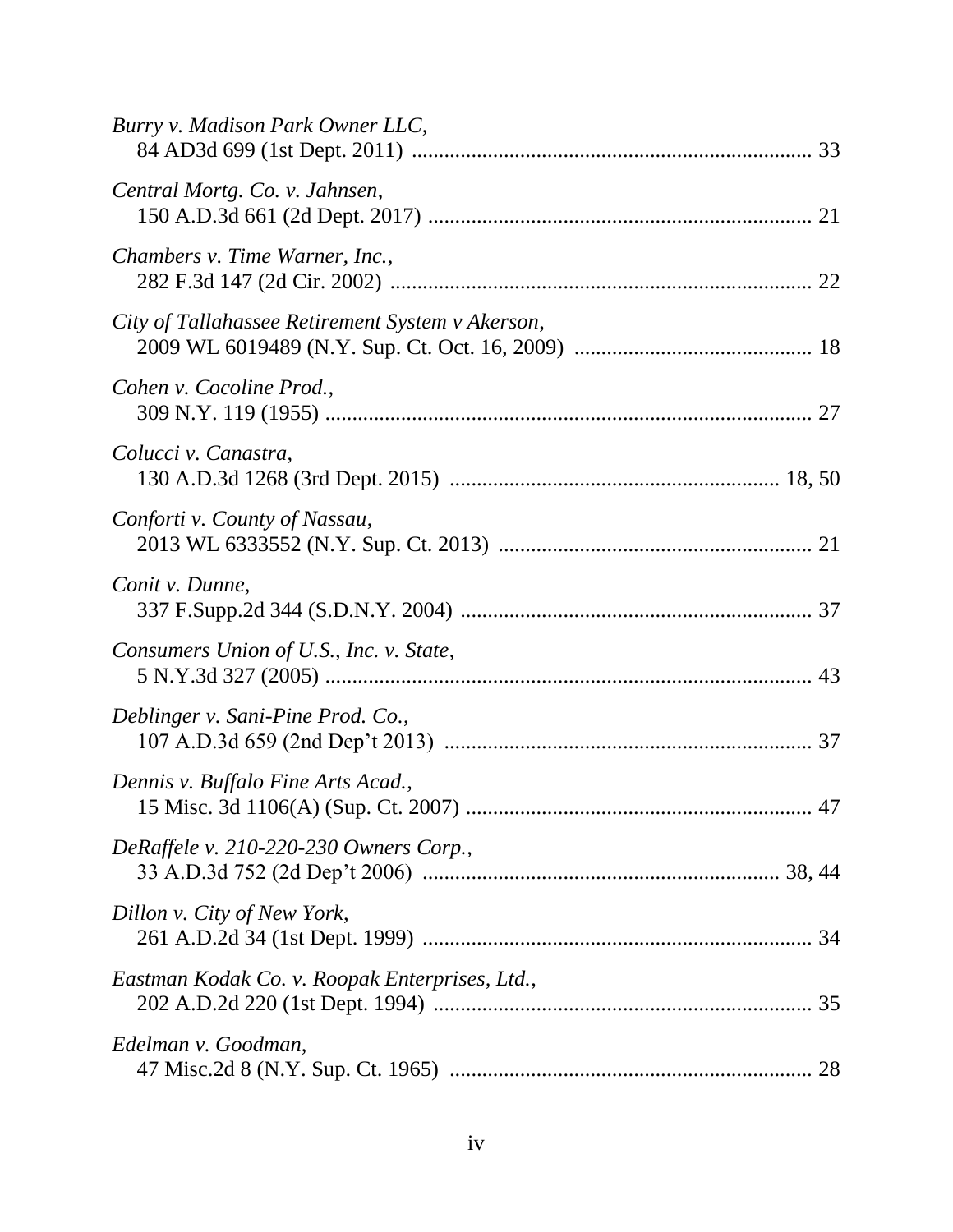| Ehret v. George Ringler & Co.,                                                                          |
|---------------------------------------------------------------------------------------------------------|
| Emmrich v. Technology for Information Management, Inc.,                                                 |
| Fenton v. Consolidated Edison Co.,                                                                      |
| Galpern v. Air Chiefs, L.L.C.,                                                                          |
| Gamiel v. Curtis & Reiss-Curtis, P.C.,                                                                  |
| Gemmel v. Immelt,<br>2019 NY Slip Op 32005(U), 16, 2019 N.Y. Misc. LEXIS 3812*20 (N.Y. Sup.<br>Ct. 2019 |
| Gibbs v. Kings Auto Show Inc.,                                                                          |
| Glatzer v. Grossman,                                                                                    |
| Goldman v. Barret,                                                                                      |
| Goldstein v. Bass,                                                                                      |
| Grace v. Grace Institute,                                                                               |
| Grogan v. O'Neil,                                                                                       |
| HF Lexington KY LLC v. Wildcat Synergy Manager LLC,                                                     |
| Hyman v. New York Stock Exchange,                                                                       |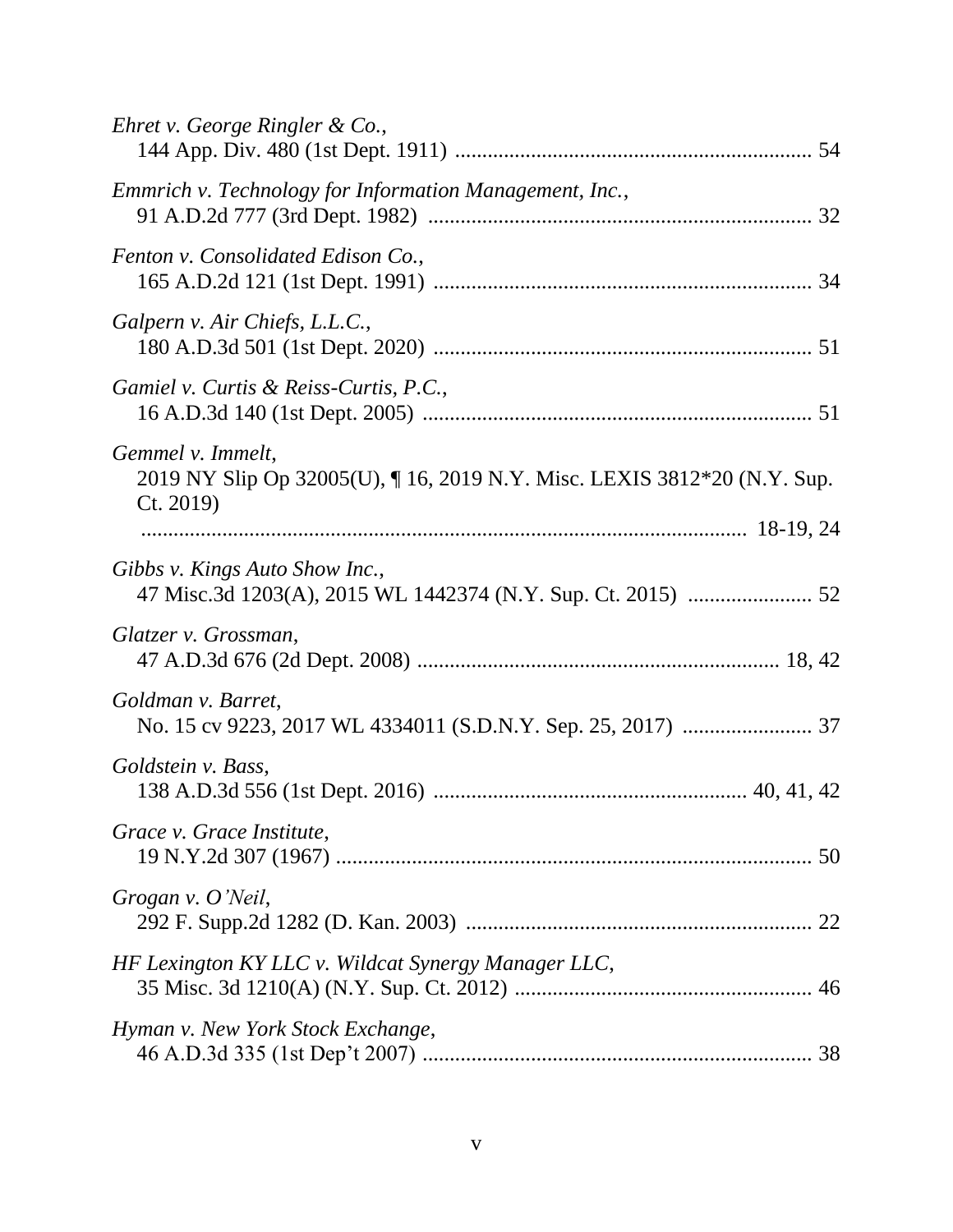| In re Kenneth Cole Productions, Inc.,                                                                  |  |
|--------------------------------------------------------------------------------------------------------|--|
| In re Merrill Lynch & Co., Inv. Securities, Derivative & ERISA Litig.,                                 |  |
| In re Midway Jewish Ctr.,                                                                              |  |
| In re Omni-com Grp. Inc. Shareholder Deriv. Litig.,                                                    |  |
| In re Oracle Corp. Derivative Litig.,                                                                  |  |
| In re Verestar,                                                                                        |  |
| International Painters & Allied Trades Industry Pension Fund v. Cantor<br>Fitzgerald, L.P.,            |  |
| JAS Family Trust v. Oceana Holding Corp.,                                                              |  |
| <i>Kalisch v. Jarcho, Inc. v. City of New York,</i>                                                    |  |
| Kamin v. Am.Exp. Co.,<br>86 Misc. 2d 809 (N.Y. Sup. Ct. 1976), aff'd 54 A.D.2d 654 (1st Dept. 1976) 47 |  |
| Kimeldorf v. First Union Real Estate Equity & Mortg. Invs.,                                            |  |
| Lapsley v. Sorfin Intenrational, Ltd.,                                                                 |  |
| Leary v. Bendow,                                                                                       |  |
| Lemle v. Lemle,                                                                                        |  |
| Lewis v. Riklis,                                                                                       |  |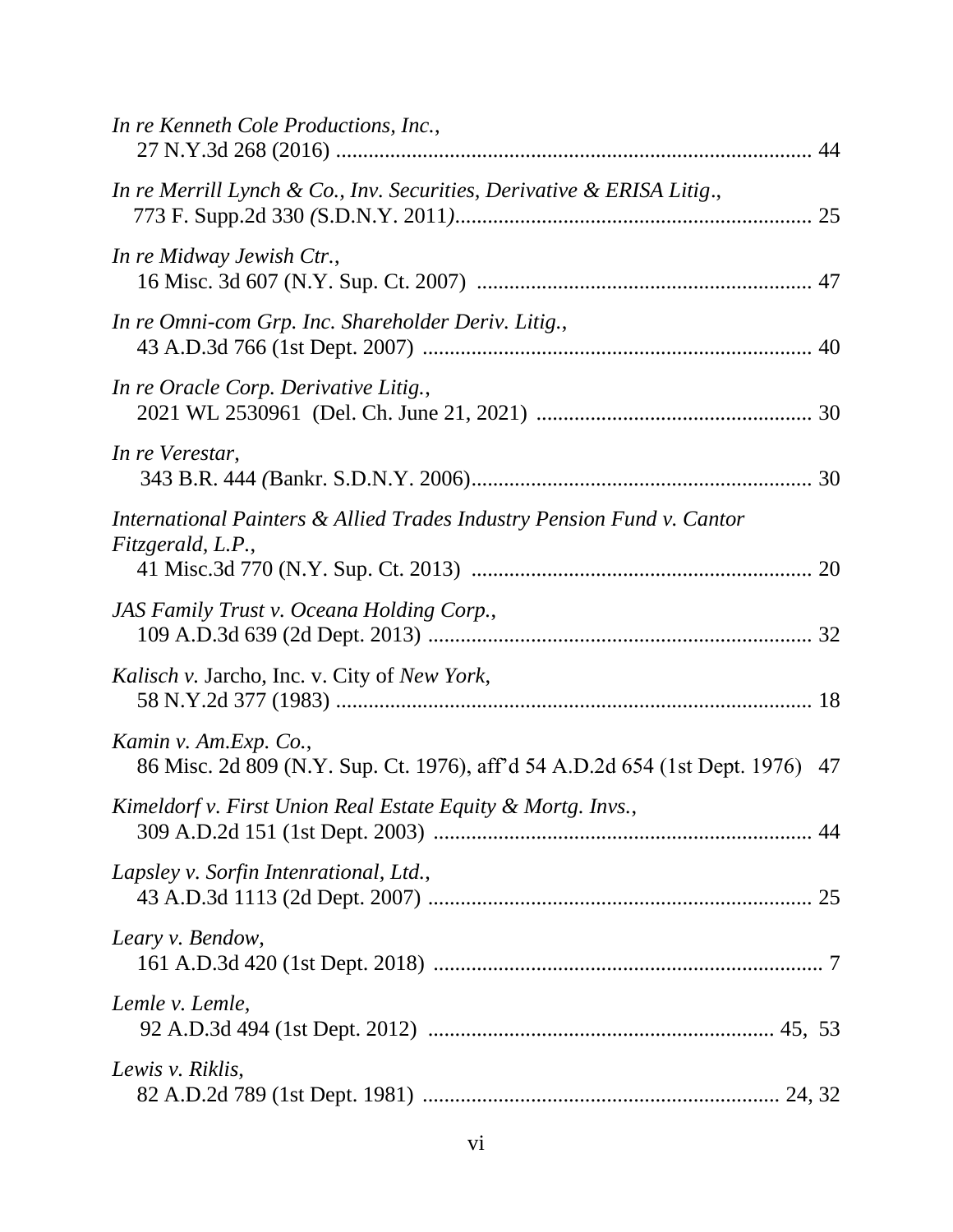| Lewis v. Welch,                                                   |    |
|-------------------------------------------------------------------|----|
| Llanos v. T-Mobile USA, Inc.,                                     |    |
| Long Island Pine Barrens Society, Inc. v. County of Suffolk,      |    |
| Luckow v. RGB Design-Build, Inc.,                                 |    |
| $M\&E$ 73-75, LLC v. 57 Fusion LLC,                               |    |
| M&M Country Stro, Inc. v. Kelly,                                  |    |
| Marx v. Akers,                                                    |    |
| Matapos Technology Ltd. v. Compania Andina De Comercio LTDA,      |    |
| Matter of <i>Khatibi</i> v. Weill,                                |    |
| Murray, Hollander, Sullivan & Bass v. HEM Research, Inc.,         |    |
| NYAHSA Services, Inc. v. People Care Inc.,                        | 48 |
| Orloff v. Weinstein Enterprises, Inc.,                            |    |
| Palazzo v. Palazzo,                                               |    |
| Palmetto Partners, L.P. v. AJW Qualified Partners, LLC,           |    |
| Parker Waichman LLP v. Squier, Knapp & Dunn Communications, Inc., |    |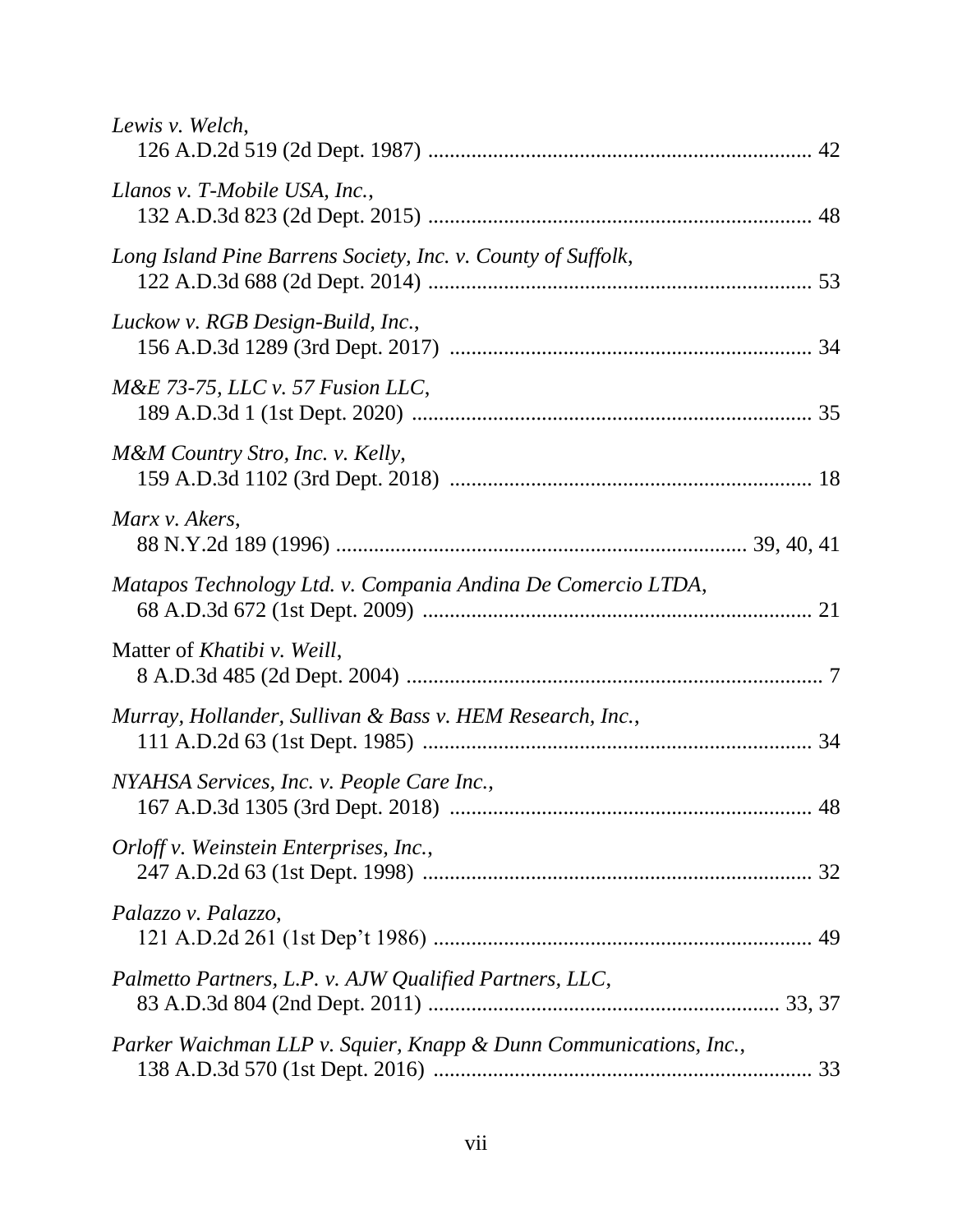| People v. Kines,                                                                                                                      |  |
|---------------------------------------------------------------------------------------------------------------------------------------|--|
| Perez v. Beach Concerts, Inc.,                                                                                                        |  |
| Phillips v. Taco Bell Corp.,                                                                                                          |  |
| Pomerance v. McGrath,                                                                                                                 |  |
| Postiglione v. Castro,                                                                                                                |  |
| Principia Partners LLC v. Swap Financial Group, LLC,                                                                                  |  |
| Retirement Plan for General Employees of the City of North Miami Beach v<br>McGraw,<br>2016 WL 7475835 (N.Y. Sup. Ct. Dec. 21, 2016), |  |
| RGH Liquidating Trust v. Deloitte & Touche LLP,                                                                                       |  |
| Sensible Choice Contracting, LLC v. Rogers,                                                                                           |  |
| Shah v. Metro. Life Ins. Co.,                                                                                                         |  |
| Shapiro v. Rockville Country Club, Inc.,                                                                                              |  |
| Simpson v. Berkley Owner's Corp.,                                                                                                     |  |
| Skillgames, LLC v. Brody,                                                                                                             |  |
| Snacks, Inc. v. Frangioudakis,                                                                                                        |  |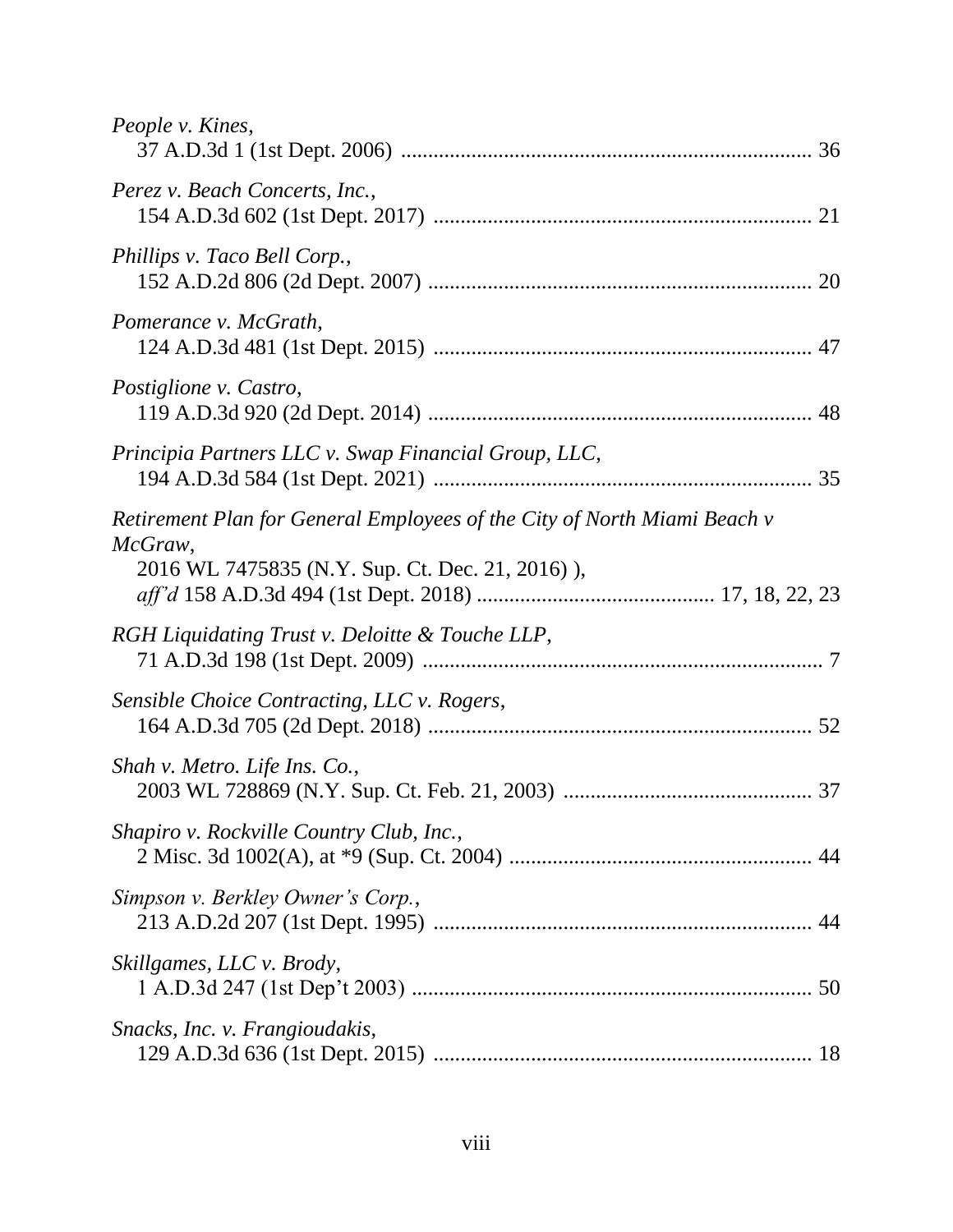| Spizz v. Eluz (In re Ampal-American Isr. Corp.),                      |
|-----------------------------------------------------------------------|
| Start Elevator, LLC v. Macombs Place, LLC,                            |
| Studio A Showroom, LLC v. Yoon,                                       |
| Swartz v. Swartz,                                                     |
| Teachers' Ret. Sys. of Louisiana v. Welch,                            |
| Tsatskin v. Kordonsky,                                                |
| United States Small Business Administration v. Feinson,               |
| Walsh v. Webnet, Inc.,                                                |
| Weil, Gotshal & Manges, LLP v. Fashion Boutique of Short Hills, Inc., |
| West Valley KB Venture, LLC v. ILKB LLC,                              |
| Wyatt v. Inner City Broad. Corp.,                                     |
| <b>Statutes</b>                                                       |
|                                                                       |
|                                                                       |
|                                                                       |
|                                                                       |
|                                                                       |
|                                                                       |
|                                                                       |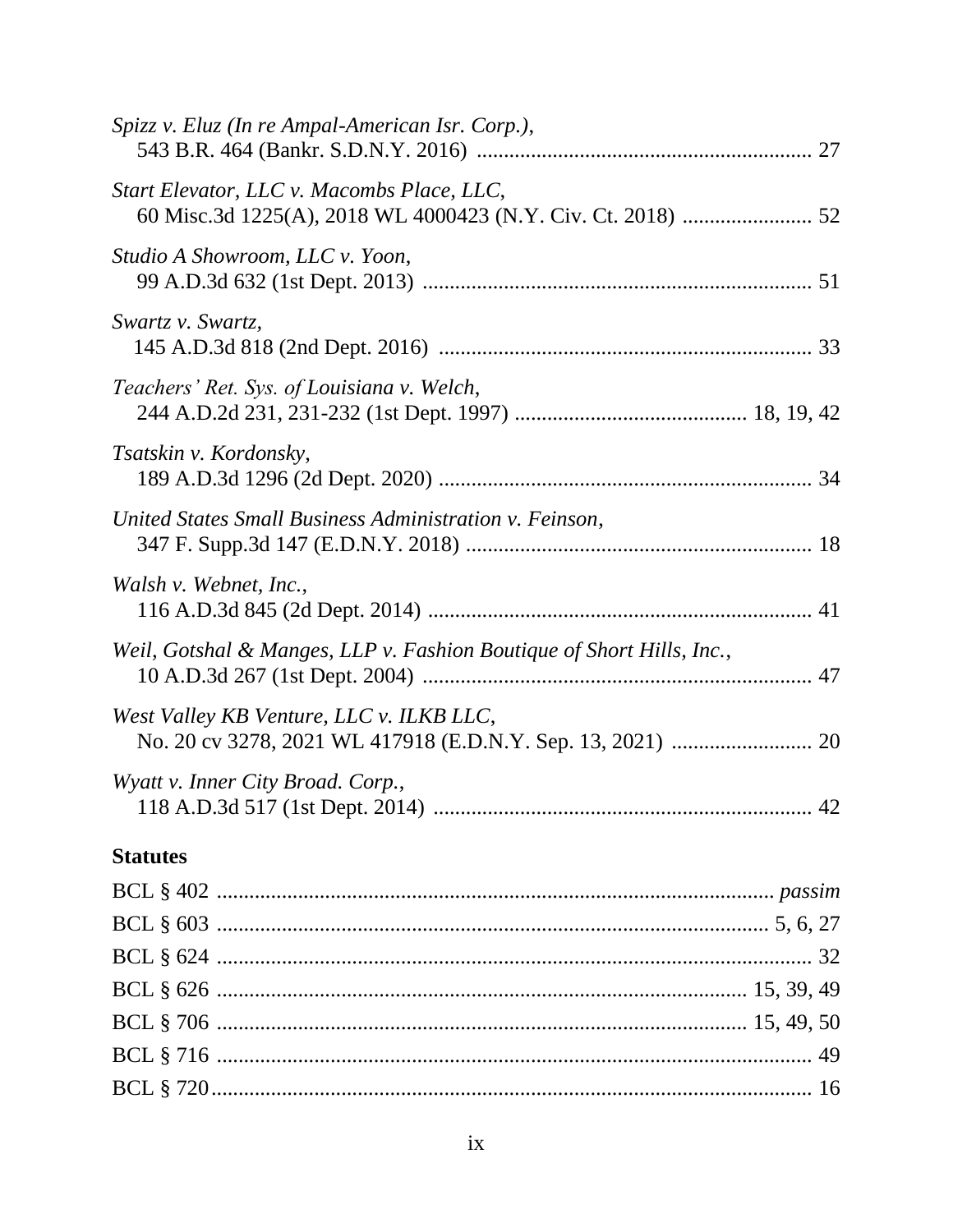# **Rules**

|--|--|--|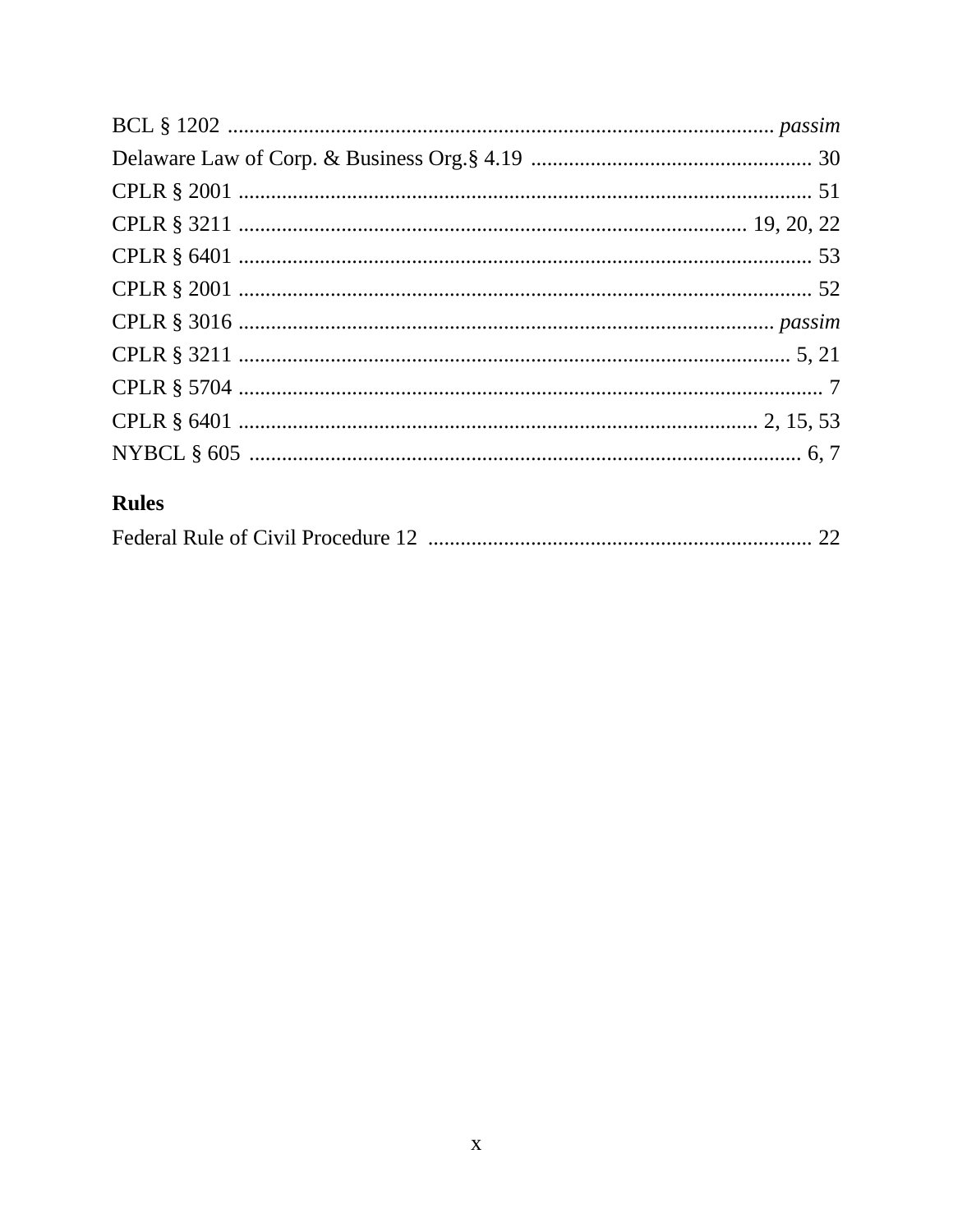Defendant-Respondents ALP, Inc. ("ALP"), Libra Max ("Libra") and Non-Party Respondent Michael Anderson ("Michael") (collectively "Respondents") submit this brief in opposition to the appeal of Adam Max ("Adam"), on behalf of himself and derivatively on behalf of ALP, of a June 6, 2021 order of the Supreme Court, New York County (Bannon, J.) (the "Order") dismissing the Amended Verified Complaint (the "Amended Complaint" or the "Complaint"). For the reasons that follow, this Court should affirm the Order.

#### **QUESTIONS PRESENTED**

<span id="page-11-0"></span>1. Did the Motion Court correctly dismiss claims of breach of fiduciary duty, negligence, and the Amended Complaint's related causes of action where ALP's certificate of incorporation contained an exculpatory clause that tracks the language of BCL § 402(b), and the Amended Complaint fails to plead bad faith, intentional misconduct, knowing violation of law, or unentitled personal financial profit? Answer: Yes.

2. Did the Motion Court correctly dismiss the claims for failure to allege pre-suit demand futility? Answer: Yes.

3. Did the Motion Court correctly dismiss the cause of action for breach of fiduciary duty where the Amended Complaint contained only non-particularized conclusory allegations, contrary to the requirement of CPLR § 3016? Answer: Yes.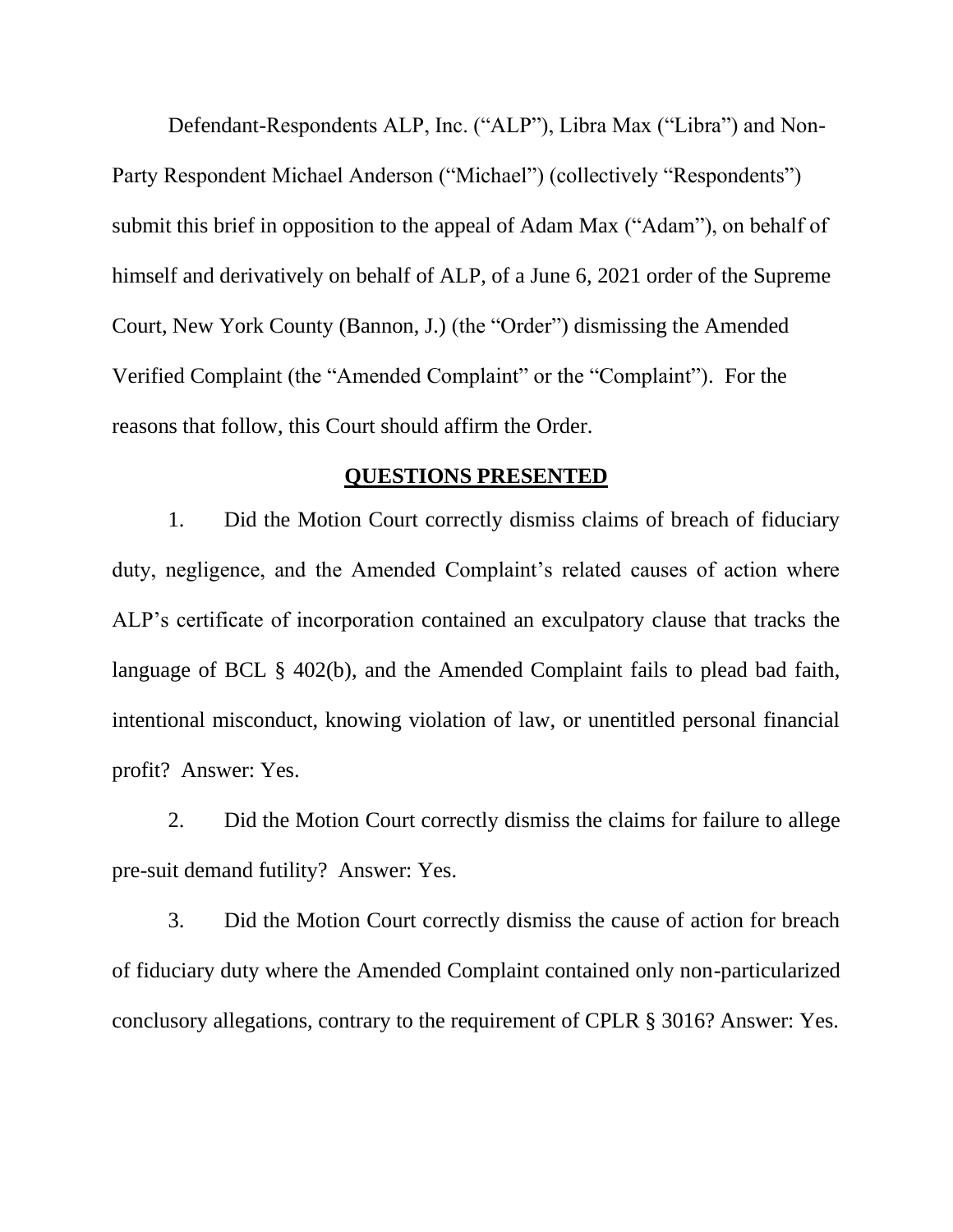4. Did the Motion Court correctly find that the Amended Complaint did not plead facts sufficient to overcome the powerful presumption of New York's business judgment rule, thus warranting dismissal of the Amended Complaint? Answer: Yes.

5. Did the Motion Court correctly dismiss the Amended Complaint's cause of action for negligence for the additional reason that it is duplicative of the breach of fiduciary duty cause of action? Answer: Yes.

6. Did the Motion Court correctly dismiss the Amended Complaint's causes of action for an accounting, attorney's fees and the removal of directors and officers because those claims rise and fall with the breach of fiduciary duty and negligence claims, which were properly dismissed? Answer: Yes.

<span id="page-12-0"></span>7. Did the Motion Court properly dismiss the Amended Complaint's claim for the appointment of a receiver under CPLR § 6401 and BCL § 1202 because (a) appointment of a receiver under CPLR  $\S$  6401(a) is not a form of ultimate relief that can be awarded in a plenary action; and (b) contrary to the requirement of BCL § 1202(a)(3) that appointment of a receiver is only permissible when there is no officer within New York qualified to administer the corporation's assets, the Amended Complaint specifically alleged that Libra regularly transacted business in New York state by, among other things, acting as an officer and director of ALP? Answer: Yes.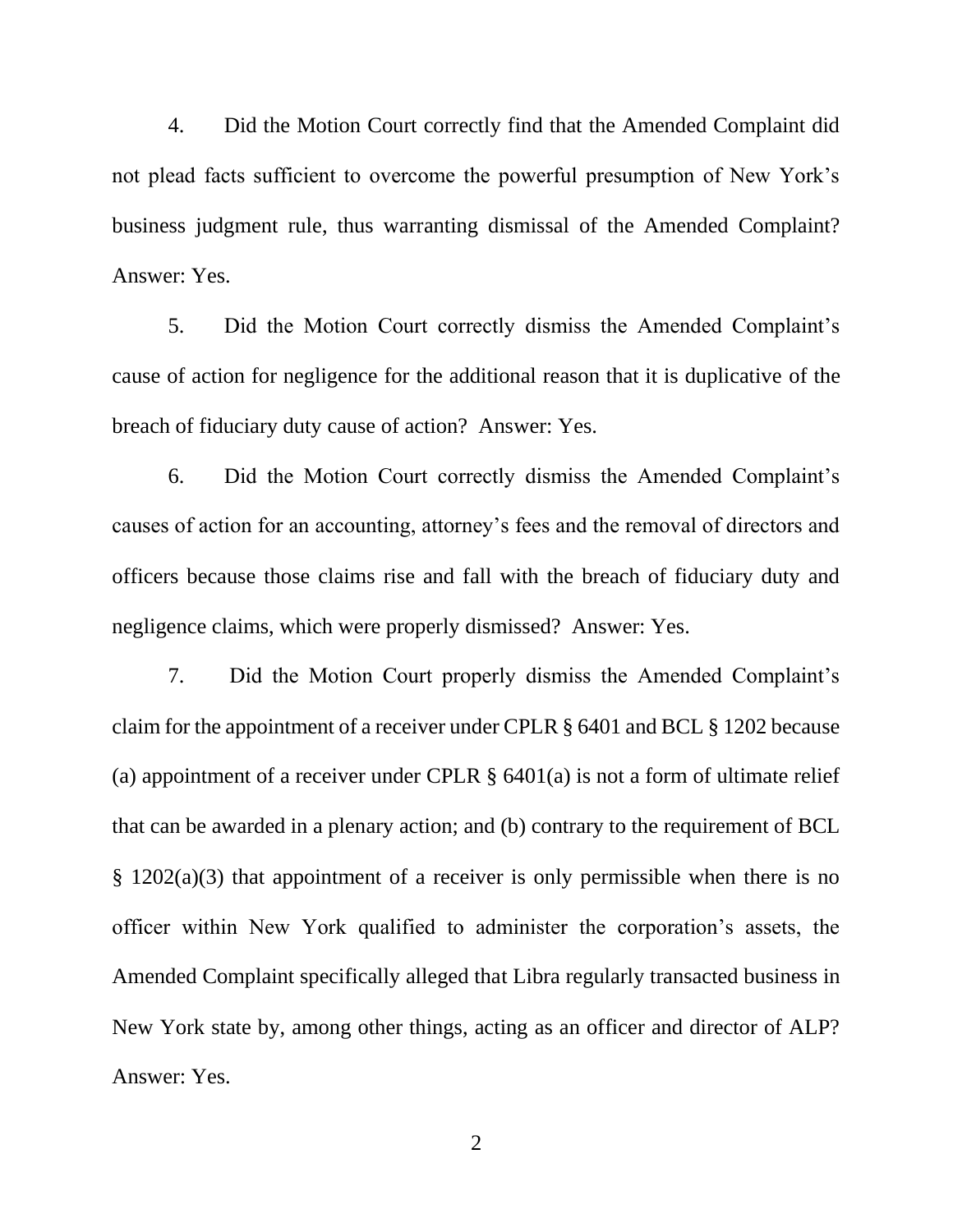#### **PRELIMINARY STATEMENT**

<span id="page-13-0"></span>This action is related to three Special Proceedings, $<sup>1</sup>$  and two plenary actions</sup> (the "Park West Action" and the "Moskowitz Action")<sup>2</sup>—all of which have been presided by the Honorable Nancy M. Bannon and relate to the management and control of ALP, a company created by iconic artist Peter Max ("Peter") for himself and his two children, Libra and Adam, to commercialize his artwork. As detailed below, the Special Proceedings relate to a years-long battle for control of ALP between Adam and his sister, Libra, which Libra ultimately won when a new Board was elected on December 10, 2018 (consisting of Adam, Libra, and Michael), following which Libra was appointed Chairwoman of the Board on December 17, 2018, and elected as President and CEO on January 11, 2019. On January 30, 2019, Adam commenced the action that underlies the instant appeal and on August 1, 2019 Adam filed the Amended Complaint whose sufficiency is at issue on this appeal.

On June 6, 2021, Justice Bannon granted Respondents' motion to dismiss the Amended Complaint on numerous grounds, the most salient of which are that (1) the claims against the Respondents are barred by the exculpation clause in

<sup>1</sup> *Libra Max v. ALP, Inc. and Adam Max*, N.Y. Sup. Ct. Index No. 156641/2017, *ALP, Inc. v. Libra Max and Lawrence Flynn*, N.Y. Sup.Ct. Index No. 161352/2018, and *ALP, Inc. and Libra Max v. Adam Max*, N.Y. Sup. Ct. Index No. 651181/2019.

<sup>2</sup> *ALP, Inc. v. Park West Galleries, Inc. et al*, N.Y. Sup. Ct. Index No. 153949/2019 ("Park West Action"), and *ALP, Inc. v. Lawrence Moskowitz et al*, N.Y. Sup. Ct. Index No. 652326/2019 ("Moskowitz Action").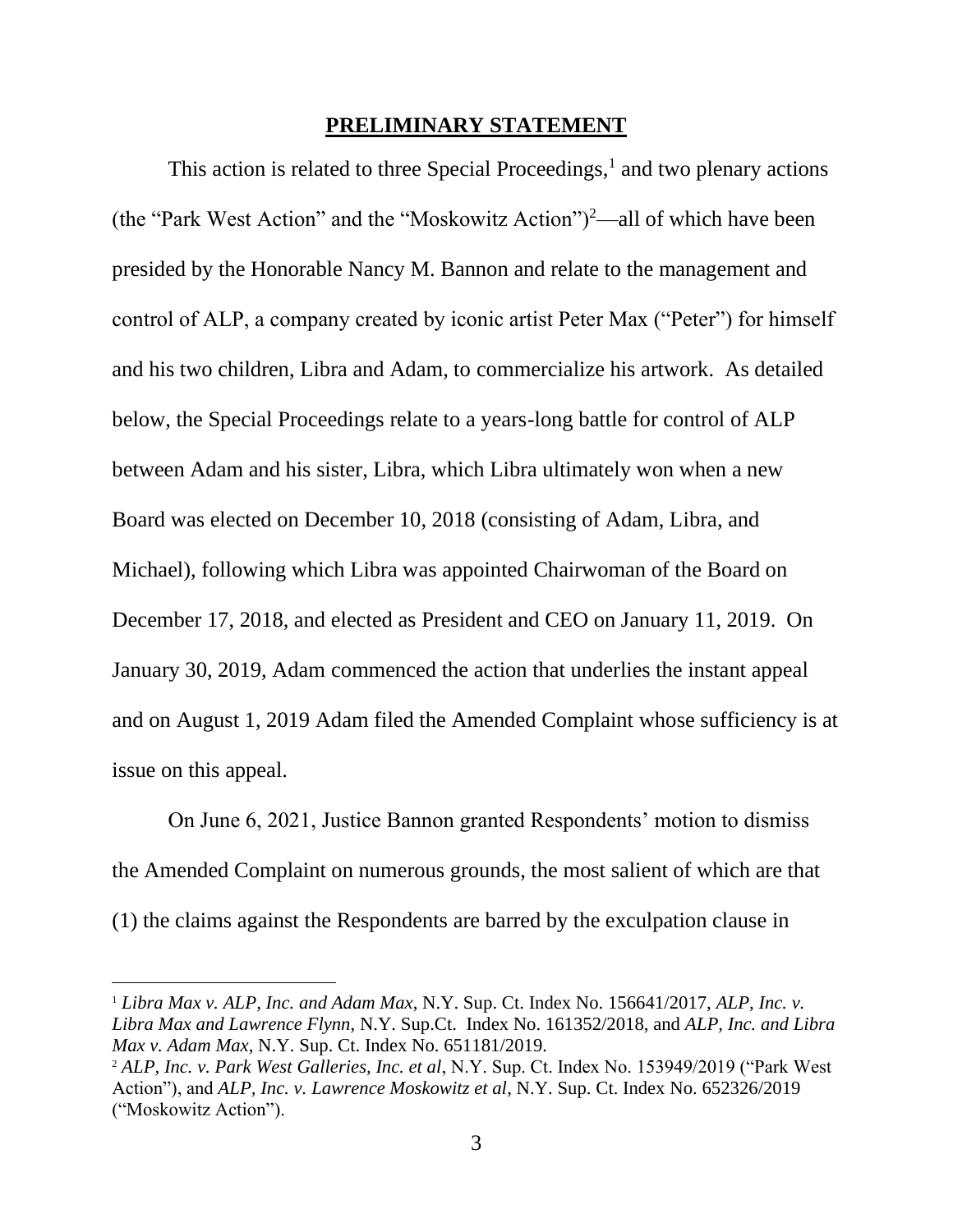ALP's certificate of incorporation because the Amended Complaint fails to plead bad faith or intentional misconduct; (2) the claims, which Adam brings derivatively, are barred because of Adam's failure to make a pre-suit demand on ALP's board or to properly allege demand futility; and (3) the claims against Respondents are also barred under the business judgment rule. For the reasons discussed below, the Order should be affirmed.

#### **BACKGROUND**

#### <span id="page-14-0"></span>**A. Adam's Desperate and Unrelenting Attempts to Cling to Power.**

<span id="page-14-1"></span>In the very first Special Proceeding, commenced by Libra in 2017, Libra sought an order that Adam produce certain of ALP's books and records, and also sought an order that he issue a notice of shareholders meeting, as authorized by ALP's bylaws. R27-R28, ¶ 4. 3 ALP's bylaws, upon which Libra relied, provide that the default number of directors is three. R176, Article III, Section 1. In opposition, notwithstanding multiple documents signed by Adam and prepared by his lawyers attesting to the original bylaws' existence and efficacy, Adam contended that the bylaws had never been adopted. R216-R220, ¶¶ 14-24. Although contesting the efficacy of ALP's bylaws, Adam did not contest the existence of ALP's Certificate of Incorporation itself. R217, ¶ 16, R219, ¶ 20. In

<sup>&</sup>lt;sup>3</sup> References to "R" followed by a number are to the Record on Appeal filed in this case. References to "S.R." followed by a number are to the Supplemental Record on Appeal filed in this case.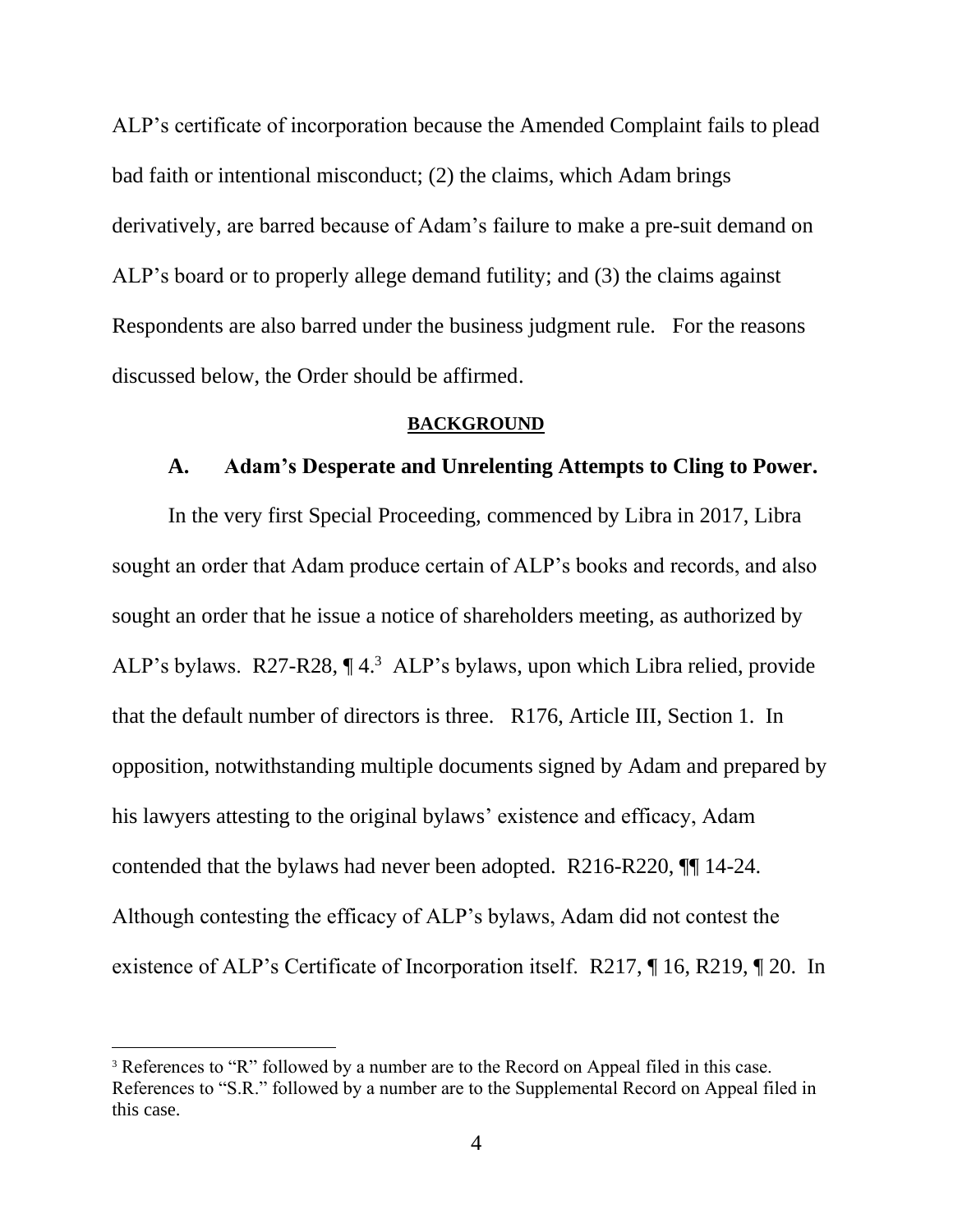reply, Libra refuted Adam's contention that ALP's bylaws were not in effect. R28,  $\P 5<sup>4</sup>$ 

By order dated May 30, 2018, as amended by further order dated June 28, 2018, Justice Bannon—rejecting Adam's objection that the bylaws were never adopted—ordered Adam to issue a notice of shareholders meeting as authorized by ALP's bylaws. R222-R223. Adam appealed the orders on the grounds that, among other things, Justice Bannon "erred in determining that Libra was entitled to the special meeting of the ALP shareholders" and "erred in making the [former] determination . . . without making a finding that the Form bylaws were adopted in accordance with the NYBCL." (R28*, ¶* 8). Adam also filed a motion to stay the Orders pending appeal, which this Court granted. (*Id*.).

<span id="page-15-0"></span>Rather than await the outcome of the appellate process in a fight over bylaws, ALP's shareholders (Libra and Peter, the latter represented by Lawrence Flynn, Peter Max's property guardian), invoked Section § 603 of the BCL, the provisions of which are independent of a company's bylaws and allow a shareholder holding 10% or more of the company's shares to demand that the corporation's secretary call a shareholder meeting to hold a board election when no election has been held within a statutorily-defined period. To that end, in

<span id="page-15-1"></span><sup>&</sup>lt;sup>4</sup> Neither this appeal, nor the motion below, required a determination of the efficacy or otherwise of ALP's bylaws during this period. Respondents did not seek to dismiss this action under CPLR  $\S$  3211(a)(1) on this basis.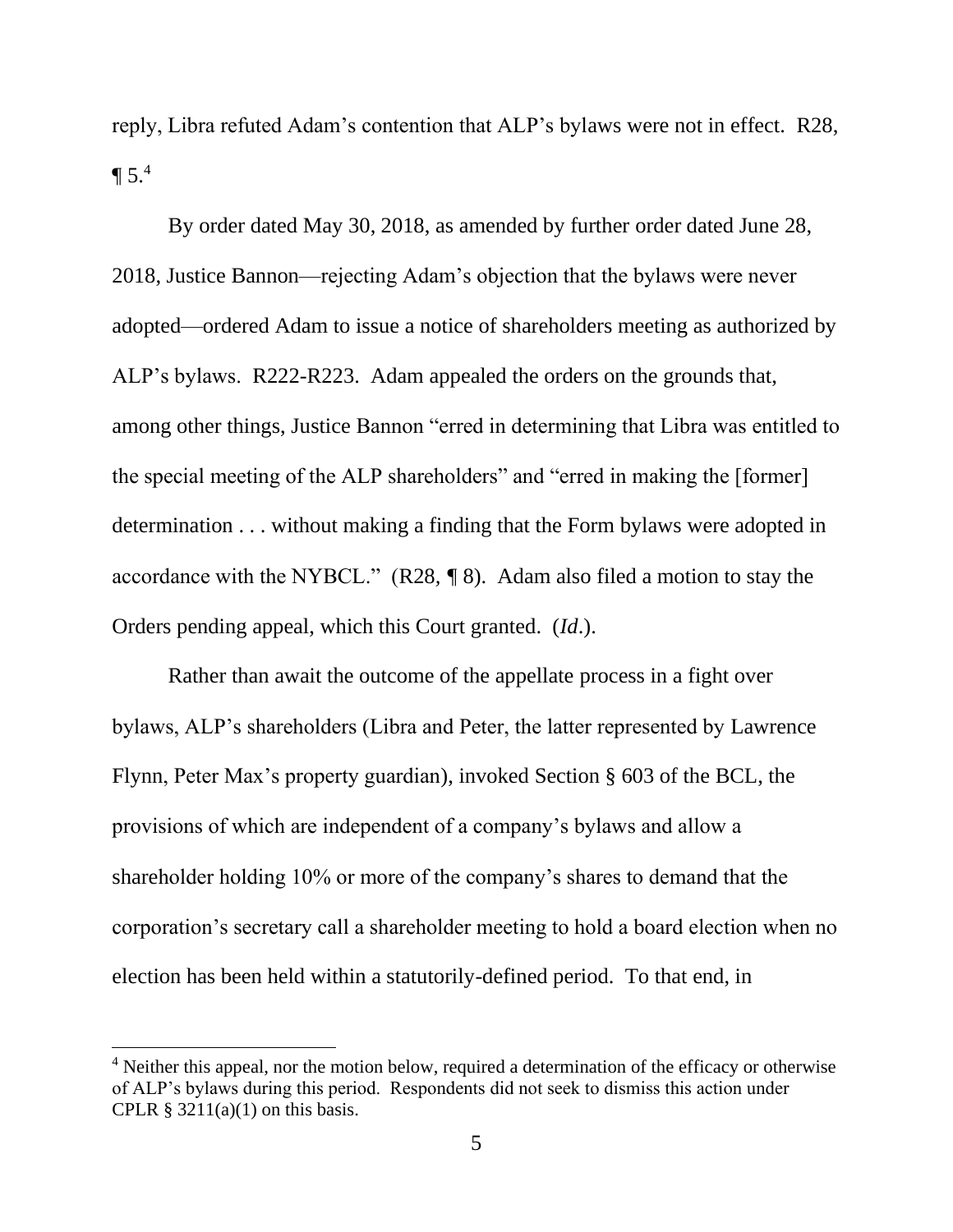<span id="page-16-0"></span>accordance with BCL § 603, on September 25, 2018, Mr. Flynn (as the representative of Peter, who held more than 10% of ALP's shares), demanded a shareholder meeting (the "Demand") (R224), and three days later, on September 28, 2018, Libra (in her capacity as ALP's Secretary), issued a notice of special meeting, scheduled for December 10, 2018 (the "Notice"). R225.

<span id="page-16-1"></span>At the proverbial eleventh hour, on December 4, 2018, Adam commenced the second Special Proceeding. R226-R237. In the Petition, Adam admitted that since its inception in 2000, ALP functioned with three directors. R228, ¶ 10. The Petition claimed that the Notice was untimely under NYBCL § 605. R234, ¶ 53. It sought a declaration that the Notice was defective, and that any business transacted at the meeting is null and void, and an order enjoining the meeting. *Id*., ¶ 54. In conjunction with the commencement of the second Special Proceeding, Adam filed an Order to Show Cause with Temporary Restraining Order seeking to enjoin the December 10 meeting. R29, ¶ 12. On December 5, 2019, Justice Bannon denied the TRO. R238-R240.

Immediately after this Court denied Adam's application for a TRO, Adam filed another Petition and an emergency application for a TRO in a related Guardianship proceeding,<sup>5</sup> claiming that Mr. Flynn lacked authority to vote Peter's shares in ALP. R243-R244, ¶ 11. The Guardianship judge denied the TRO

<sup>5</sup> *Matter of Anonymous 3*, N.Y. Sup Ct. Index No. 500198/2015.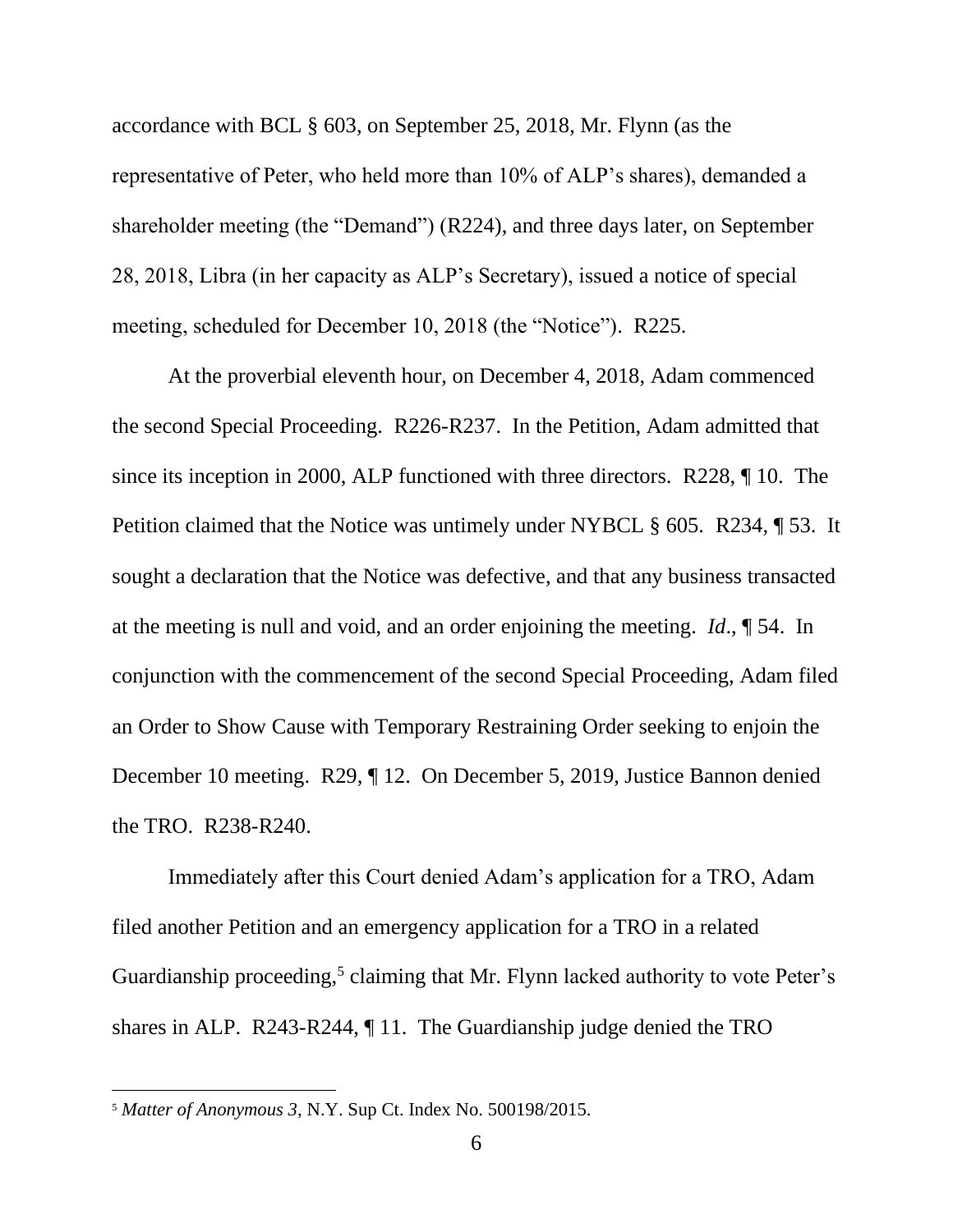<span id="page-17-4"></span>application, finding that Adam had failed to establish a prima facie case for the relief requested. *Id*.

On December 7, 2018, in yet a further desperate attempt to stop the shareholders' meeting, Adam filed an emergency application with this Court for a stay pending appeal of Justice Bannon's Court's December 5, 2018 Order denying the TRO. R244, ¶ 12. This Court rejected that application as procedurally improper pursuant to CPLR § 5704. *Id*., ¶ 13.

<span id="page-17-3"></span>Adam having failed to obtain a stay of the meeting from Justice Bannon, this Court, or the Guardianship court, the shareholders—*i*ncluding Adam—convened on December 10, 2018. R277, ¶ 84. At the meeting, a majority of ALP's shareholders elected a new Board of Directors, which, again, included Adam. *Id*.

On December 17, 2018, that newly-constituted Board appointed Libra as Chairwoman, and on January 11, 2019, the Board appointed Libra as President and CEO to replace Adam. R277, ¶¶ 85, 86. Adam, however, did not cede actual control of ALP until Justice Bannon forced him to do so in late February 2019, after Libra was forced to commence yet another Special Proceeding. R250-R254. 6

<span id="page-17-2"></span><span id="page-17-1"></span><span id="page-17-0"></span><sup>&</sup>lt;sup>6</sup> Both the first and second Special Proceedings were subsequently discontinued with prejudice. R255-R256 (dismissal of first Special Proceeding with prejudice). *See also ALP, Inc. and Adam Max v. Libra Max et al.,* N.Y. Sup. Ct. Index No. 161352/2018, NYSCEF Doc. No. 53 (dismissal of second Special Proceeding with prejudice). *See Matter of Khatibi v. Weill*, 8 A.D.3d 485, 485 (2d Dept. 2004) ("this [C]ourt may take judicial notice of undisputed court records and files"); *Leary v. Bendow*, 161 A.D.3d 420, 421 (1st Dept. 2018) (same); *RGH Liquidating Trust v. Deloitte & Touche LLP*, 71 A.D.3d 198, 207-08 (1st Dept. 2009) (same), *rev'd on other grounds* 17 N.Y.3d 397 (2011).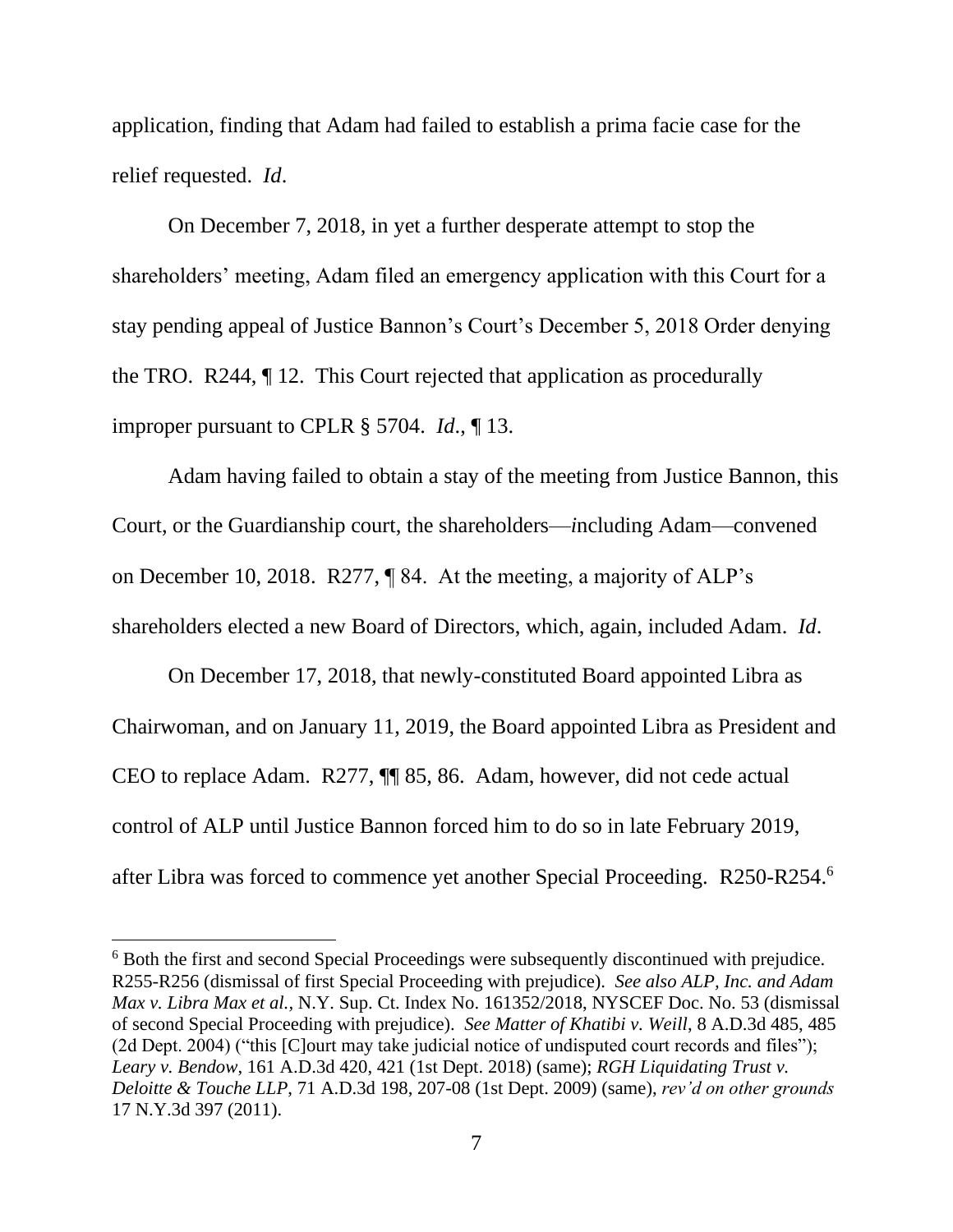On January 30, 2019, just weeks after Libra was appointed as President and CEO, Adam commenced this proceeding.

#### **B. The Amended Complaint.**

<span id="page-18-0"></span>On July 19, 2019, Adam filed the Amended Complaint at issue in this appeal. R259-R285. The Amended Complaint alleges causes of action for Breach of Fiduciary Duties (First Cause of Action), Appointment of Receiver (Second Cause of Action), Declaratory Judgment Voiding the December 10, 2018 Special Meeting (Third Cause of Action), Attorneys Fees (Fourth Cause of Action), Removal of Directors and Officers (Fifth Cause of Action), Accounting (Sixth Cause of Action), and Breach of Duties of Diligence, Care and Skill – Negligence (Seventh Cause of Action). R273-R281. Although Appellant's brief claims generally that "all seven causes of action should survive dismissal" (Appellant Br. at 30), he does not at all address and therefore concedes that his Third Cause of Action seeking a declaratory judgment voiding the December 10, 2018 meeting was correctly dismissed. This Appeal, therefore, concerns the other six causes of action.

The body of the Amended Complaint discusses just six acts since Libra and Michael took control of ALP that apparently breached their fiduciary duties. R268-R271,  $\P$  45-55. Four of them boil down to a single gripe—that Libra is now running ALP instead of Adam and in doing so, has sued Adam's cronies and is

8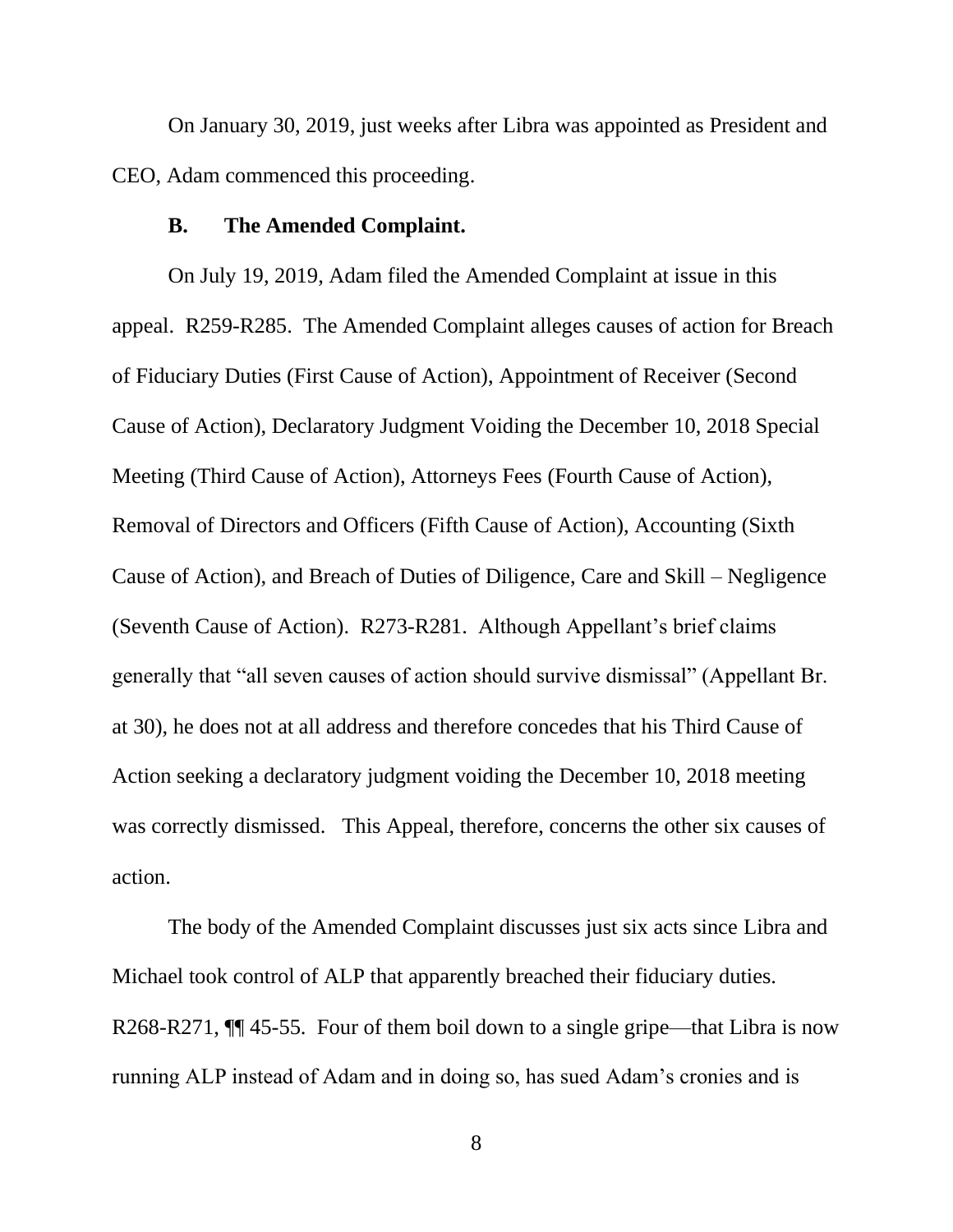leading the business in a different direction. R269-R271, ¶¶ 47-54. *See* R269, ¶ 47 ("Libra has flagrantly wasted and expended an untold amount of legal fees in her pursuit in the takeover and ultimate destruction of the Corporation"); *id*., ¶ 49 (Libra and Michael have "t[aken] steps to diminish [Adam's] authority to prevent him from paying expenditures and from continuing with his worthy and successful efforts at the continued rejuvenation of the Corporation and its financial affairs"); R269-R270,  $\P$  50-51 (Libra and Michael have terminated their relationship with and sued Moskowitz); R270, ¶ 52 (Libra and Michael have terminated their relationship with and sued Frank Sr. and Bender Ciccotto); *id*., ¶ 53 (Libra and Michael have terminated their relationship with and sued Luntz); R270-R271, ¶ 54 (Libra and Michael have terminated their relationship with and sued Park West).

According to Adam, these litigations were commenced "without any thought, reflection or consideration (R269-R270, ¶ 50) and were "wholly unnecessary[.]" R270-R271, ¶ 54. Allegations containing different variations of this theme are also included within the breach of fiduciary count itself. *See id*. – Libra and Michael breached their fiduciary duties by "terminating Adam and his team" (R273-R274, ¶ 67), "directing and/or allowing the Corporation to abandon its essential business lines" (R274, ¶ 68), "destroying irreplaceable business relationships, connections and avenues of sales" (*id*.), "inexplicabl[y] abandon[ing]… a cruise ship related business that was touted as a highly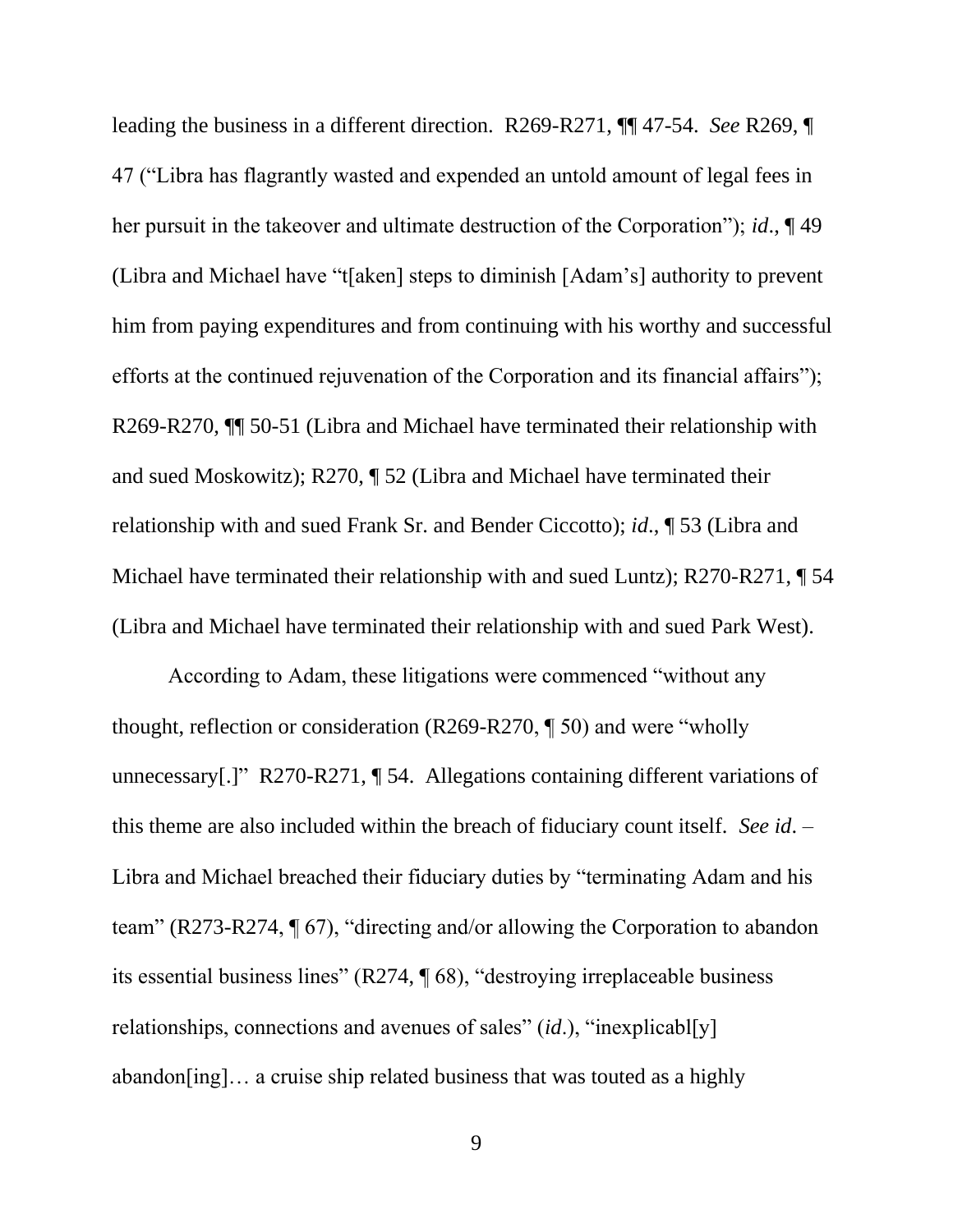successful model for the entire art world and community" (*id*.), "destr[oying] [ALP's] business relationship with Park West" (*id*., ¶ 71), "removing Adam and his team" (R275, ¶ 73), "embroiling the Corporation with unnecessary litigation with its consultants, employees, customers and salespersons" *(id.)*, "causing ALP to breach its contractual obligations with its professional, consultants, salespersons, clients and customers in a wholly unnecessary and unjustified manner" (*id*.), "terminating valuable business personnel such as Robert, Lawrence and Bender and engaging the same in unnecessary litigation and resulting in expensive fees and costs" (*id*.), and "interfering with or impeding with the continued collection of insurance proceeds claims, expense claims and bad faith claims" (*id*.).

The fifth allegation is that "on or about May 28, 2019, Libra, conspiring with Mary and others, allowed a reporter from the New York Times to have access to Peter, provided the Times and its reporter with false information, betraying the Corporation, and portraying Adam and his team in a false light and making it appear that customers of Peter Max art on the cruise ships operated by Park West or otherwise, were essentially purchasing counterfeit goods." R271, ¶ 55. *See also* R275, ¶ 73 (Libra and Michael breached their fiduciary duties by "causing the Corporation and its artwork to be the subject of untrue and scandalous allegations thereby diminishing its value permanently and without recourse").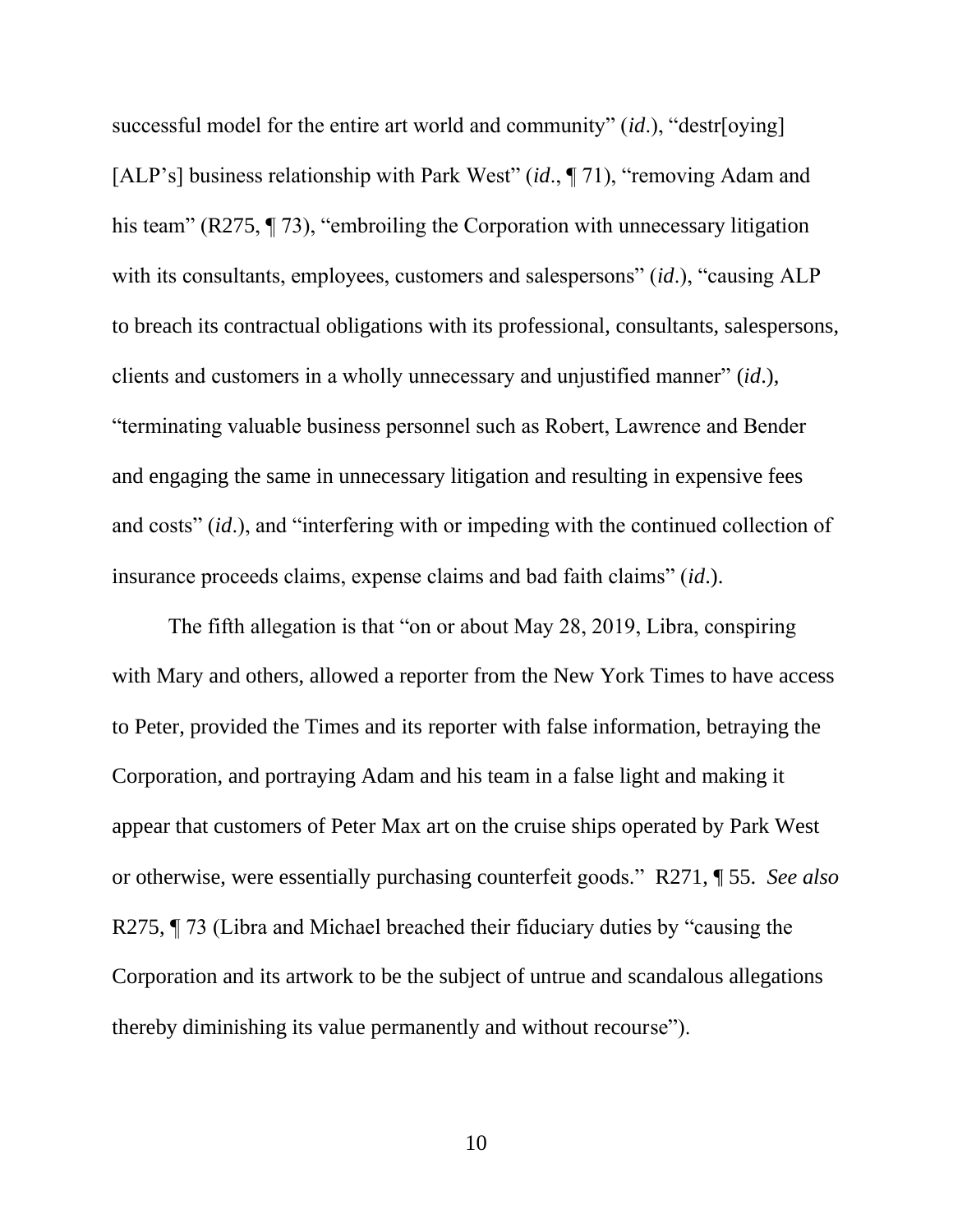Adam neither specifically alleges what that "false information" was nor when Libra allegedly told the New York Times reporter that information. Accordingly, this claim does not meet the specificity requirements for breach of fiduciary duty claims. In any event, the New York Times article speaks for itself and makes clear that it was not *Libra* that "ma[de] it appear" that customers ... were essentially purchasing counterfeit goods," but rather, the reporter formed her opinions (which did not include that the artworks were "counterfeit") by detailed research, including analysis of public court filings, as well as discussions with, among others, counsel to Adam, Moskowitz, Luntz and Park West. R452-R457.

The sixth allegation relates to Libra's and Michael's qualifications according to Adam, Libra and Michael possess "absolutely no skill, talent, ability or training in the business of art, sales or art or otherwise." R268-R269,  $\P$ 45.<sup>7</sup> The pleading does not elaborate on what "skill, talent, ability or training" would be required to successfully fulfill their roles—it simply states that, whatever those

<sup>7</sup> *See* R268-R269, ¶ 45 (Libra is "totally unable both geographically business-wise and otherwise from performing any meaningful function as the other director, the result being that the Board of Directors consisted of Libra with no prior business experience, [Michael] with no prior business experience, and Adam as a powerless figurehead, with a controlling Board of Directors possessing absolutely no skill, talent, ability or training in the business of art, sales or art or otherwise."). *See also* R273-R274, ¶ 67 (Defendants breached their fiduciary duties "by failing to take the necessary steps to appoint certain directorial and managerial positions of the Corporation"); R274, ¶ 68 (Defendants breached their fiduciary duties by "failing to take the necessary steps to insure that the defendants are removed from their positions with the Corporation"); R275, ¶ 73 (Defendants breached their fiduciary duties by "electing a woefully unqualified President and CEO who has no requisite educational background, training or experience that would enable her to successfully run the Corporation.").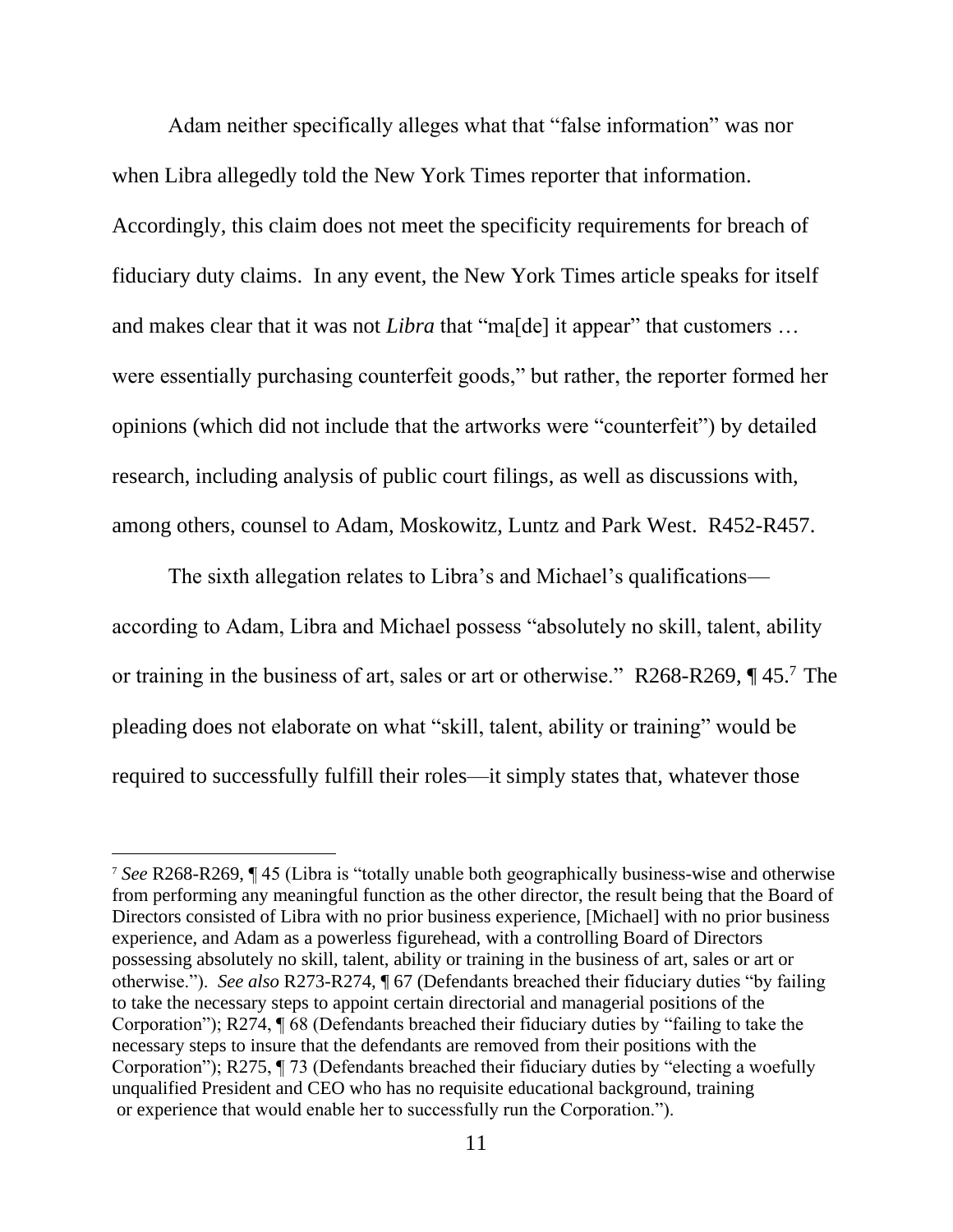unidentified skills are, Libra and Michael do not have them. (*Id*.). As discussed below, such bald allegations do not meet the heightened particularity requirements for breach of fiduciary duty claims.

#### **C. Justice Bannon's Order Dismissing the Amended Complaint.**

<span id="page-22-0"></span>On June 6, 2021, Justice Bannon granted Respondents' motion to dismiss the Amended Complaint.

Justice Bannon first found that the exculpation clause in ALP's certificate of incorporation precluded Adam's claims against Respondents, and Justice Bannon rejected Adam's claims that the certificate of incorporation should not be considered because "it was not a certified document" and was of "unknown provenance." R13-R14. Justice Bannon held that she could consider the certificate of incorporation because (1) it had been introduced by an attorney affirmation; (2) Adam had failed to make any non-speculative argument that the certificate was not "unambiguous, authentic, and undeniable"; and (3) Respondents had included with their reply papers a certified copy of the certificate of incorporation "which [wa]s identical to their original submission in every material respect." R14 (internal quotation marks omitted).

Justice Bannon next rejected Adam's argument that Respondents' alleged bad faith actions and intentional misconduct rendered the exculpation clause ineffective. R14-R15. Justice Bannon concluded that Adam's allegations of bad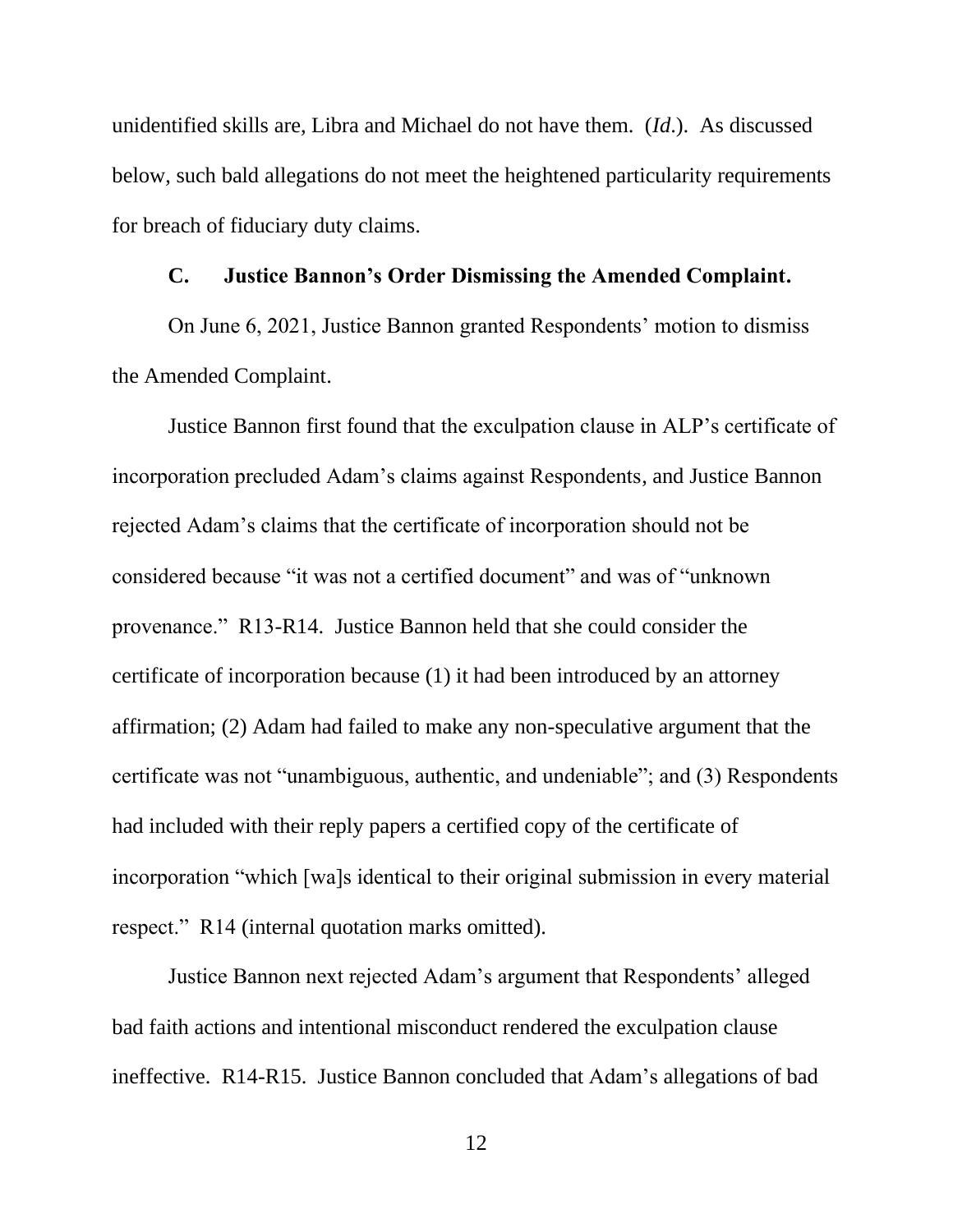faith and intentional misconduct against were conclusory and, for the most part, simply consisted of assertions that Libra had decided to run the company differently than had Adam. R15. Accordingly, the Motion Court found that the exculpation clause required the dismissal of the Amended Complaint's breach of fiduciary duty claim against Respondents, other than to the extent it alleged that Libra had provided false information to the New York Times, which Justice Bannon dismissed as flatly contradicted by the New York Times article itself. R15. *See* R. 20 (". . . the subject New York Times article . . . does not come to any conclusion regarding whether Adam engaged in any counterfeiting scheme. Moreover, the article's author states that her work was based upon her own research, including the analysis of public court filings and discussions with Adam himself, previous ALP employees Lawrence Moskowitz and Gene Luntz, and the company that was formerly the primary purchaser of ALP's works, Park West Galleries, Inc. In fact, the only reference to Libra in the article is as follows: "Libra said that she was pursuing legal action 'against those who continue to harm and exploit [her] father' and that her goal 'is to bring the studio back to [her] father's vision."").

Justice Bannon next ruled that the Amended Complaint, which contained claims brought derivatively, required dismissal because Adam had failed to make a demand upon ALP's board of directors to take action on his claims. R16-R17.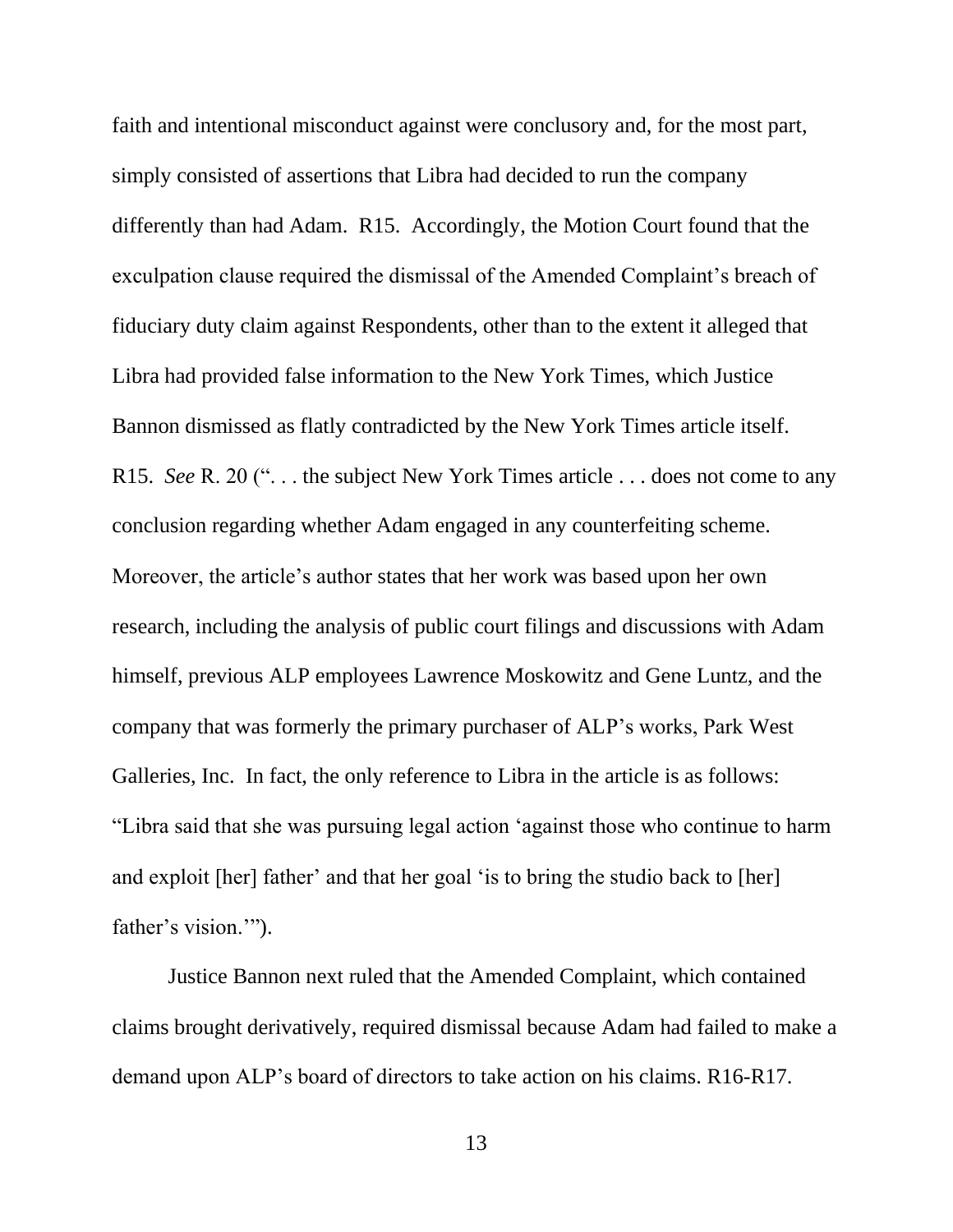Justice Bannon held that the Amended Complaint's conclusory statement that a demand to ALP's Board "would [have] be[en] futile due to a majority of directors being interested in the alleged violations of the law therein" was "insufficient to demonstrate demand futility." R17. The Court pointed out that the Amended Complaint "does not plead any specific transaction Libra or [Michael] entered into that has resulted in a financial benefit to them separate from the benefit of all shareholders. . . . Rather the Complaint attacks decisions by Libra to distance ALP from Adam, his employees, and his previous business model, none of which provides any direct financial benefit to Libra or [Michael], as opposed to ALP's shareholders broadly." R17. Finally, the Court ruled that Adam's conclusory claim that a demand on the Board would have been futile because Libra and Michael constitute a majority of the Board was insufficient under well-established case law. R18 (citing *Bansbach v. Zinn*, 1 N.Y.3d 1, 11 (2003)).

<span id="page-24-0"></span>Holding that the Amended Complaint simply alleged that the Respondents decided to run ALP differently than had Adam and that it did not allege misconduct by the Respondents that would constitute a breach of fiduciary duty R19-R20, Justice Bannon further dismissed Adam's claims for breach of fiduciary duty pursuant to the business judgment rule. *Id.* Justice Bannon correctly described that rule as prohibiting "[j]udicial inquiry into the actions of corporate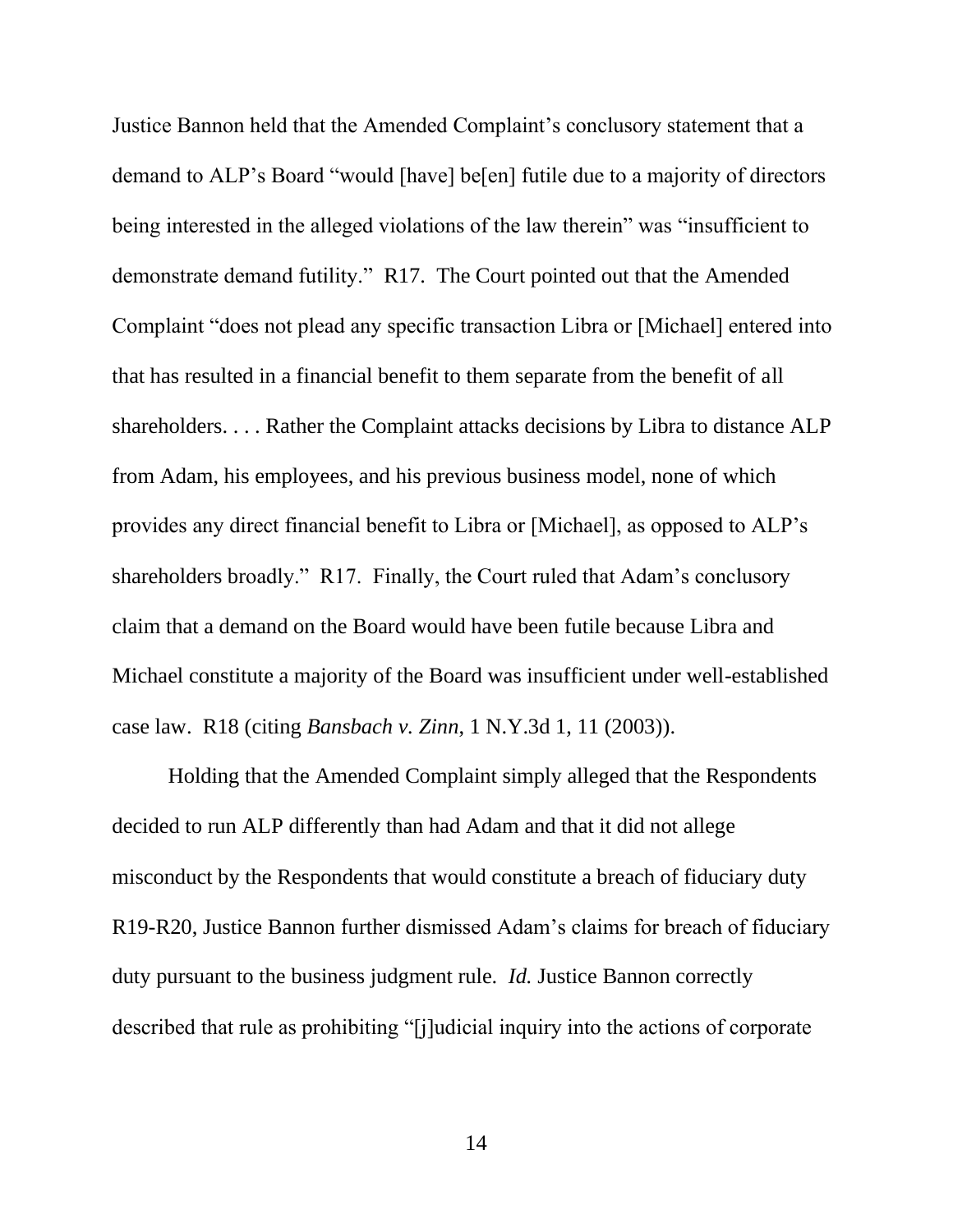<span id="page-25-0"></span>directors, which are taken in good faith, in the exercise of honest judgment, and the legitimate furtherance of corporate purposes. . . ." *Id.*

The Court next dismissed Adam's claims sounding in negligence — which were based upon the same allegations as the breach of fiduciary duty claim and sought the same relief — for the same reasons the Court dismissed the breach of fiduciary duty claim. R21.

<span id="page-25-2"></span><span id="page-25-1"></span>The Court dismissed Adam's claim seeking attorney's fees for his derivative claims pursuant to BCL § 626(e), the removal of ALP's directors and officers pursuant to BCL §§ 706(d), 716(c), and an accounting, because Adam failed "to allege an underlying cause of action for breach of fiduciary duty or any other cognizable claim." R22.

<span id="page-25-3"></span>Finally, Justice Bannon dismissed Adam's request for appointment of a receiver because the appointment of a receiver under CPLR §§ 6401(a) is not a form of ultimate relief that can be awarded in a plenary action, but is limited to a provisional remedy or as an aid in post-judgment enforcement, respectively. The Court also denied Adam's request for the appointment of a receiver under BCL § 1202(3) because that statute "relates solely to an action to preserve corporate assets where there is no officer within the state to administer corporate affairs" and Adam had made no such allegation in the Amended Complaint. R22-R23.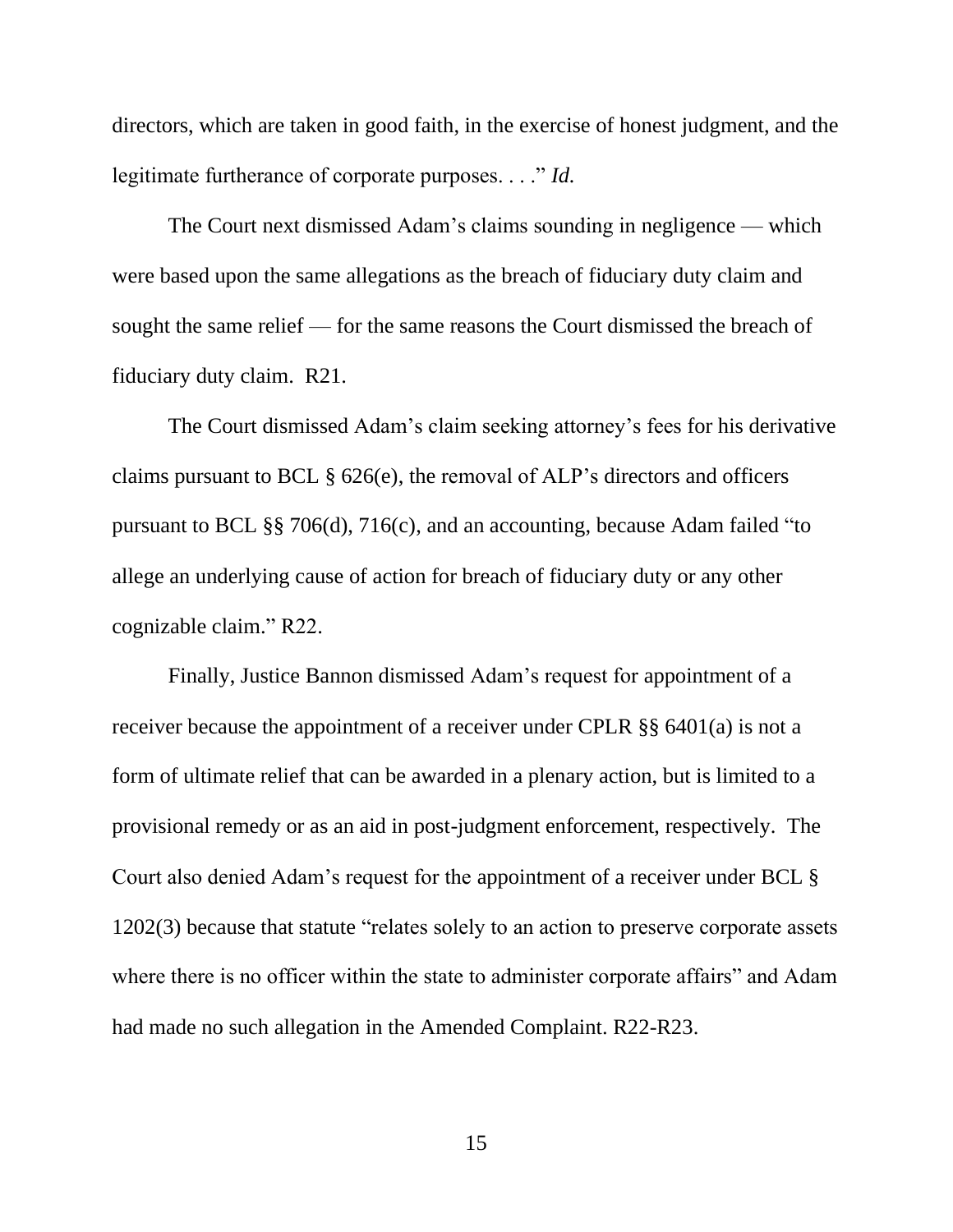#### <span id="page-26-3"></span>**ARGUMENT**

### <span id="page-26-2"></span><span id="page-26-1"></span><span id="page-26-0"></span>**I. APPELLANT'S CLAIMS FOR BREACH OF FIDUCIARY DUTY AND NEGLIGENCE WERE PROPERLY DIMISSED.**

## **A. The Exculpatory Clause in ALP's Certificate of Incorporation Bars Appellant's Claims.**

In New York, a shareholder's right to bring a derivative action against directors for breach of duty is expressly "[s]ubject to any provision of the certificate of incorporation authorized pursuant to paragraph (b) of section 402." BCL § 720(a)(1). Section 402(b) of the BCL expressly permits shareholders to adopt provisions precluding director and shareholder liability under most circumstances:

The certificate of incorporation may set forth a provision eliminating or limiting the personal liability of directors to the corporation or its shareholders for damages for any breach of duty in such capacity, provided that no such provision shall eliminate or limit: (1) the liability of any director if a judgment or other final adjudication adverse to him establishes that his acts or omissions were in bad faith or involved intentional misconduct or a knowing violation of law or that he personally gained in fact a financial profit or other advantage to which he was not legally entitled or that his acts violated section 719....

BCL § 402(b). ALP's Certificate of Incorporation tracks the language of BCL §

402(b), and thus eliminates all personal liability of Libra and Anderson for

anything other than "acts or omission [taken] in bad faith or [that] involve[]

intentional misconduct or a knowing violation of law or [in which they] personally

gained in fact a financial profit or other advantage to which [they were] not legally

entitled." R207.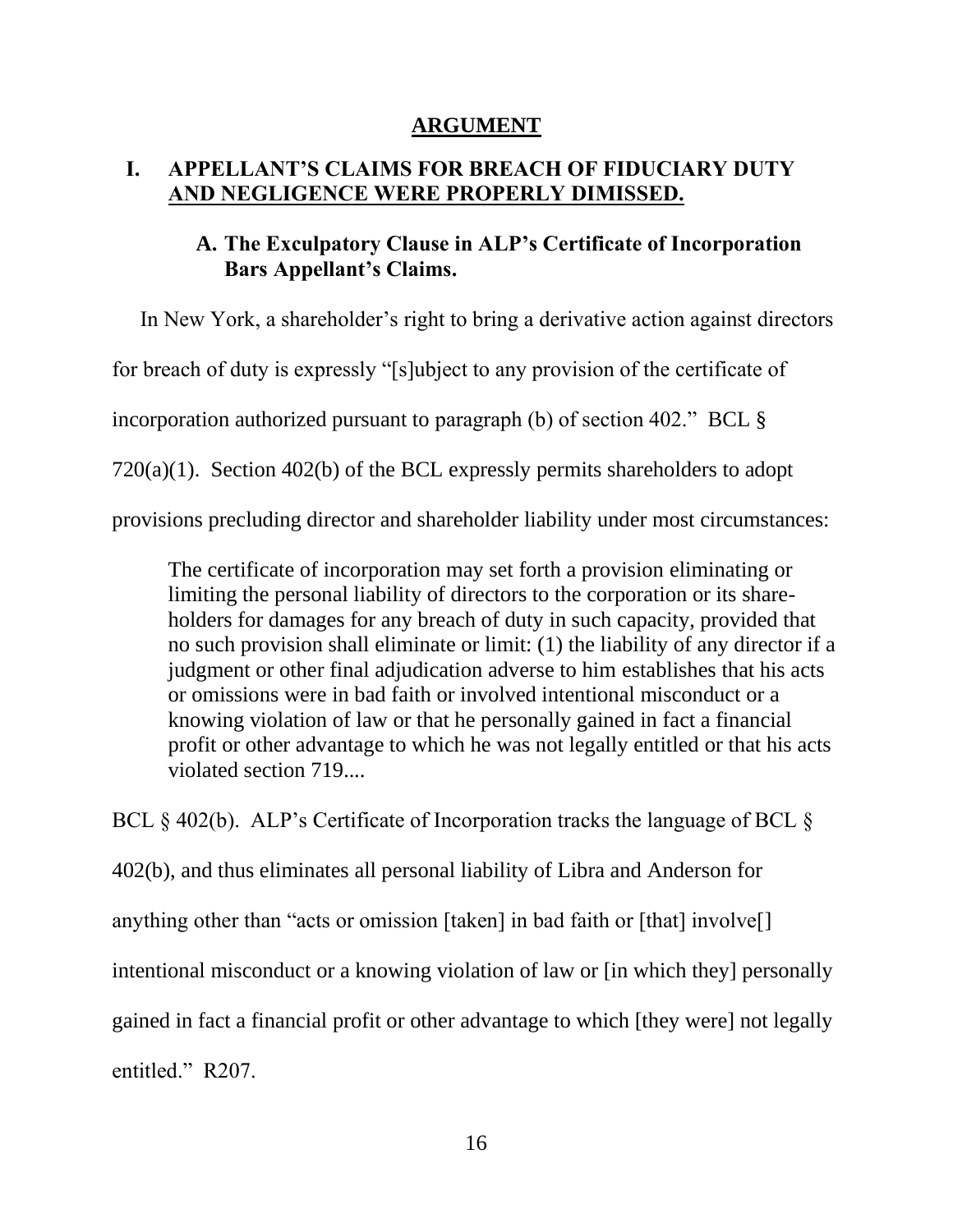Here, the Amended Complaint fails to allege any of the exceptions in New York BCL § 402(b)(1) or ALP's Certificate of Incorporation. The sum total of Adam's attempt to plead around the exculpatory language in ALP's Certificate of Incorporation is a conclusory allegation that "Libra and Anderson have taken such action in bad faith and intentionally with full knowledge that their action constituted misconduct in knowing violation of the law and for the improper purpose of personally gaining financial profits and advantages to which they are not entitled, such that the business judgment rule does not apply." R280, ¶ 100. The law is clear that such conclusory allegations are insufficient to overcome the protections of an exculpatory provision in a company's charter. *Bildstein v. Atwater*, 222 A.D.2d 545, 546 (2d Dept. 1995) (rejecting "conclusory allegations" that the directors' action "rose to the level of intentional misconduct, bad faith, or a knowing violation of the law.").

<span id="page-27-2"></span><span id="page-27-1"></span><span id="page-27-0"></span>As such, Justice Bannon properly dismissed the breach of fiduciary duty and negligence claims against Libra and Michael. *See Retirement Plan for General Employees of the City of North Miami Beach v McGraw*, 2016 WL 7475835, at \*6 (N.Y. Sup. Ct. Dec. 21, 2016) (granting motion to dismiss complaint on basis of exculpatory clause in certificate of incorporation where plaintiff failed to plead that defendants had acted in bad faith, or involved intentional misconduct or a knowing violation of law), *aff'd* 158 A.D.3d 494 (1st Dept. 2018); *City of Tallahassee*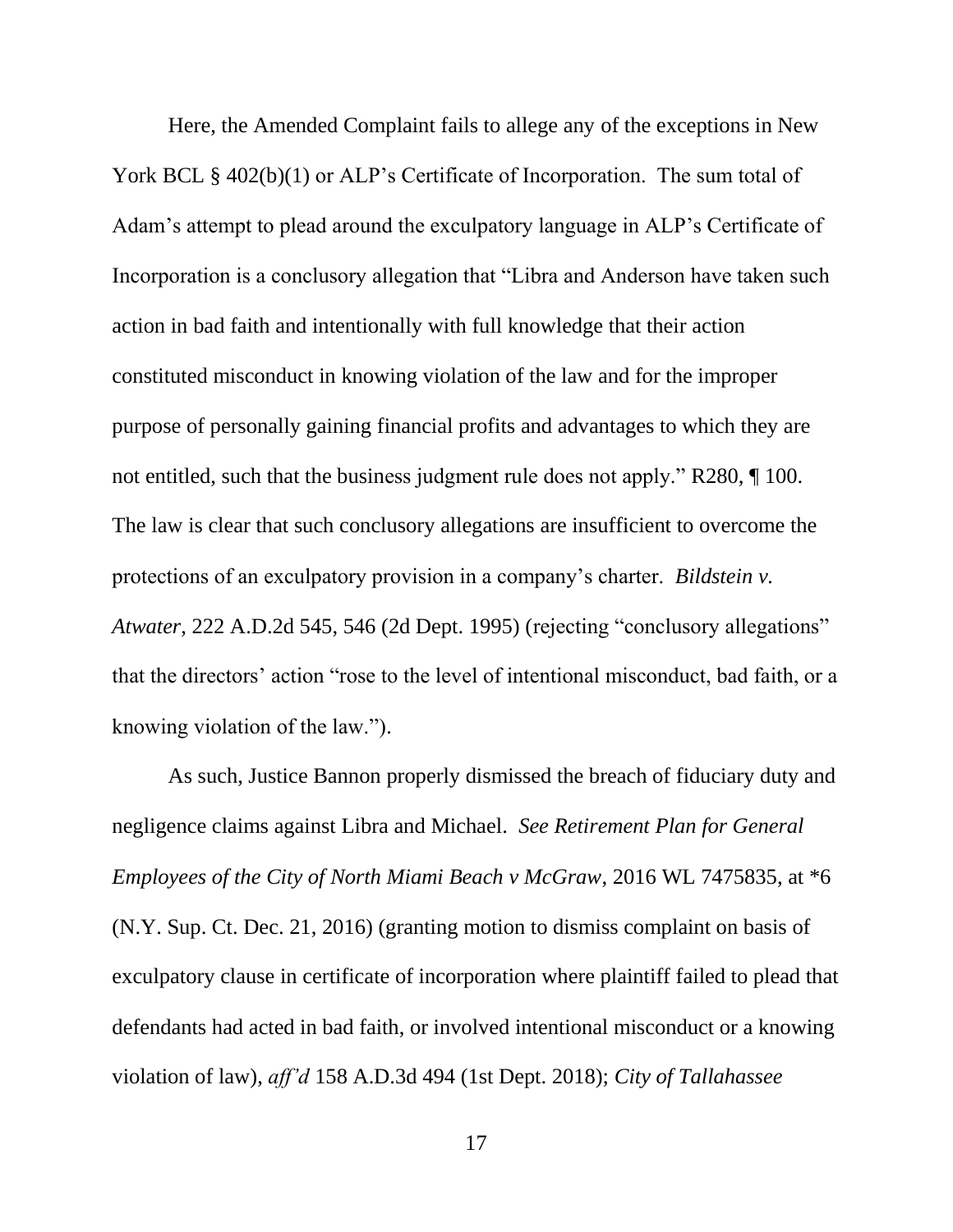<span id="page-28-6"></span><span id="page-28-2"></span>*Retirement System v Akerson*, 2009 WL 6019489 (N.Y. Sup. Ct. Oct. 16, 2009) (Bransten, J.) ("Exculpatory provisions such as this one, which are adapted from BCL § 402 (b), are enforceable.") (citing *Glatzer v. Grossman*, 47 A.D.3d 676, 677 (2d Dept. 2008)); *Teachers' Ret. Sys. of Louisiana v. Welch*, 244 A.D.2d 231, 231- 232 (1st Dept. 1997) (affirming dismissal of derivative suit where corporation had an exculpatory charter provision eliminating personal liability for directors).<sup>8</sup>

<span id="page-28-3"></span><span id="page-28-1"></span>Adam's reliance on *Kalisch v. Jarcho, Inc. v. City of New York*, 58 N.Y.2d 377 (1983) (Appellant Br. at 21) is completely misplaced, as that case involved a contractual exculpatory clause, not the exculpatory clause of BCL §402. Like plaintiffs in *Gemmel v. Immelt*, 2019 NY Slip Op 32005(U), ¶ 16, 2019 N.Y. Misc. LEXIS 3812, \* 20 (N.Y. Sup. Ct. 2019), Adam here "appear[s] to equate the exculpatory clause in [ALP's] certificate of incorporation to limitation of liability clauses contained in contracts, which are unenforceable as a matter of public policy

<span id="page-28-7"></span><span id="page-28-5"></span><span id="page-28-4"></span><span id="page-28-0"></span><sup>8</sup> Adam's reliance on *Snacks, Inc. v. Frangioudakis*, 129 A.D.3d 636 (1st Dept. 2015) for the contrary is misplaced because in that case, unlike here, there was no question as to whether the plaintiff had alleged with sufficient particularity that the defendants had made improper payments to themselves. *Id.* at 637. Similarly, in *United States Small Business Administration v. Feinson*, 347 F. Supp.3d 147 (E.D.N.Y. 2018), also relied on by Adam, there was no question that the plaintiff had alleged breach of fiduciary duty claims against the defendants with sufficient particularity. *Id.* at 161-65. The same is true of *Colucci v. Canastra*, 130 A.D.3d 1268 (3rd Dept. 2015), which did not concern pleadings at all, but rather denied the defendant *summary judgment* because there existed *issues of fact* concerning whether the defendants acted in bad faith, thereby precluding the defendant's reliance on an exculpation clause in a certificate of incorporation. *Id.* at 1270. Finally, *M&M Country Stro, Inc. v. Kelly*, 159 A.D.3d 1102 (3rd Dept. 2018) is inapposite because it concerned a motion to set aside a verdict after a trial — not the sufficiency of a complaint — and the court found that the trial record contained more than enough specific evidence to support the verdict that the defendants breached their fiduciary duties. *Id.* at 1103-04.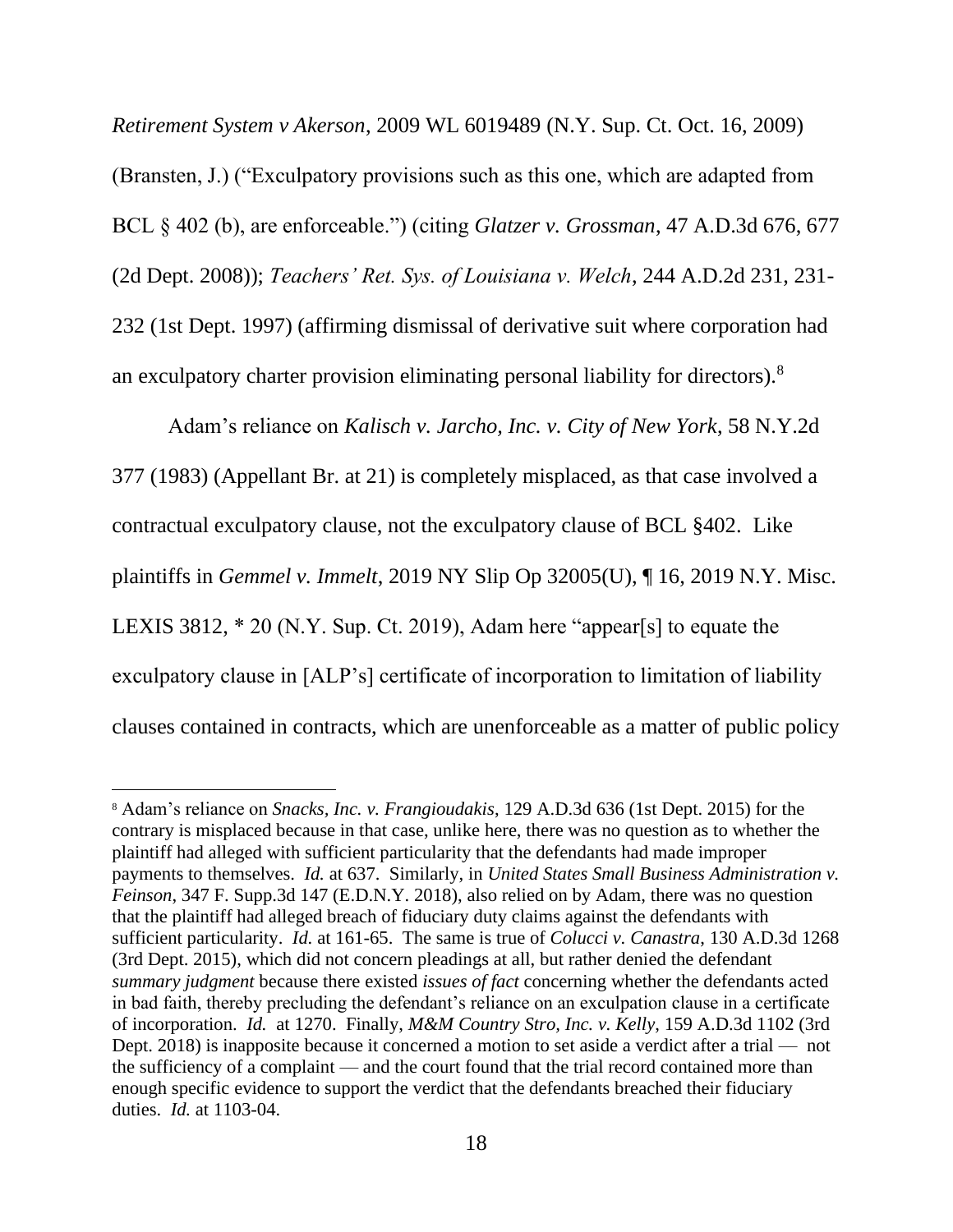<span id="page-29-2"></span>if the clause insulates a party from gross negligence. However, an exculpatory clause in a corporation's charter is distinguishable because it is a statutory creation." *See also Teachers' Ret. Sys. v. Welch*, 244 A.D.2d 231, 231-32 (1st Dept. 1997) ("Section 6 of GE's certificate of incorporation, adopted pursuant to Business Corporation Law § 402 (b), shields GE's directors for negligent acts or omissions occurring in their capacity as directors, with certain exceptions (intentional misconduct, bad faith, knowing violation of law) that are inapplicable under the conclusory allegations of the complaint").

#### <span id="page-29-3"></span>**B. ALP's Certificate of Incorporation Is Properly Considered Pursuant to CPLR 3211(a)(1).**

<span id="page-29-1"></span><span id="page-29-0"></span>Adam argues that ALP's Certificate of Incorporation that Respondents submitted with their motion's opening papers cannot be considered because it was not certified, and that the later-submitted certified Certificate cannot be considered because "it was submitted in reply for the first time." (Appellant Br. at 19-20.) Those arguments are meritless. As the Motion Court found, it is appropriate to consider a certificate of incorporation on a CPLR 3211(a)(1) motion introduced by an attorney's affirmation where the non-moving party "fails to make any nonspeculative argument that [the certificate of incorporation] is not 'unambiguous, authentic and undeniable.'" R14 (*quoting Phillips v. Taco Bell Corp.*, 152 A.D.2d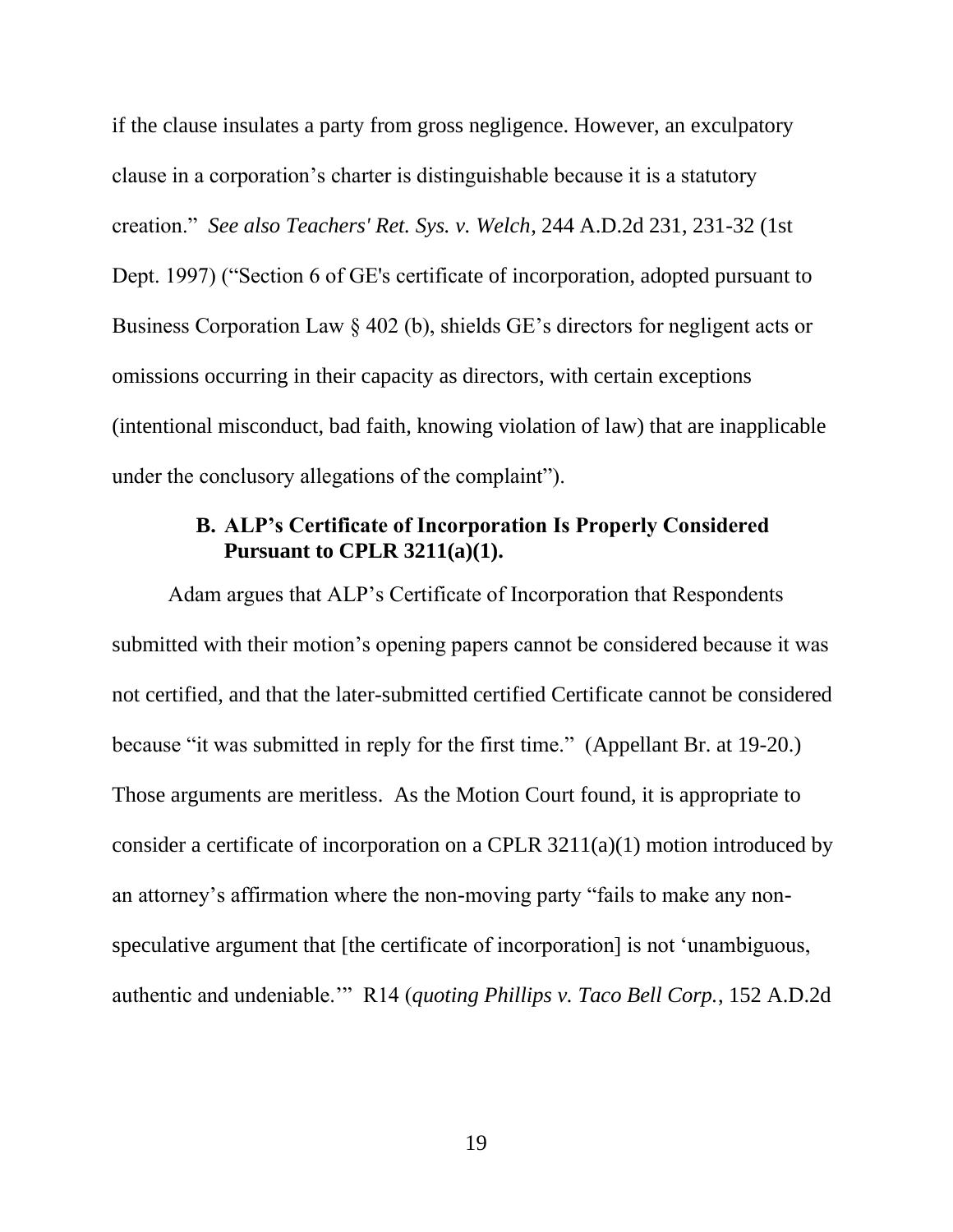<span id="page-30-3"></span>806, 807 (2d Dept. 2007). That is sufficient to permit consideration of the certificate of incorporation under CPLR  $3211(a)(1)$ .<sup>9</sup>

<span id="page-30-0"></span>Even if Adam had tried to dispute the authenticity of the Certificate of Incorporation—which he did not—his argument would have failed, because a certificate of incorporation is an indisputable public record. *See, e.g.,* BCL § 402(a) (certificates of incorporation are filed with the New York Department of State and are public records); *Associated Gen. Contractors of Am., New York State Chapter, Inc. v. Lapardo Bros. Excavating Contractors*, 43 Misc. 2d 825, 826 (N.Y. Sup. Ct. 1964) (referring to the "public records of the Secretary of State" as "indisputable."); *International Painters & Allied Trades Industry Pension Fund v. Cantor Fitzgerald, L.P.*, 41 Misc.3d 770, 777 n.3 (N.Y. Sup. Ct. 2013) (taking judicial notice of certificate of incorporation because it was a "matter of public record"); *West Valley KB Venture, LLC v. ILKB LLC*, No. 20 cv 3278, 2021 WL 417918, at \*5 n.4 (E.D.N.Y. Sep. 13, 2021) (same).

<span id="page-30-2"></span><span id="page-30-1"></span>In any event, Respondents submitted a certified copy of the certificate of incorporation in reply. R302-R307. Contrary to what Adam argues, it was

 $9$  In addition, Adam's complaint about the certificate of incorporation is disingenuous because Adam himself heavily relied on the uncertified version of the Certificate in papers he filed with this Court on December 26, 2018. *See* R357 n.3, R358 n.5, R372 n. 10, R373 and R374 (relying on ALP's Certificate of Incorporation); R405-R409 (copy of ALP's Certificate of Incorporation submitted by Adam to this Court, which is identical to the Certificate of Incorporation attached to ALP's moving papers on Respondents' motion to dismiss, R204-R211)*.*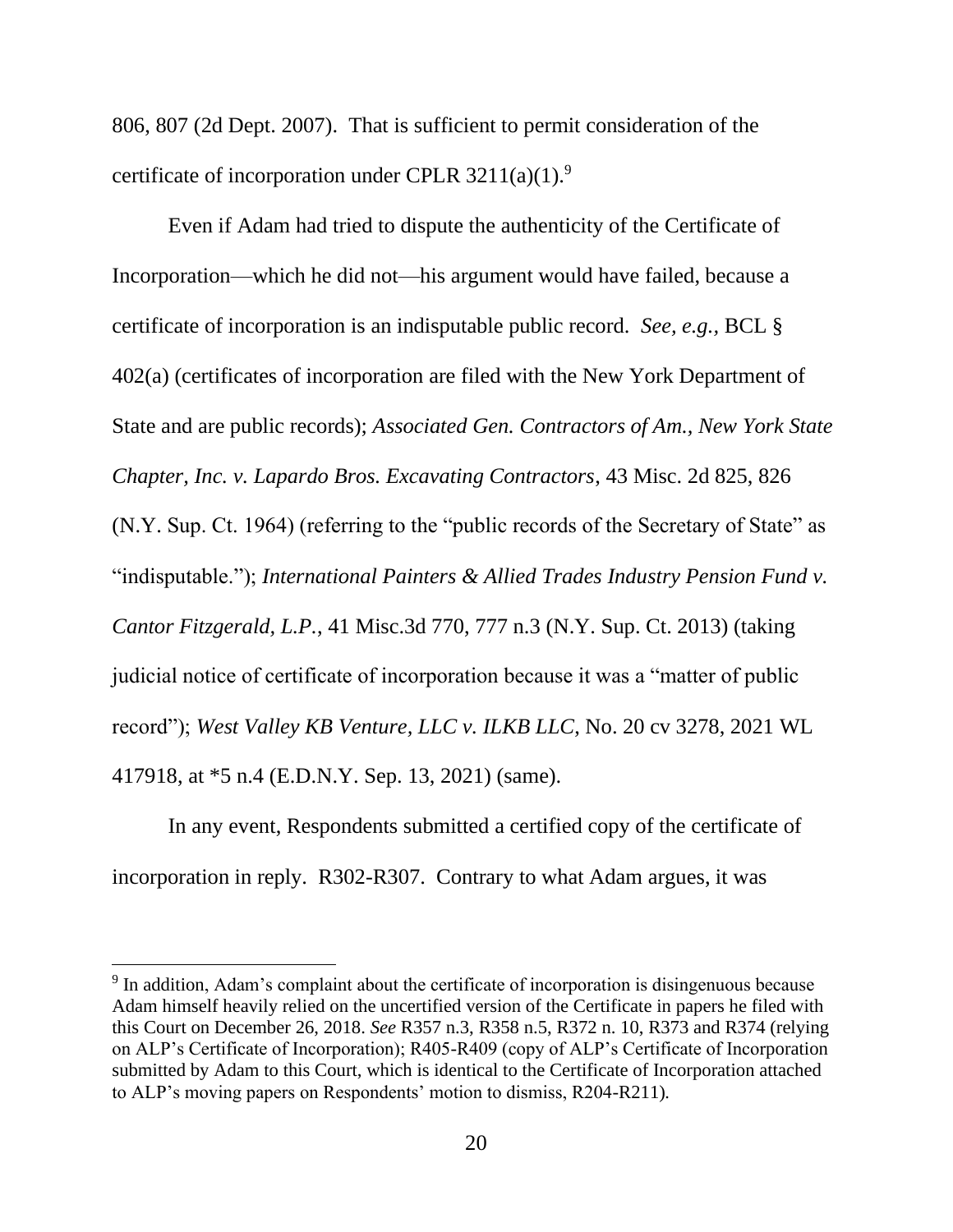<span id="page-31-4"></span><span id="page-31-3"></span><span id="page-31-2"></span><span id="page-31-1"></span><span id="page-31-0"></span>appropriate for the Motion Court to consider the certified certificate—which was identical to the previously submitted uncertified certificate (R204-R209) because Respondents "submitted that document in response to an argument made in opposition to th[eir] motion [to dismiss]," *i.e.*, that the certificate of incorporation was not certified. *Perez v. Beach Concerts, Inc.*, 154 A.D.3d 602, 602 (1st Dept. 2017) (holding that the court did not in err in considering for the first time on reply a merger agreement showing that showed that defendant was a licensee of the premises "because plaintiff submitted that document in response to an argument made in opposition to the motion."); *Matapos Technology Ltd. v. Compania Andina De Comercio LTDA*, 68 A.D.3d 672, 672 (1st Dept. 2009) (when the plaintiff submitted unendorsed notes with its opening papers and the defendant made an issue of that omission, the court properly considered a copy of the endorsed notes submitted through an affirmation on reply); *Central Mortg. Co. v. Jahnsen*, 150 A.D.3d 661, 664 (2d Dept. 2017) (recognizing that one of the exceptions to considering evidence for the first time on reply is "when the evidence is submitted in response to allegations raised for the first time in the opposition papers. . . ."). *See also Conforti v. County of Nassau*, 2013 WL 6333552, at \*12 (N.Y. Sup. Ct. 2013) (on motion to dismiss pursuant to CPLR  $\S$  3211(a)(1), considering lease agreements submitted for the first time on reply when the opening papers had referred to those agreements).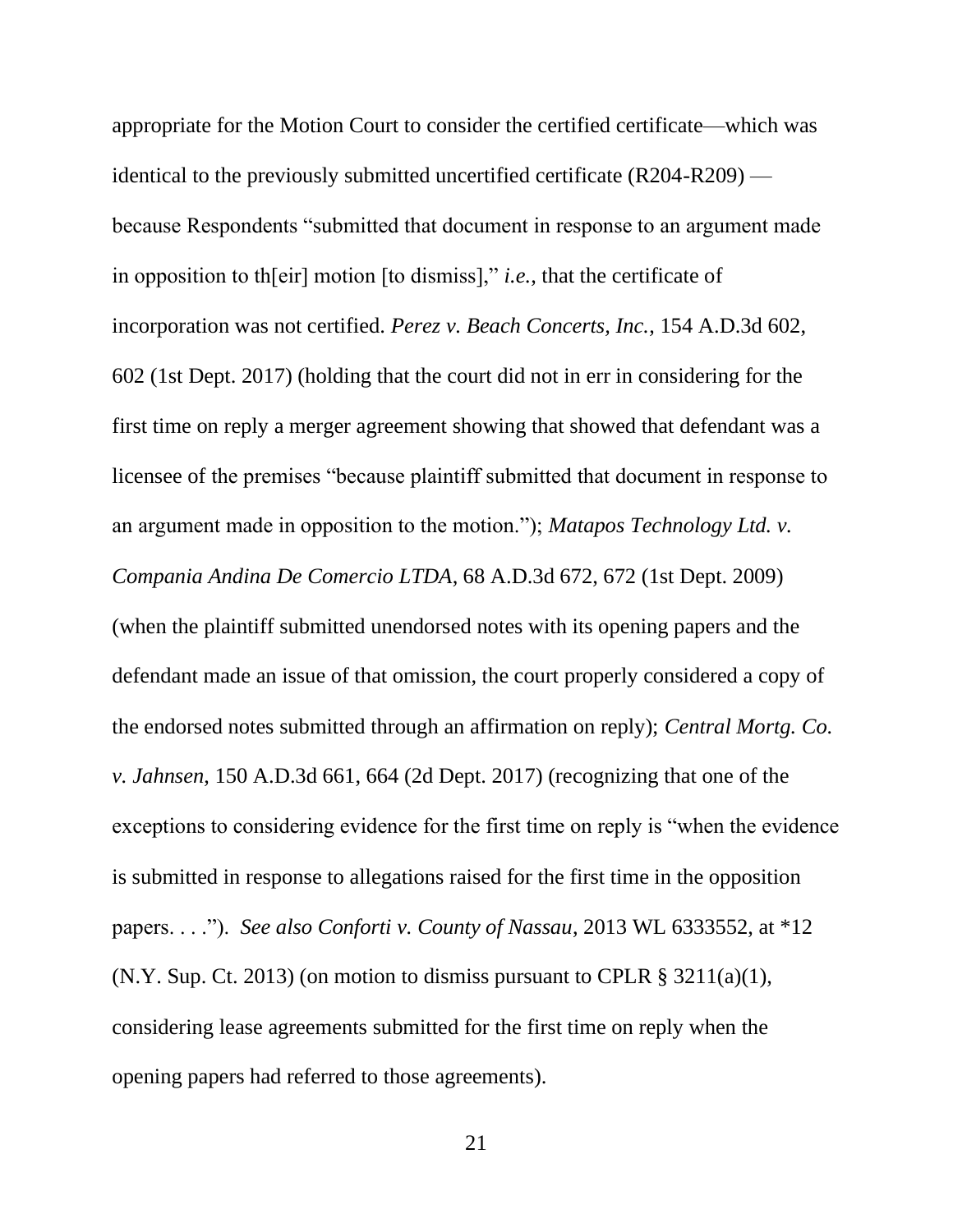<span id="page-32-5"></span>Adam relies on a case from a federal court in Kansas<sup>10</sup> for the proposition that an uncertified certificate of incorporation may not be considered in support of a motion to dismiss. But that issue does not arise here: Respondents have submitted a certified copy of ALP's certificate of incorporation. In any event, the federal case is inapposite because it was brought pursuant to Federal Rule of Civil Procedure 12(b)(6), which does not permit the consideration of documentary evidence like CPLR  $3211(a)(1)$  does.<sup>11</sup> The other state cases that Adam cites (Appellant Br. at 20) are inapposite because none of those cases involved a motion to dismiss under CPLR 3211(a)(1), and none involved indisputable public records like a certificate of incorporation.

<span id="page-32-4"></span><span id="page-32-2"></span>The case *Retirement Plan for General Employees of the City of North Miami Beach v McGraw*, 2016 WL 7475835 (N.Y. Sup. Ct. Dec. 21, 2016) (Oing J.) is a much better parallel here. There, the Court dismissed a complaint on the basis of an exculpatory clause in a company's certificate of incorporation where, as here, plaintiff failed to sufficiently plead that defendants had acted in bad faith, had engaged in intentional misconduct, or had knowingly violated the law. *Id*. at \*6.

<span id="page-32-3"></span><span id="page-32-1"></span><sup>10</sup> Appellant Br. at 20, *citing Grogan v. O'Neil*, 292 F. Supp.2d 1282, 1291-92 (D. Kan. 2003).

<span id="page-32-0"></span><sup>&</sup>lt;sup>11</sup> Compare Chambers v. Time Warner, Inc., 282 F.3d 147, 153 (2d Cir. 2002)("a plaintiff's reliance on the terms and effect of a document in drafting the complaint is a necessary prerequisite to the court's consideration of the document on a dismissal motion [under Rule 12(b)(6)]") with the several cases cited at Section I.A, *supra*, where claims were dismissed based on an exculpatory clause in a certificate of incorporation.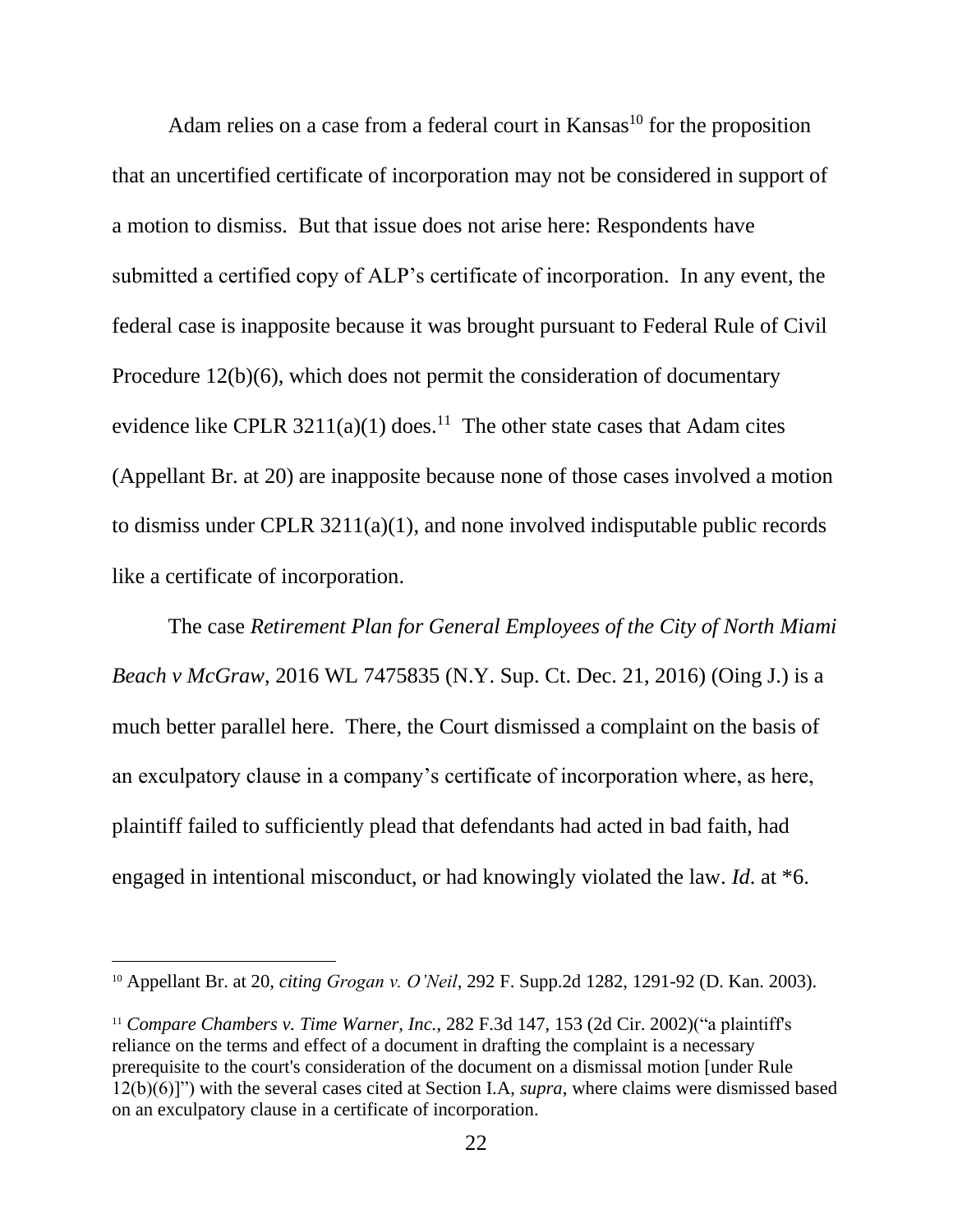The certificate of incorporation in that case was introduced through an attorney's affirmation (R320-R321), as it was here (R14), and the certificate was *not* certified (in fact it was not even signed). R322-R323. This Court affirmed the trial court's dismissal of the complaint in its entirety. *Ret. Plan for Gen. Employees of City of N. Miami Beach v. McGraw*, 158 A.D.3d 494, 496 (1st Dept. 2018) ("[T]he exculpatory provision of the certificate of incorporation, which does not run afoul of Business Corporation Law § 402(b)(1), shields the director defendants from liability.").

#### <span id="page-33-0"></span>**C. Adam's Allegations About Legal Fees Paid to Libra Max Fail to State Unexculpated Conduct And Are Precluded by the Business Judgment Rule.**

Adam argues that the Amended Complaint "clearly alleges intentional and grossly negligent actions taken in bad faith" with regard to attorney's fees Libra allegedly recouped from ALP. Appellant Br. at 22. That argument fails for several reasons.

<span id="page-33-1"></span>First, even if Adam had sufficiently alleged gross negligence—and he does not—that would not state unexculpated conduct. *Teachers' Ret. Sys.*, 244 A.D.2d at 231-32 (BCL § 402(b) shields "directors for negligent acts or omissions occurring in their capacity as directors" except for those involving "intentional misconduct, bad faith, knowing violation of law" which were in that case, as here, "inapplicable under the conclusory allegations of the complaint"); *Gemmel*, 2019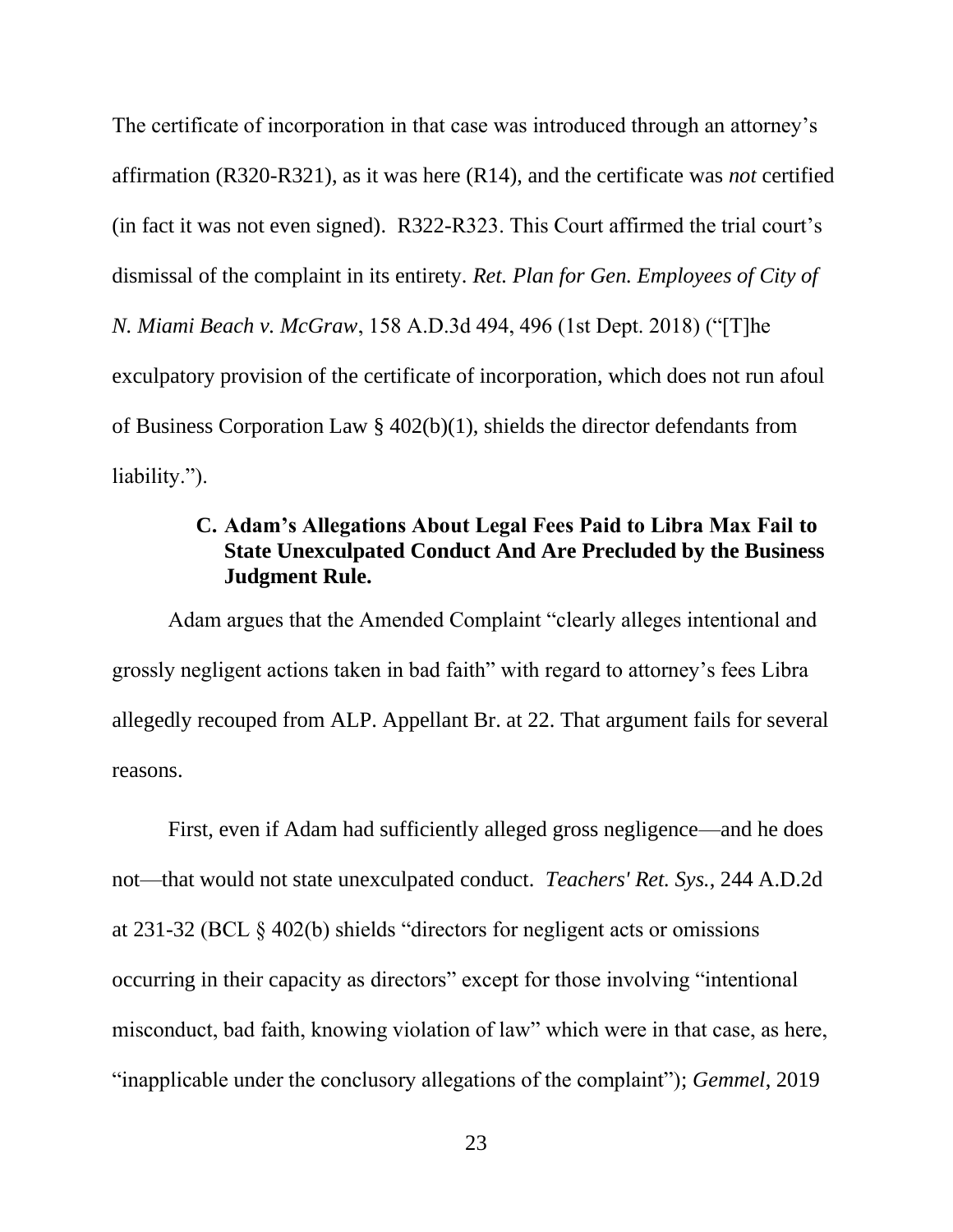N.Y. Misc. LEXIS 3812 at \*20 ("Business Corporation Law § 402(b) does not carve out an exception for gross negligence.").

<span id="page-34-1"></span><span id="page-34-0"></span>Nor does Adam state a claim that Libra or Anderson acted in "bad faith" with regard to the payment of legal fees. As he did below, Adam leaves it to this Court to guess what his allegations of bad faith are, as he does not cite to the Complaint. Appellant Br. at 22. The only allegations in the Amended Complaint that allude to legal fees are conclusory allegations of corporate waste, not bad faith. R269, ¶ 47 ("Libra has flagrantly wasted and expended an untold amount of fees in her pursuit in the takeover and ultimate destruction of the Corporation which are being billed and paid for by the Corporation in total breach of her fiduciary duties."); R269, ¶ 48 ("Flynn, acting in concert with Libra and Mary, currently seeks over \$108,000 for services allegedly provided by his counsel over a six month period in 2019, with such services being entirely duplicative of the efforts of others, wholly unnecessary, and a complete waste and misuse of funds. . . ."); R275,  $\P$  73 (alleging that defendants . . .wast [ed] corporate assets through the payment of unreasonable compensation, stipends unnecessary legal fees and other expenses"). These conclusory allegations do not even state a claim for corporate waste. *Lewis v. Riklis*, 82 A.D.2d 789, 789 (1st Dept. 1981) (in derivative action, complaint that only made conclusory allegations of corporate waste was "a fishing expedition, which courts of this state refuse to countenance."). *See also Lapsley v.*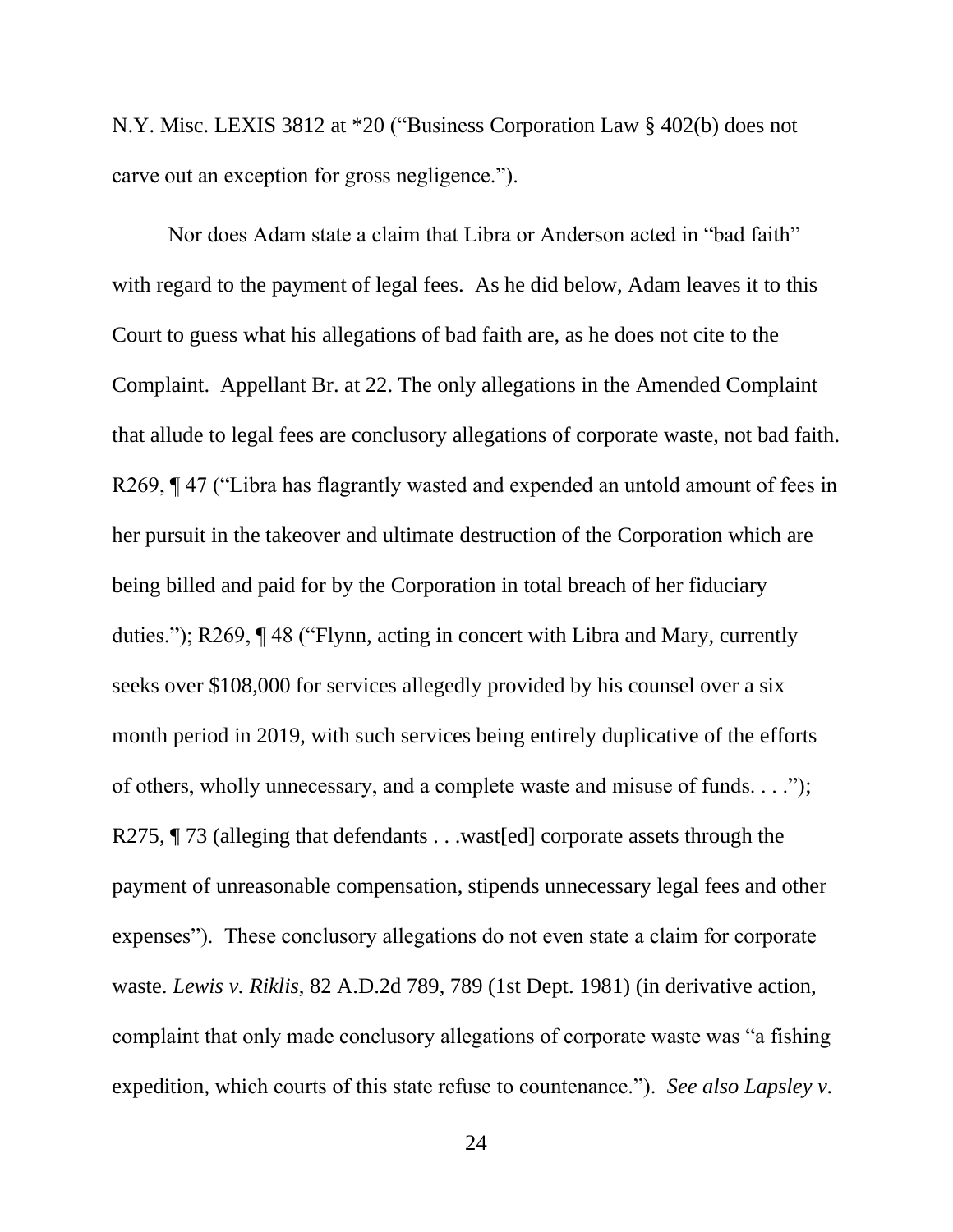<span id="page-35-1"></span>*Sorfin Intenrational, Ltd.*, 43 A.D.3d 1113, 1114 (2d Dept. 2007) ("[C]onclusory claims of corporate waste are insufficient to justify a limited review of the books and records of a corporation."). And even if they did, corporate waste is not one of the exceptions of BCL § 402(b) for which Libra and Anderson could be liable given the exculpatory clause. BCL § 402(b); *In re Merrill Lynch & Co., Inv. Securities, Derivative & ERISA Litig.*, 773 F. Supp.2d 330, 340-41 (S.D.N.Y. 2011) (holding, under Delaware law, that allegations of corporate waste were properly dismissed pursuant to exculpatory clause).

<span id="page-35-0"></span>To the extent that Adam relies on minutes of a January 18, 2019 ALP board meeting to try to save his breach of fiduciary claim (Appellant Br. at 15-16), this fails for several, independently sufficient reasons. As an initial matter, Adam never referred to those minutes or made any argument regarding those minutes in the court below. Rather, these minutes were submitted *by Respondents* in their *reply* papers below, for a completely unrelated purpose. Thus, whether Adam preserved this argument for this appeal is dubious at best. *E.g., Board of Managers of Soho North 267 West 124th Street Condominium v. NW 124 LLC*, 116 A.D.3d 506, 506-507 (1st Dept. 2014) (argument not made in opposition to a motion to dismiss in the trial court is not preserved for appellate review). In any event, the argument is meritless because the Amended Complaint fails to allege one of the exceptions of BCL § 402(b) as to the payment of legal fees.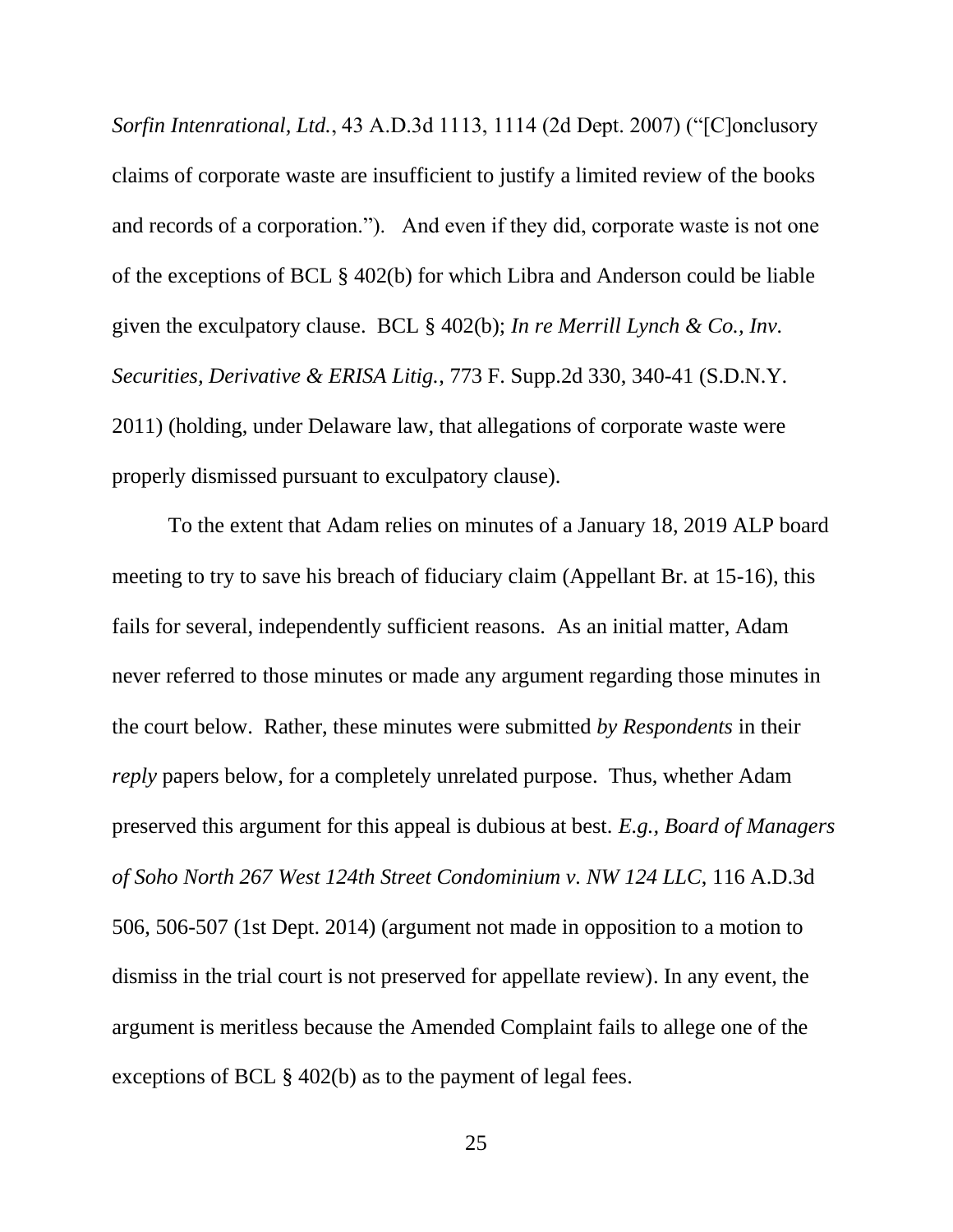The legal fees that are referenced in the January 18, 2019 board minutes are those that Libra Max incurred in pursuing special proceedings under Article 78 of the CPLR, described in Background Section A, *supra*. R435. Through those proceedings, Libra obtained, as a director of ALP, production of ALP's books and records, and as a shareholder of ALP, with the support of ALP's third shareholder (Peter Max, whose shares were exercised by Mr. Flynn), she forced a shareholders' meeting to take place, through which she became chair of the Board. Even assuming that legal fees incurred by Libra Max in the special proceedings were reimbursed to her as resolved by the board (the board minutes that Adam refers to do not state as much), Libra and Michael's approval of such reimbursement does not state unexculpated conduct.

Any claim by Adam that the payment of these fees was in "bad faith" fails because, as noted above, bad faith is not even alleged in the Complaint with regard to the payment of legal fees, and is merely argued in conclusory fashion in Appellant's Brief, at page 22. The most generous reading of Adam's brief is that *he* believes that it was not in the best interest of the corporation for Libra to pursue the special proceedings that resulted in Adam losing control of ALP, and therefore, according to Adam, Libra should not have been reimbursed for her legal fees related to those special proceedings. But Adam does not and cannot allege that Libra believed she was acting for an improper purpose in bringing the special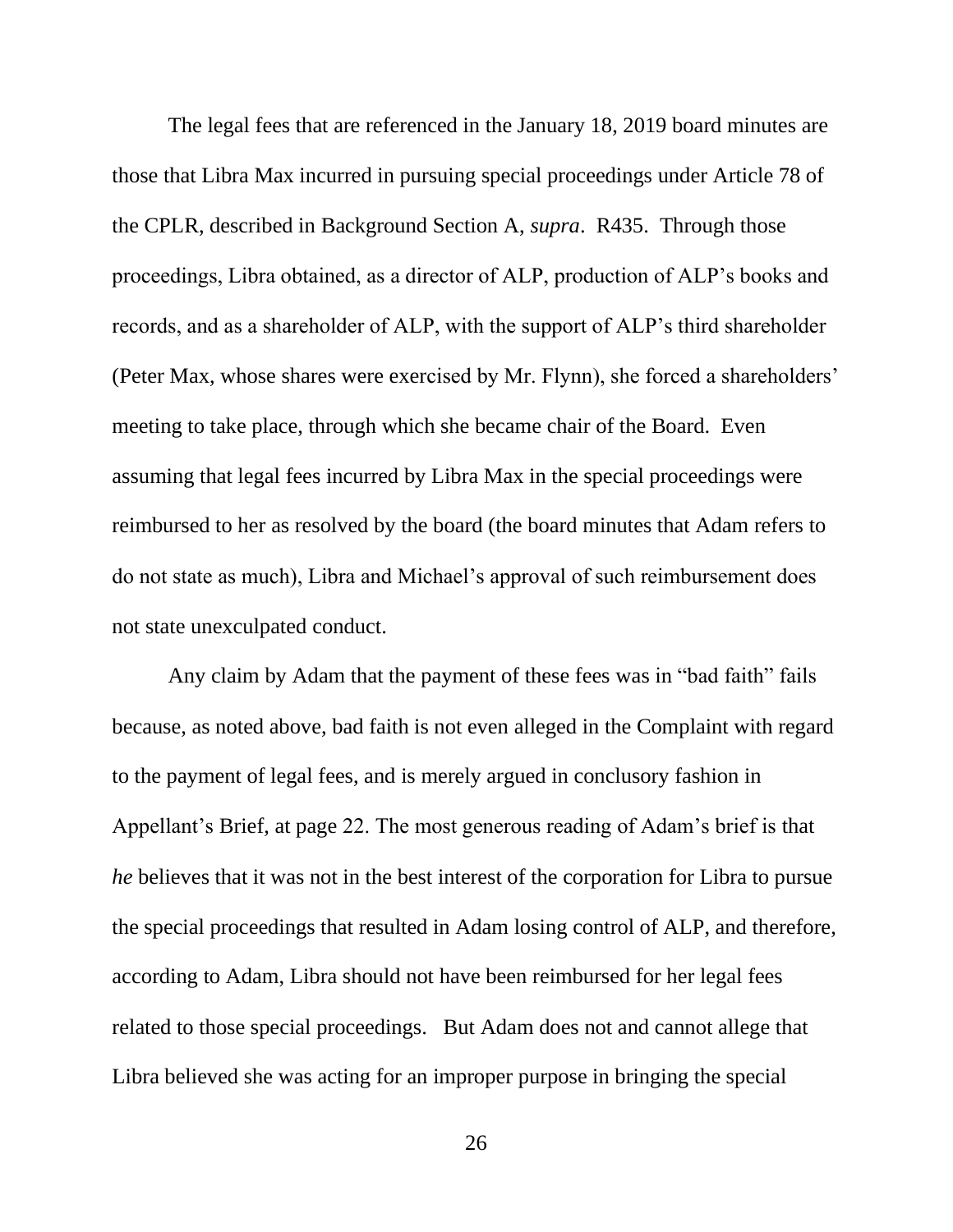<span id="page-37-1"></span>proceedings, or that Libra or Michael believed that they were acting for an improper purpose in approving reimbursement of Libra's fees. *See, e.g., Spizz v. Eluz (In re Ampal-American Isr. Corp.)*, 543 B.R. 464, 475 (Bankr. S.D.N.Y. 2016) (in order to allege bad faith triggering the exception of BCL 402(b), namely that directors acted "with a purpose other than that of advancing the best interests of the corporation," it was not sufficient to allege that directors were motivated by an improper purpose; plaintiff was required to state "what that purpose was, and why it was improper, in terms clear enough to provide notice . . .of the nature of the claim and the grounds on which relief is sought.")

<span id="page-37-2"></span><span id="page-37-0"></span>Nor does Adam allege or could allege that the special proceedings, or the approval of the fees incurred in the special proceedings, were a "knowing violation of law." BCL § 402(b). As to the special proceedings themselves, Libra had an "absolute and unqualified right" to demand books and records as a director of ALP, *Cohen v. Cocoline Prod*., 309 N.Y. 119, 123 (1955), and Libra had a statutory right to call a shareholder's meeting pursuant to BCL § 603. Adam does not cite any statute or case that stands for the proposition that a board is prohibited from paying legal fees incurred by a director or shareholder in the types of proceedings at issue in this case, and Respondents are aware of none. All of the cases that Adam relies upon, at pages 22-23 of his brief, show that in those cases, the court refused to grant attorneys' fees to a director or shareholder based on the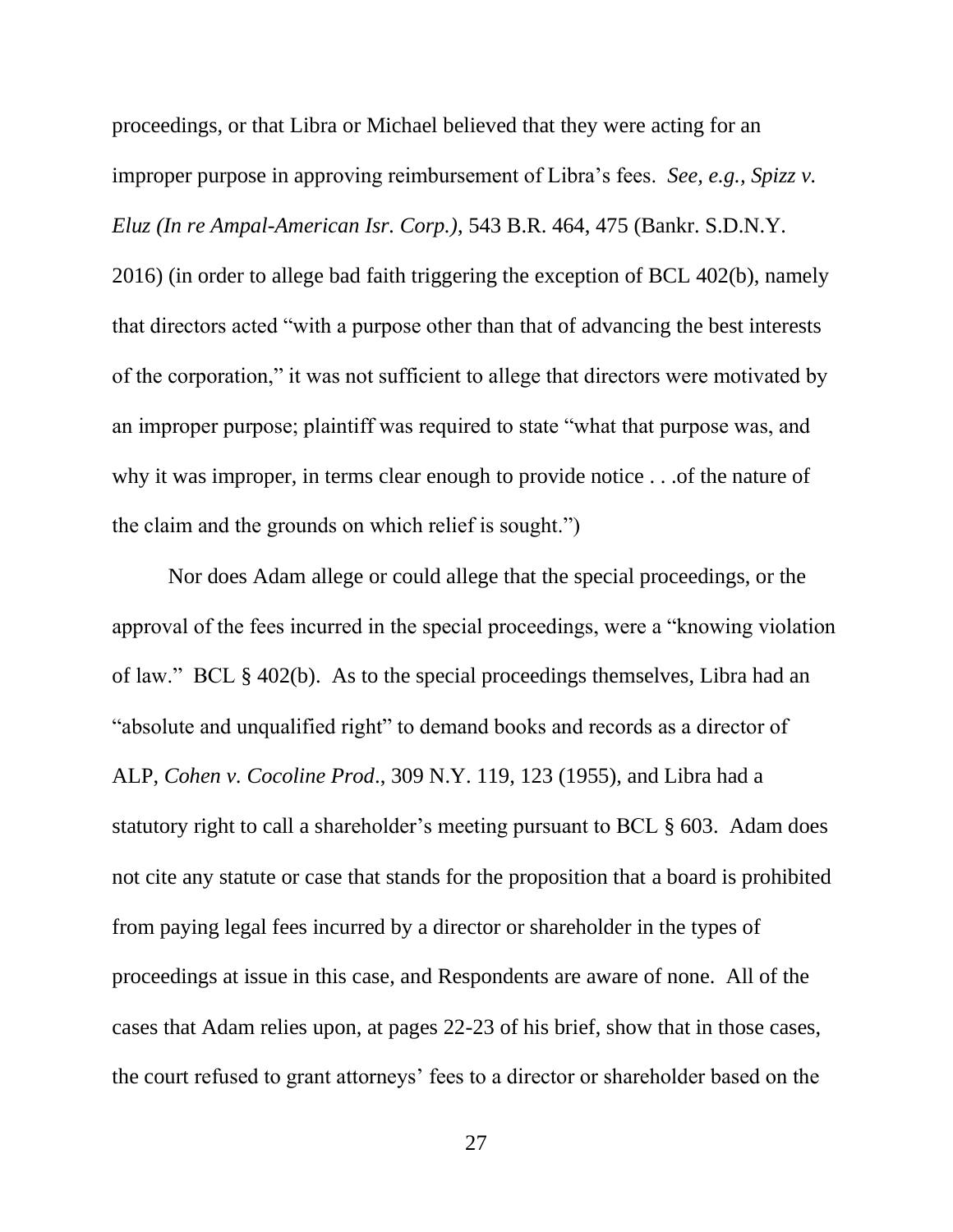<span id="page-38-1"></span>facts and statutes involved in those cases, but the cases do not stand for the proposition that a board is prohibited from approving the payment of legal fees to a director or shareholder, and certainly do not stand for the proposition that such approval by a board would amount to bad faith, intentional misconduct or a knowing violation of law by the directors who approved such payment. *Cf. Edelman v. Goodman*, 47 Misc.2d 8, 9 (N.Y. Sup. Ct. 1965), *aff'd*, 24 A.D.2d 557 (2d Dep't 1965) (Appellant Br. at 22) (finding that a director could not "require" the corporation to reimburse his legal fees in bringing books and records proceedings, but silent on the issue of whether a board could agree to such reimbursement, or whether it would be bad faith or a knowing violation of the law for directors to approve such reimbursement).

<span id="page-38-0"></span>Further, *Board of Managers of the 28 Cliff St. Condo. v. Maguire*, 2020 NY Slip Op 06844, ¶ 3, 191 A.D.3d 25, 29 (1st Dept. 2020) (Appellant Br. at 23) is inapposite because there the condominium's bylaws expressly precluded the legal fees that the board member sought there. Here, ALP's bylaws are silent on the issue of legal fees. Further, Libra and Michael complied with the requirements of ALP's bylaws with regard to quorum and actions of the board. R178, R445. Adam Max chose not to attend the January 18, 2019 board meeting (R433), and, in any event, per ALP's bylaws, two out of three directors constitute a quorum. R178; R445.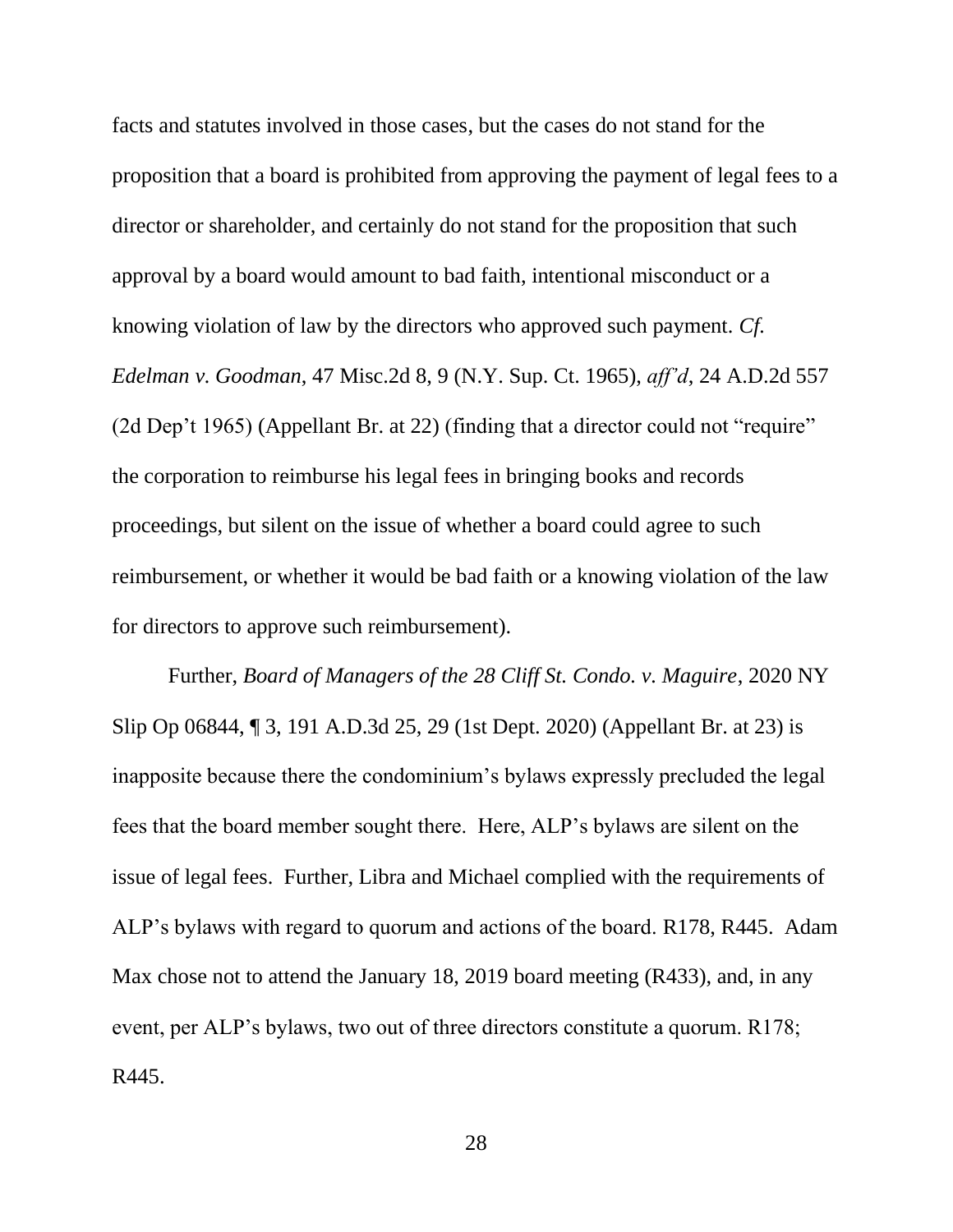Adam also does not and cannot allege that Libra or Michael "personally gained in fact a financial profit or other advantage to which [they were] not legally entitled" by approving the reimbursement of the legal fees incurred by Libra to pursue the special proceedings. For one, Libra taking control of the company through statutorily authorized proceedings is not an "advantage to which she was not legally entitled." As to the reimbursement of Libra's legal fees, Adam does not, and cannot, claim that Libra "personally gained… a financial profit . . . to which she was not legally entitled" by obtaining reimbursement of her legal fees. For one, a reimbursement is, by definition, a transaction that does not generate "financial profit." Libra is not an attorney; she was not seeking the payment of fees to herself; and she did not personally "profit" from the payment of legal fees – Adam does not and cannot allege otherwise. Nor does Adam allege that Libra received any "direct financial benefit" from the special proceedings or the payment of the related legal fees that was "different from the benefit to shareholders generally." *Walsh v. Webnet, Inc.*, 116 A.D.3d 845, 847 (2d Dept. 2014) (citation omitted). Adam also does not and could not allege that Anderson "personally gained… a financial profit" by approving Libra's request for reimbursement of her legal fees, and Adam's allegation that "Anderson . . . was perfectly content to give away funds that indirectly belong to Adam and Peter" (Appellant Br. at 15) fails to state such a claim.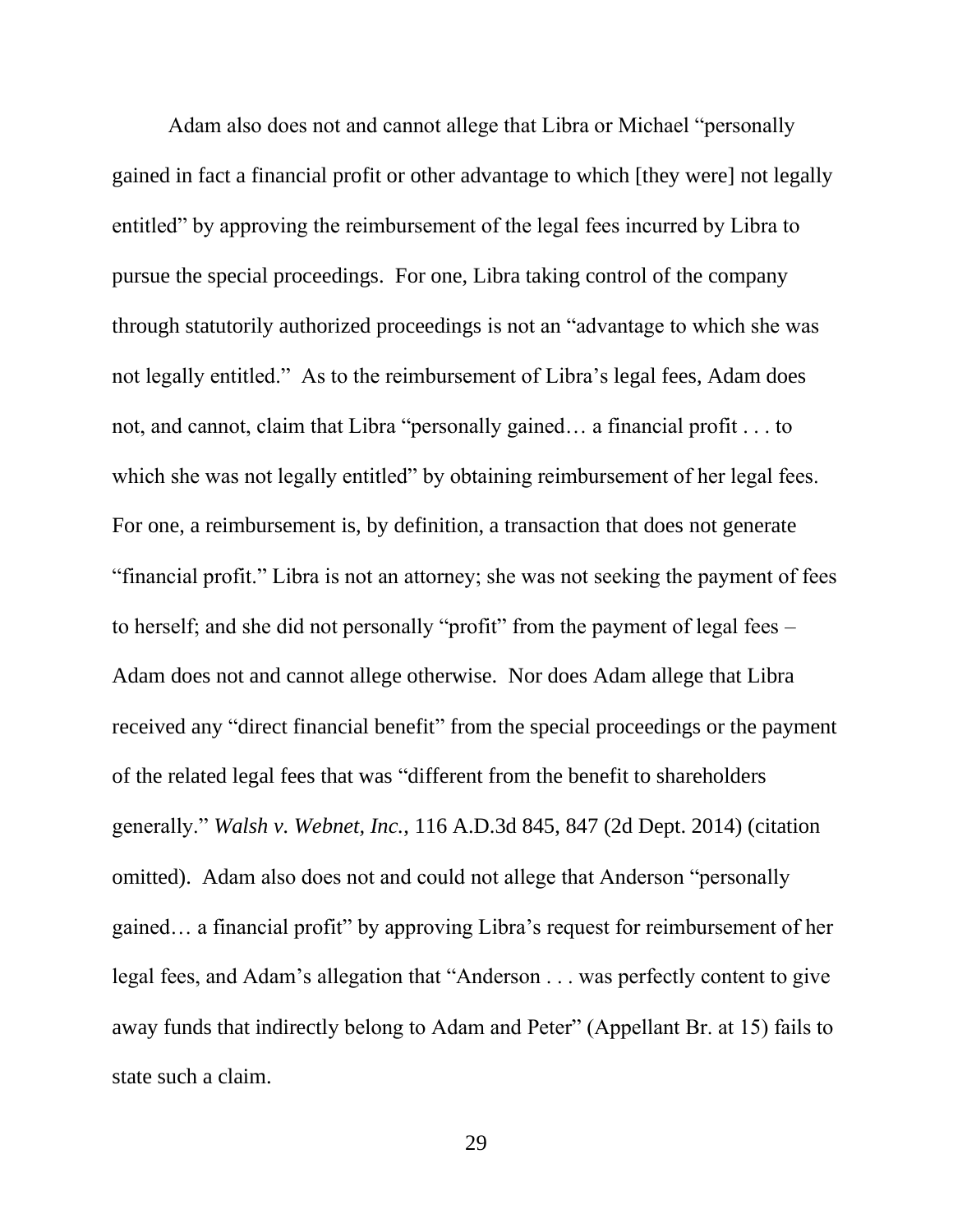Thus, the alleged payment of legal fees to Libra does not allege unexculpated conduct. In addition, the payment was properly approved by the board, and therefore is protected by the business judgment rule.

### <span id="page-40-2"></span><span id="page-40-1"></span>**D. Adam's Remaining Arguments Regarding the Exculpatory Clause Fail.**

<span id="page-40-3"></span><span id="page-40-0"></span>To the extent Adam argues that the exculpatory clause does not shield Libra from liability because she is an officer ALP, Appellant Br. at 23, that argument fails. That Libra is also an officer of ALP does not change the fact that the actions that Libra took in her capacity as director or shareholder of ALP are shielded by the exculpatory clause. *See, e.g., Arnold v. Society for Sav. Bancorp, Inc.*, 650 A.2d 1270, 1288 (Del. 1994) (where a defendant is a director and officer, only those actions taken solely in the defendant's capacity as an officer are outside the purview of Delaware's equivalent of Business Corporation Law § 402(b)); *In re Oracle Corp. Derivative Litig.*, 2021 WL 2530961, at \*2 & n.11 (Del. Ch. June 21, 2021) (same); R. Franklin Balotti & Jesse A. Finkelstein, *Delaware Law of Corp. & Business Org.* § 4.19, at 4-335 (Supp. 1992) (same). To the extent Adam claims that Libra "launched a hostile takeover of the Corporation even though she knew that such a takeover would lead to disaster" (Appellant Br. at 23), those actions are necessarily ones that Libra took in her capacity as shareholder and director. Similarly, Libra and Michael approved the payment of legal fees to Libra in their capacities as directors of ALP. In any event, Adam does not provide authority for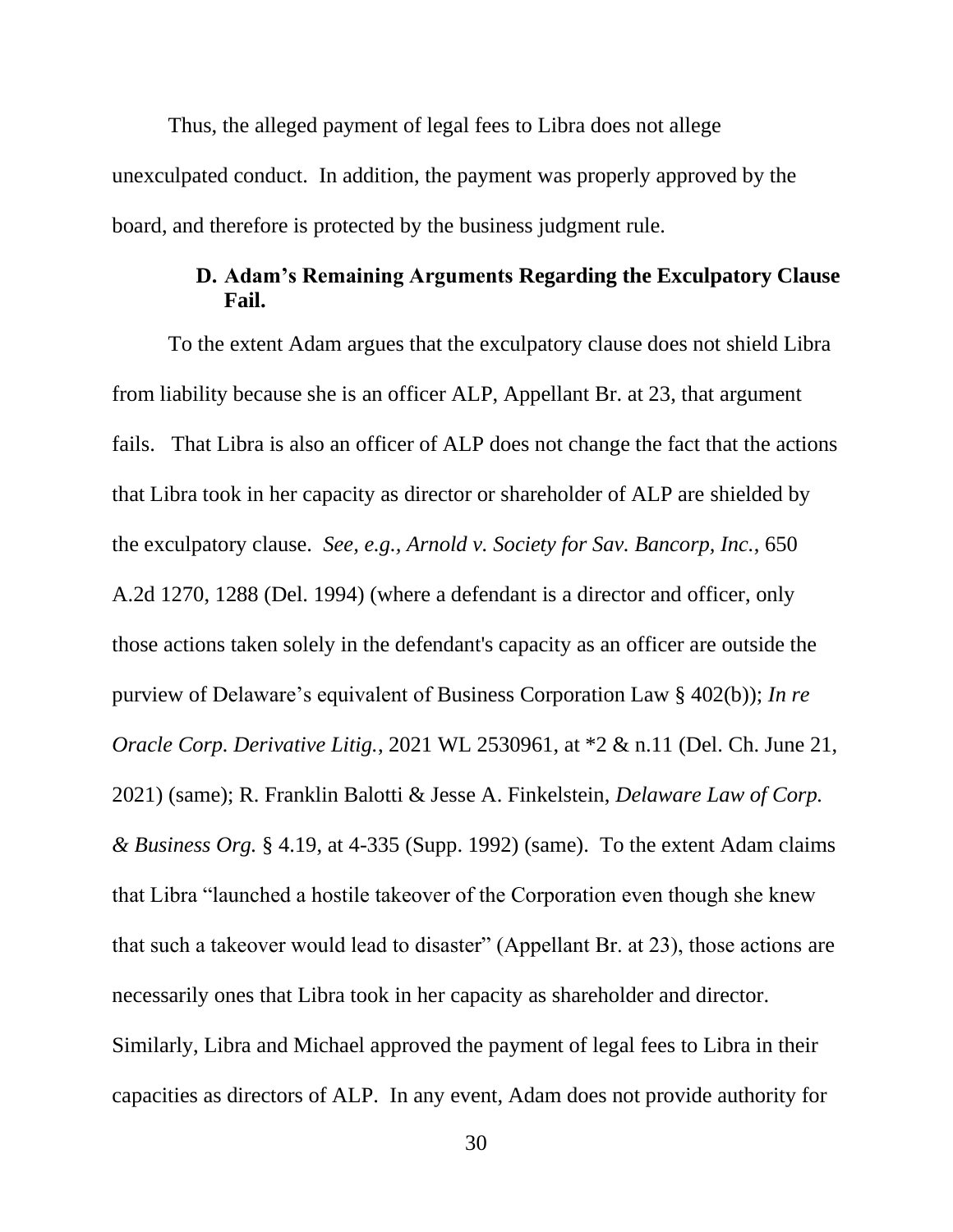<span id="page-41-0"></span>the proposition that the exculpatory clause does not shield Libra here. *See* Appellant Br. at 23. *See, e.g., In re Verestar*, 343 B.R. 444, 475 (Bankr. S.D.N.Y. 2006) (holding that exculpatory clauses apply equally to corporate directors and officers). Even if ALP's exculpatory clause did not apply to some of Libra's actions, the Amended Complaint's claims against Libra would be precluded for all of the reasons discussed below, notably because conduct by an officer is protected by the business judgment rule.

Adam's argument that the "motion seeking dismissal based on documentary evidence should have been denied [because] the Certificate did not resolve all factual issues as a matter of law, or conclusively dispose of the Appellant's claims," Appellant Br. at 21, fails. For one, he does not state what these purported issues of fact are. *Id.* The Motion Court was required to dismiss any claim, or any portion of any claim, that was based on exculpated conduct. *See supra* Section I.A.

Adam claims that ALP's denial of a demand by Adam for ALP's books and records was tantamount to intentional misconduct, bad faith and gross negligence sufficient to withstand a breach of fiduciary duty claim despite the exculpatory clause. Appellant Br. at 23. Adam's claims are baseless. First, there is no allegation in the Amended Complaint regarding a demand for books and records by Adam, or ALP's denial of same. Even if there were, Adam's argument is meritless. To the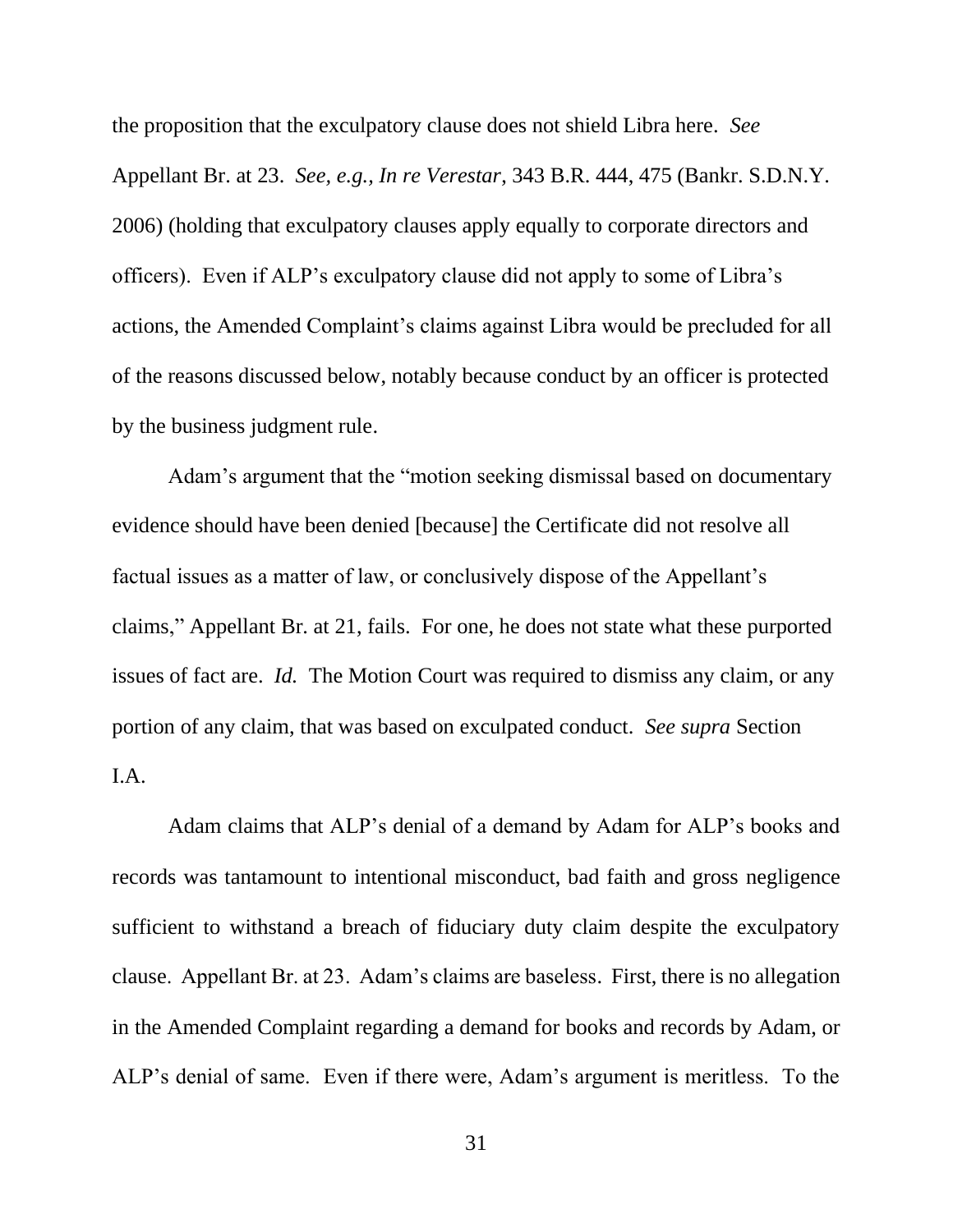<span id="page-42-4"></span><span id="page-42-3"></span><span id="page-42-2"></span><span id="page-42-1"></span><span id="page-42-0"></span>extent Adam takes issue with ALP's refusal to supply him with ammunition to support his unfounded claims in this case—ammunition which he has attempted to obtain by serving a books and records demand on ALP pursuant BCL § 624 after he filed this lawsuit. R286. In doing so, he concedes that, without further information from ALP, he could not allege sufficient facts to withstand the motion to dismiss below. In any event, a corporation's denial of access to its books and records to a minority shareholder is not oppressive conduct tantamount to a breach of fiduciary duty where, as here, that shareholder has only presented conclusory allegations as to wrongdoing. *See Orloff v. Weinstein Enterprises, Inc.*, 247 A.D.2d 63, 67 (1st Dept. 1998) (denial of access to corporation's books and records not a breach of fiduciary duty where the plaintiff failed to show or even allege "that there was a violation of any resolution of the corporation."). *See also JAS Family Trust v. Oceana Holding Corp*., 109 A.D.3d 639, 643 (2d Dept. 2013) ("speculative, vague, and conclusory" allegations were "insufficient to establish a proper purpose for the inspection of [books and records of the corporation."); *Lewis v. Riklis*, 82 A.D.2d 789, 789 (1st Dept. 1981) (in derivative action, upholding protective order prohibiting examination of the corporate defendant because complaint that only made conclusory allegations of corporate waste was "a fishing expedition, which courts of this state refuse to countenance."); *Emmrich v. Technology for Information Management, Inc.*, 91 A.D.2d 777, 777-78 (3rd Dept. 1982) (denying pre-action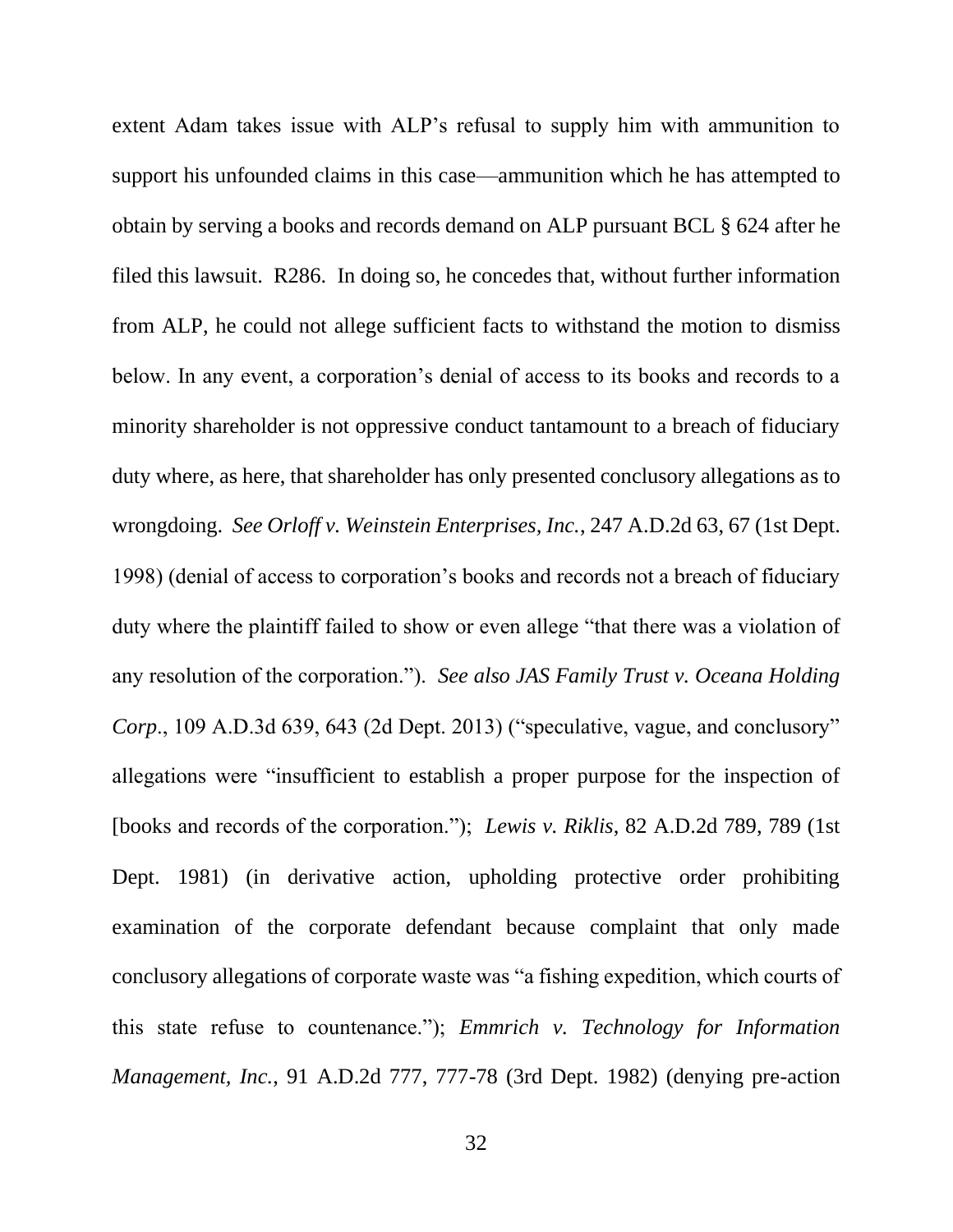disclosure request for books and records because the plaintiff's affidavit "was wholly insufficient for this purpose and does no more than state the barest of conjectures.").

## **E. The Allegations Regarding the New York Times Article Fail To State A Breach of Fiduciary Duty Claim.**

<span id="page-43-0"></span>The Amended Complaint's allegation that "Libra conspiring with Mary and others, allowed a reporter to have access to Peter, provided the Times and its reporter with false information . . . portraying Adam and his team in a false light and making it appear that customers of Peter Max art on cruise ships. . .were essentially purchasing counterfeit goods[,]" does not plead a breach of fiduciary duty claim against Libra with sufficient particularity.

<span id="page-43-3"></span><span id="page-43-2"></span><span id="page-43-1"></span>First, Adam neither specially alleges what the "false information" was nor when Libra allegedly told the New York Times reporter that information. Accordingly, this claim does not meet the specificity requirements for breach of fiduciary duty claims. *Burry v. Madison Park Owner LLC*, 84 AD3d 699 (1st Dept. 2011) (plaintiff had failed to sufficiently plead breach of fiduciary duty where "plaintiffs' allegations of "misconduct" . . . [were] in essence claims of fraud that ha[d] not been pleaded with particularity (*see* CPLR 3016 [b])"); *Palmetto Partners, L.P. v. AJW Qualified Partners, LLC*, 83 A.D.3d 804, 808 (2nd Dept. 2011) ("A cause of action sounding in breach of fiduciary duty must be pleaded with the particularity required by CPLR 3016(b)"); *Swartz v. Swartz*, 145 A.D.3d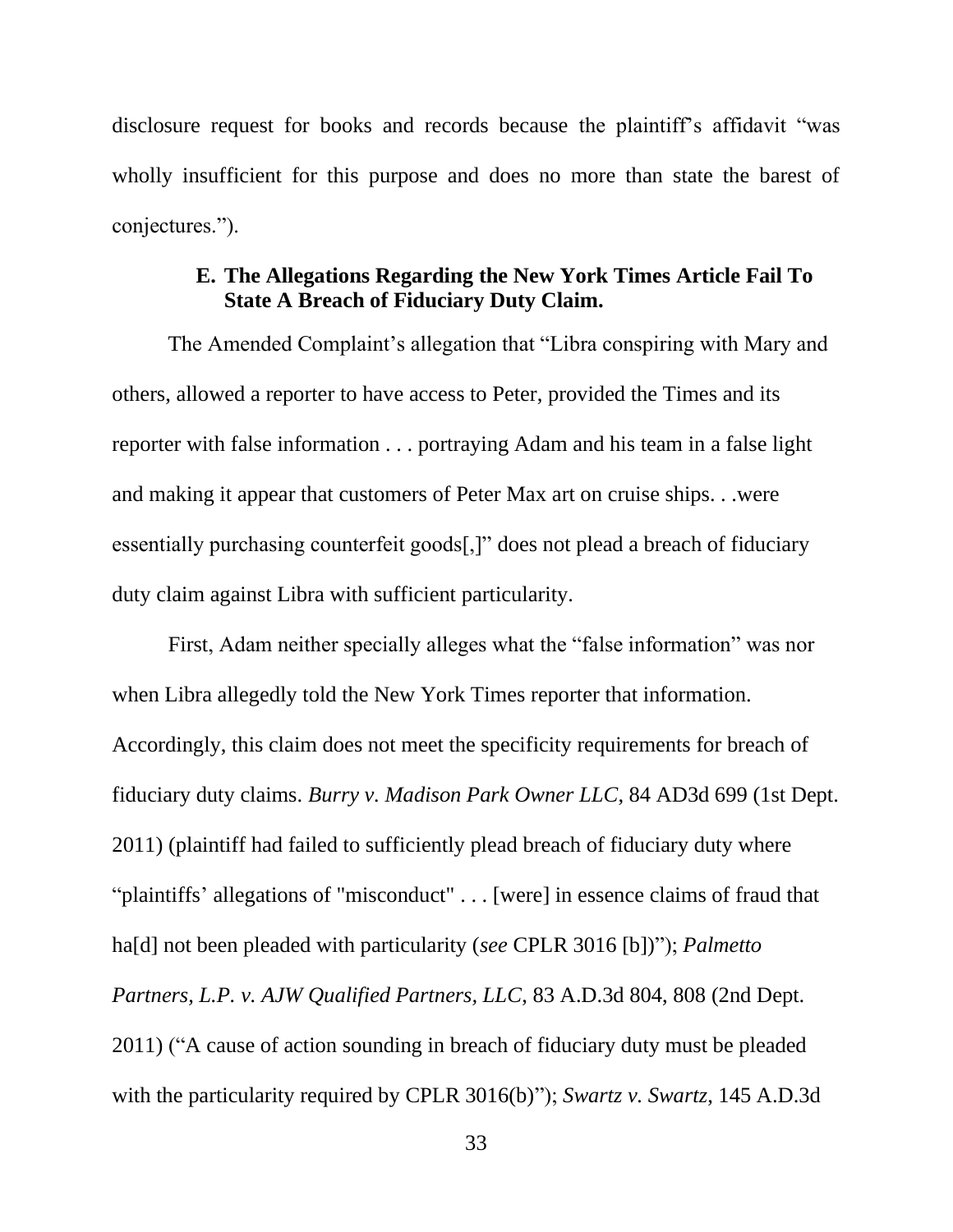<span id="page-44-3"></span><span id="page-44-2"></span><span id="page-44-1"></span><span id="page-44-0"></span>818, 823 (2nd Dept. 2016) (same). *See also Parker Waichman LLP v. Squier, Knapp & Dunn Communications, Inc.*, 138 A.D.3d 570, 570-71 (1st Dept. 2016) ("the complaint's boilerplate allegations that defendants disclosed confidential information, thereby causing harm[,]" were insufficiently particular under CPLR § 3016(d) to state a cause of action for breach of fiduciary duty); *Luckow v. RGB Design-Build, Inc.*, 156 A.D.3d 1289, 1294 (3rd Dept. 2017) ("general statement that [the defendant] misrepresented its degree of expertise and competence with regard to th[e] project" insufficiently particular under CPLR § 3016(d) to state a claim for fraudulent inducement); *Tsatskin v. Kordonsky*, 189 A.D.3d 1296, 1299 (2d Dept. 2020) (to state a claim for defamation the "complaint must set for the particular words allegedly constituting defamation (CPLR § 3016(a)) and it also must allege the time, place and manner of the false statement and specify to whom it was made."); *Dillon v. City of New York*, 261 A.D.2d 34, 38, 39-40 (1st Dept. 1999) (same, and holding that allegation that the defendant had used words "implying that [one of the plaintiffs] was untrustworthy and underhanded" required dismissal because "[t]he particular words giving rise to the implication are not set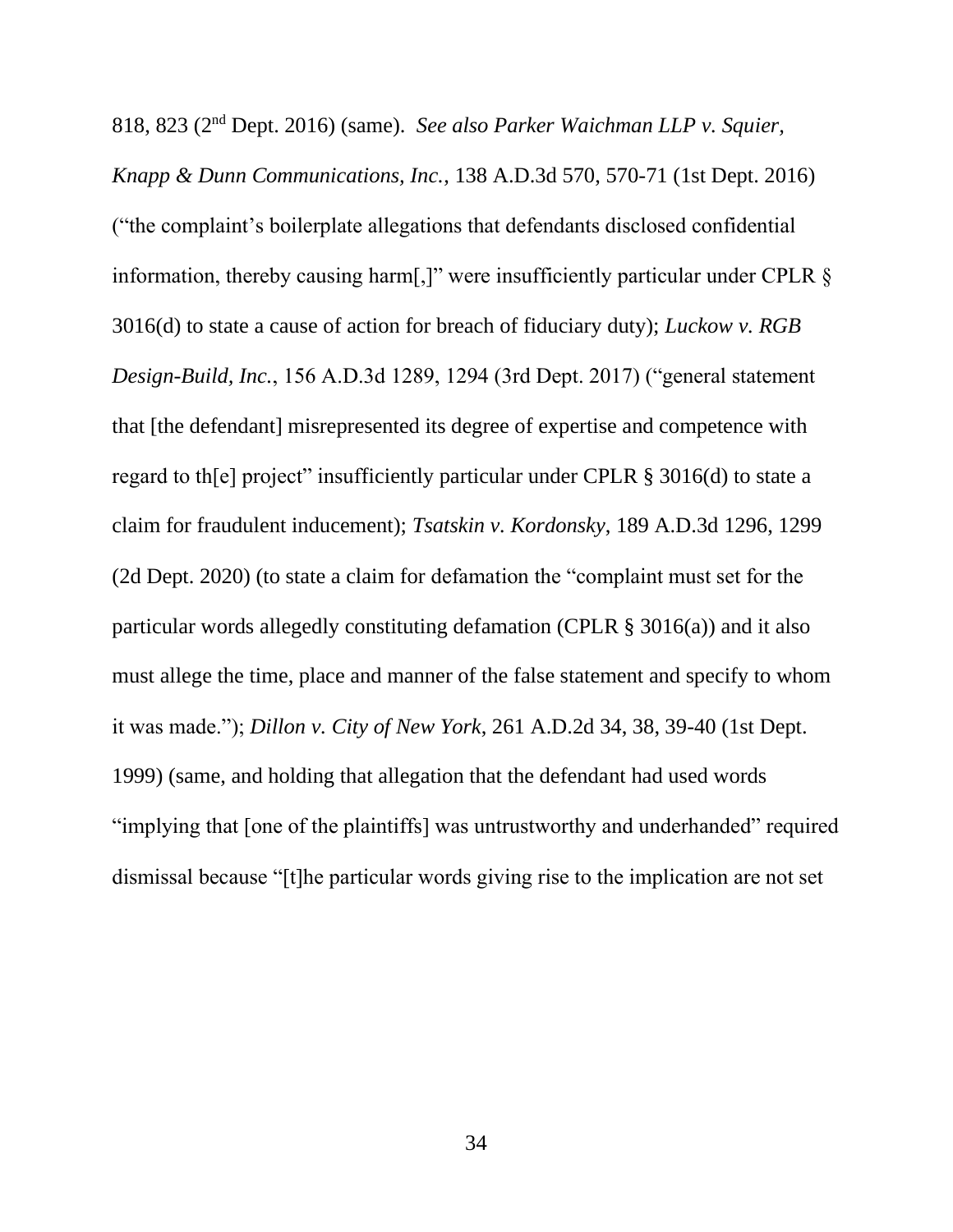forth in any manner that would support a defamation claim, leaving only a vague and conclusory allegation.  $\ldots$ .").<sup>12</sup>

<span id="page-45-3"></span>Further, because the allegation lumps together Libra, Mary Max and unnamed others and does not specify the precise conduct in which each of them is supposed to have engaged, the allegation "was an improper group pleading" which fails to satisfy CPLR § 3016. *See Principia Partners LLC v. Swap Financial Group, LLC*, 194 A.D.3d 584, 584 (1st Dept. 2021) (dismissing claim for improper group pleading); *Eastman Kodak Co. v. Roopak Enterprises, Ltd.*, 202 A.D.2d 220, 222 (1st Dept. 1994) (fraud allegations not plead with sufficient particularity when they did not, among other things, specify which employee made the purported misrepresentations).<sup>13</sup>

<span id="page-45-0"></span>Not to mention that the allegation that Libra would try to sabotage her own family's company—the company she had just fought for years to gain control of—

<sup>&</sup>lt;sup>12</sup> Because Respondents argued below that Adam's allegations pertaining to the New York Times article should be dismissed for lack of particularity, (S.R.23, S.R.39 ("Adam does not allege what that 'false information was.'"); S.R.80 n.5 (describing how Adam's allegations with regard to the New York Times article did not meet the particularity requirement of CPLR § 3016(b)), this Court may affirm the dismissal of those claims for lack of particularity notwithstanding the fact that the Motion Court dismissed those claims on other grounds (R20- R21). *Fenton v. Consolidated Edison Co.*, 165 A.D.2d 121, 125 (1st Dept. 1991) ("[a party] is entitled to have [a] determination affirmed on any ground [it] raised before the [trial] court" even if the trial court ruled for the party on other grounds); *Murray, Hollander, Sullivan & Bass v. HEM Research, Inc.*, 111 A.D.2d 63, 66 (1st Dept. 1985) (same).

<span id="page-45-2"></span><span id="page-45-1"></span> $13$  The Amended Complaint's allegation that Libra breached her fiduciary duty by allegedly "allow[ing]" the New York Times reporter to have access to Peter Max fails because (1) the allegation does not explain how allowing the reporter to have such access would breach any duty Libra owed to ALP; and (2) the Amended Complaint does state with particularity the manner in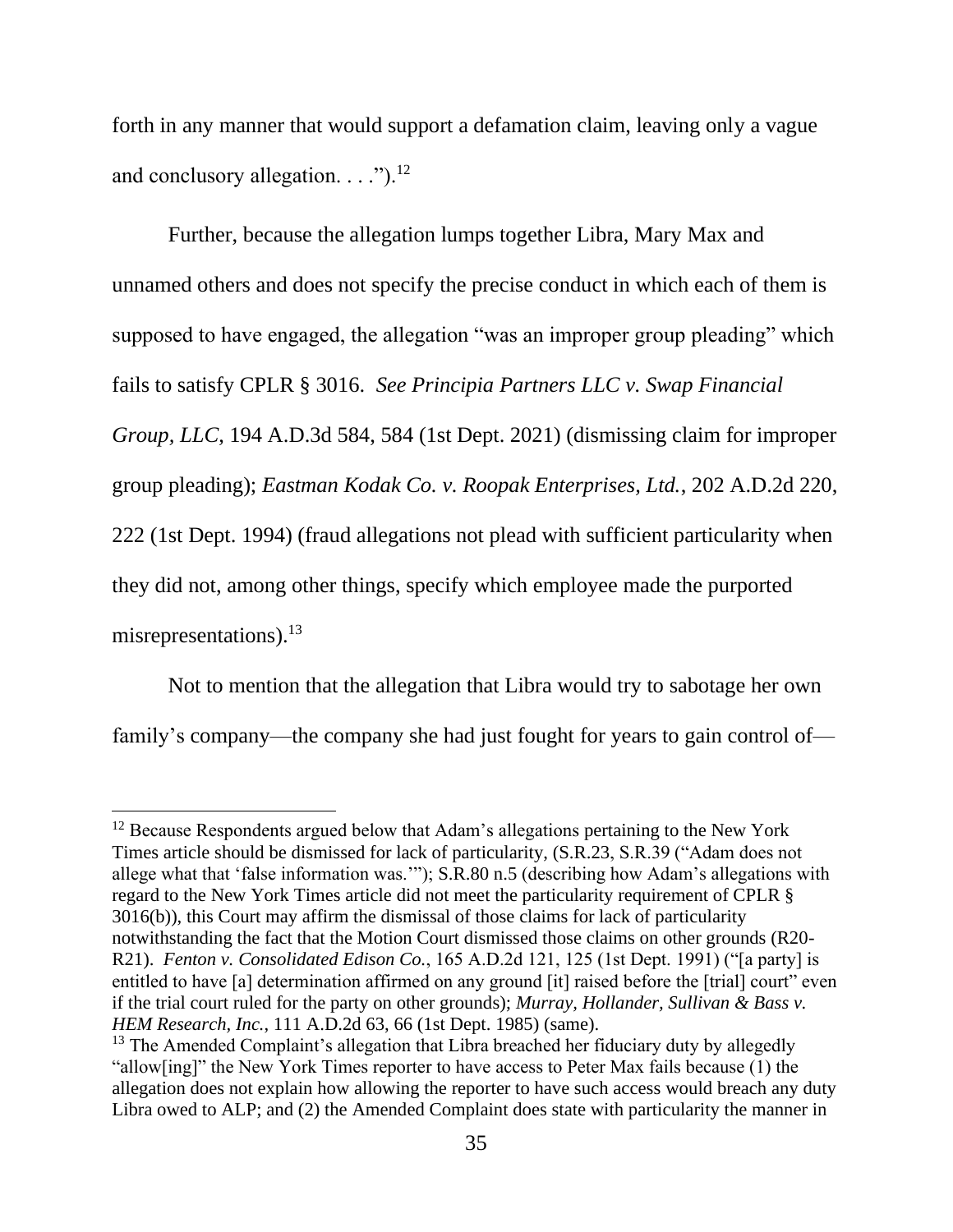<span id="page-46-0"></span>by telling the New York Times that the company had engaged in selling counterfeit goods (R. 271, ¶ 55), is inherently incredible and for that reason does not need to be accepted by this Court. *See, e.g.,* M&E 73-75, LLC v. 57 Fusion LLC, 189 A.D.3d 1, 5 (1st Dept. 2020) ("While factual allegations set forth in a complaint should be accorded every favorable inference, bare legal conclusions and inherently incredible facts are not entitled to preferential consideration."). To the extent Adam relies on the New York Times article itself to back up this allegation, the article provides no support. As Justice Bannon pointed out, "the only reference to Libra in the article is as follows: "Libra said that she was pursuing legal action 'against those who continue to harm and exploit [her] father' and that her goal 'is to bring the studio back to [her] father's vision.'" R21 (quoting New York Times Article). Libra's statement neither mentions Adam or his team nor suggests that they had sold counterfeit paintings.

Justice Bannon further correctly found that the Amended Complaint's breach of fiduciary duty claim against Libra concerning the New York Times article could not stand because the article flatly contradicts the allegations that constitute that claim. R20-R21.

which Libra supposedly "allowed" the New York Times reporter to have that access or whether it was Libra who "allowed" that access as opposed to Mary or unnamed "others."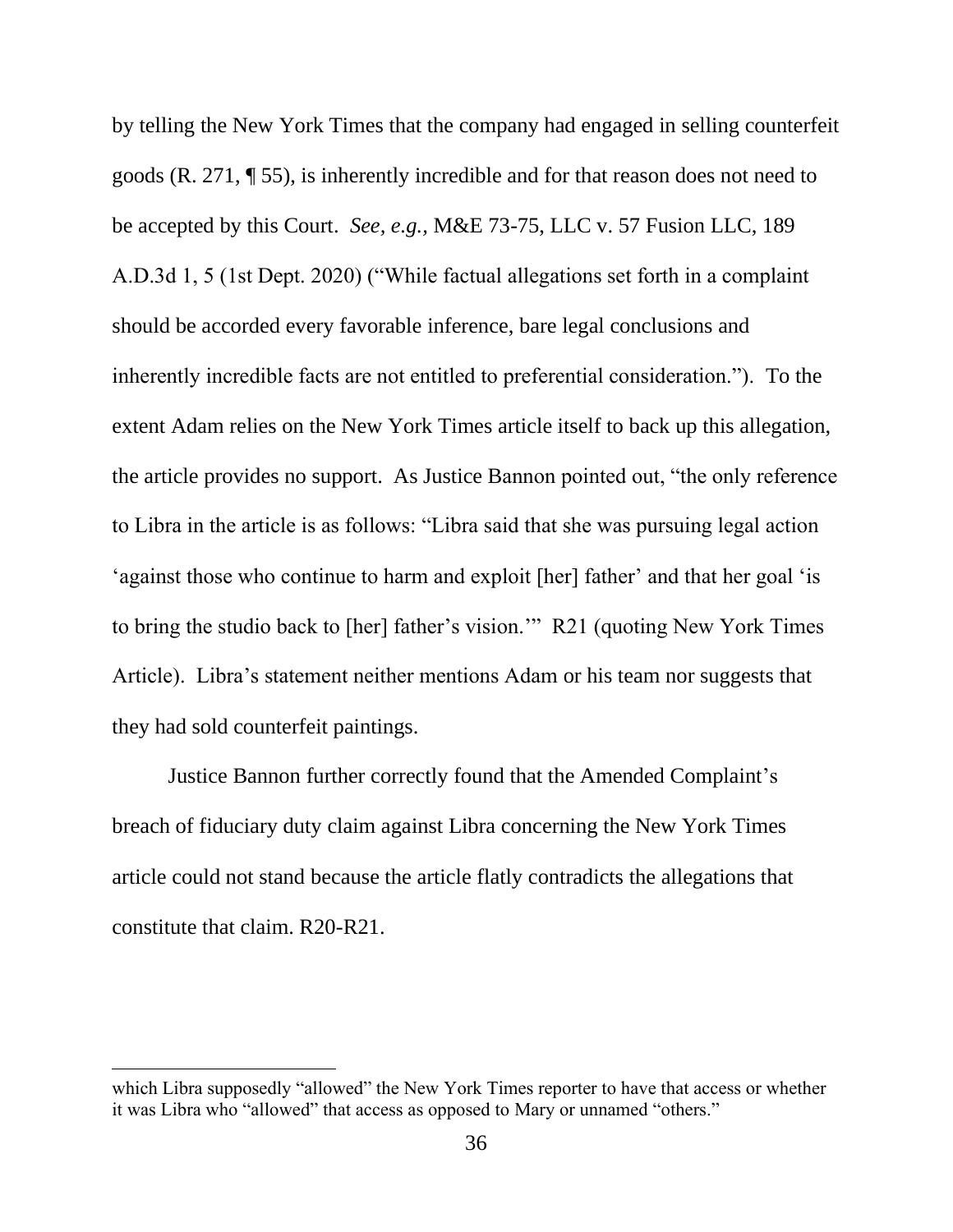<span id="page-47-5"></span><span id="page-47-1"></span>Adam's citations to cases that hold that newspaper articles are inadmissible hearsay (Appellant Br. at 25) do not help him here. Respondents are not relying on the New York Times article to prove the truth of the matters asserted therein, but rather to show that the article does not support Adam's allegations regarding Libra. *People v. Kines*, 37 A.D.3d 1, 18 (1st Dept. 2006) ("While out-of-court statements are generally not admissible for the truth of the matter asserted, they are not excluded as hearsay when the declaration is relevant for another purpose.") (internal citations omitted); *Conit v. Dunne*, 337 F.Supp.2d 344, 357 (S.D.N.Y. 2004) (court takes into consideration copies of articles printed in a magazine not for the truth of the matters asserted therein, but to aid the court in its determination of whether the plaintiff stated a claim for relief of slander); *Goldman v. Barret*, No. 15 cv 9223, 2017 WL 4334011, at \*1 n.4 (S.D.N.Y. Sep. 25, 2017) (same, citing cases). In any event, as noted above, the Amended Complaint's allegations against Libra regarding the New York Times article were properly dismissed for the independently sufficient reason that these allegations do not satisfy the particularity requirements of CPLR §3016.

### <span id="page-47-4"></span><span id="page-47-3"></span><span id="page-47-2"></span>**F. Any Remaining Allegations of Breach of Fiduciary Duty Fails to Meet the Particularity Required by CPLR § 3016(b).**

<span id="page-47-0"></span>"Breach of fiduciary duty must be pled with the particularity required by CPLR 3016(b)." *Palmetto Partners, L.P. v. AJW Qualified Partners, LLC*, 83 A.D.3d 804, 808 (2nd Dep't 2011). *See also Deblinger v. Sani-Pine Prod. Co.*,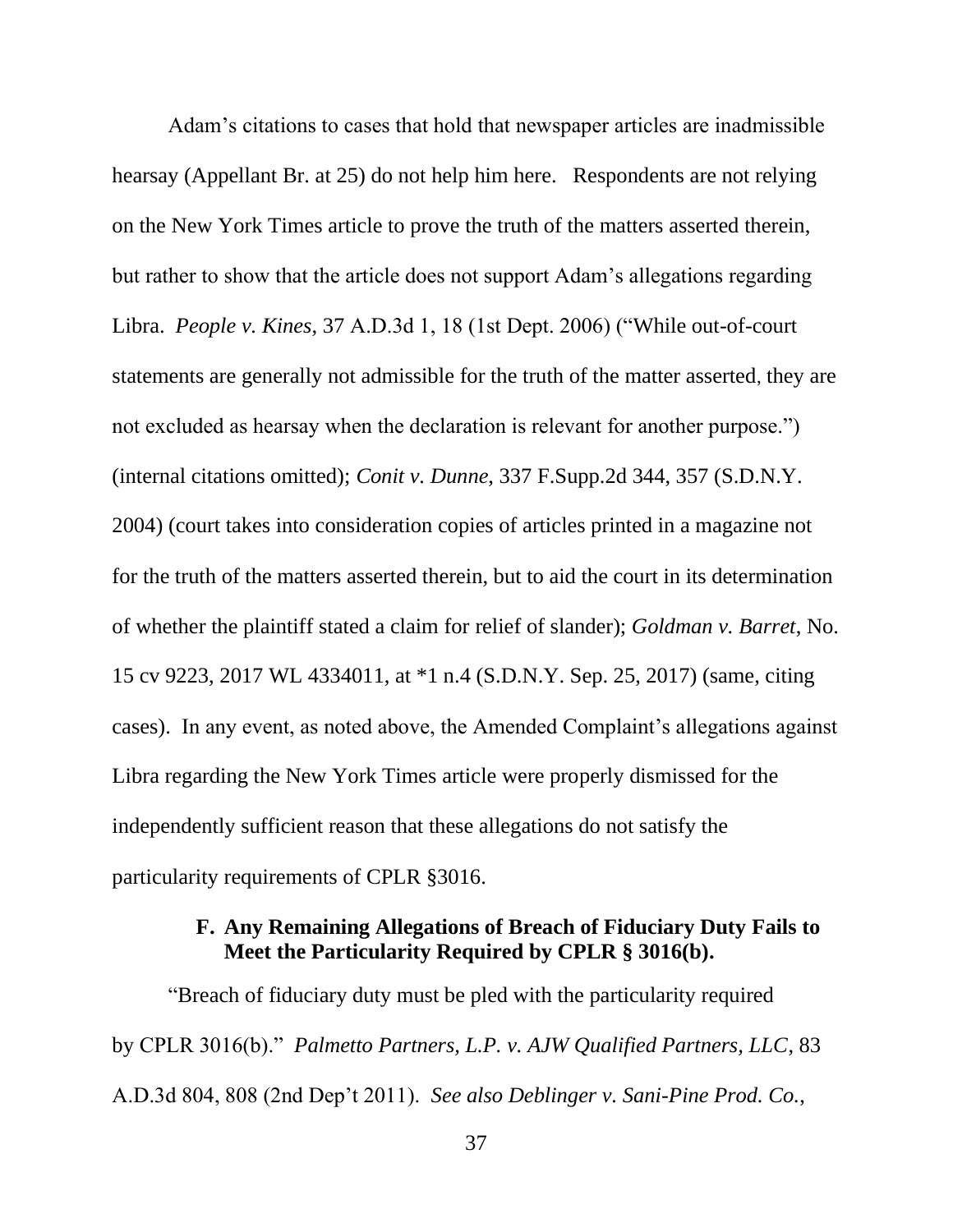<span id="page-48-2"></span>107 A.D.3d 659, 660 (2nd Dep't 2013) ("A cause of action sounding in breach of fiduciary duty must be pleaded with the particularity required by CPLR 3016(b).") (collecting cases). Thus, "the pleadings must contain specific factual allegations as to the conduct that constituted a breach of fiduciary duty, and not be based merely on conclusory allegations." *Shah v. Metro. Life Ins. Co.*, 2003 WL 728869, at \*15 (N.Y. Sup. Ct. Feb. 21, 2003). Other than the three issues actually addressed in the body of the Amended Complaint (discussed above), the other smattering of alleged bad acts are contained in a string-cite within the breach of fiduciary count itself, with no elaboration or discussion whatsoever. *See* R273-R275, **[1]** 67-73.<sup>14</sup> Such allegations are wholly conclusory, and, as such, were properly dismissed. *See Hyman v. New York Stock Exchange,* 46 A.D.3d 335, 337 (1st Dep't 2007) (dismissing breach of fiduciary duty claim for failure to satisfy pleading requirements of § 3016(b)); *DeRaffele v. 210-220-230 Owners Corp.*, 33 A.D.3d 752, 752-53 (2d Dep't 2006) (dismissing breach of fiduciary duty claim because

<span id="page-48-1"></span><span id="page-48-0"></span><sup>&</sup>lt;sup>14</sup> Defendants alleged to have breached their fiduciary duties by "leaving important positions vacant or otherwise staffing them with inexperienced and incapable personnel" (R273-R274, ¶ 67), "failing to be transparent with financial details of the Corporation" (R274., ¶ 69), "failing to secure or ascertain the current true financial condition of the Corporation" (*id*.), "failing to appoint a new management team to run its day to day operations in line with proper corporate governance" (*id*.), "failing to prevent the further dissipation of the Corporation and its assets" (*id*.), "fail[ing] to disseminate accurate and truthful information to the Corporation, its shareholders and public officials" (*id.*, ¶ 70), "[failing to] obtain essential personnel" (R275, ¶ 72), "causing ALP to breach its contractual obligations with its professional, consultants, salespersons, clients and customers" (*id.,* ¶ 73), and "conspiring with Mary, Flynn and others for their own personal vendetta and agenda" *id*.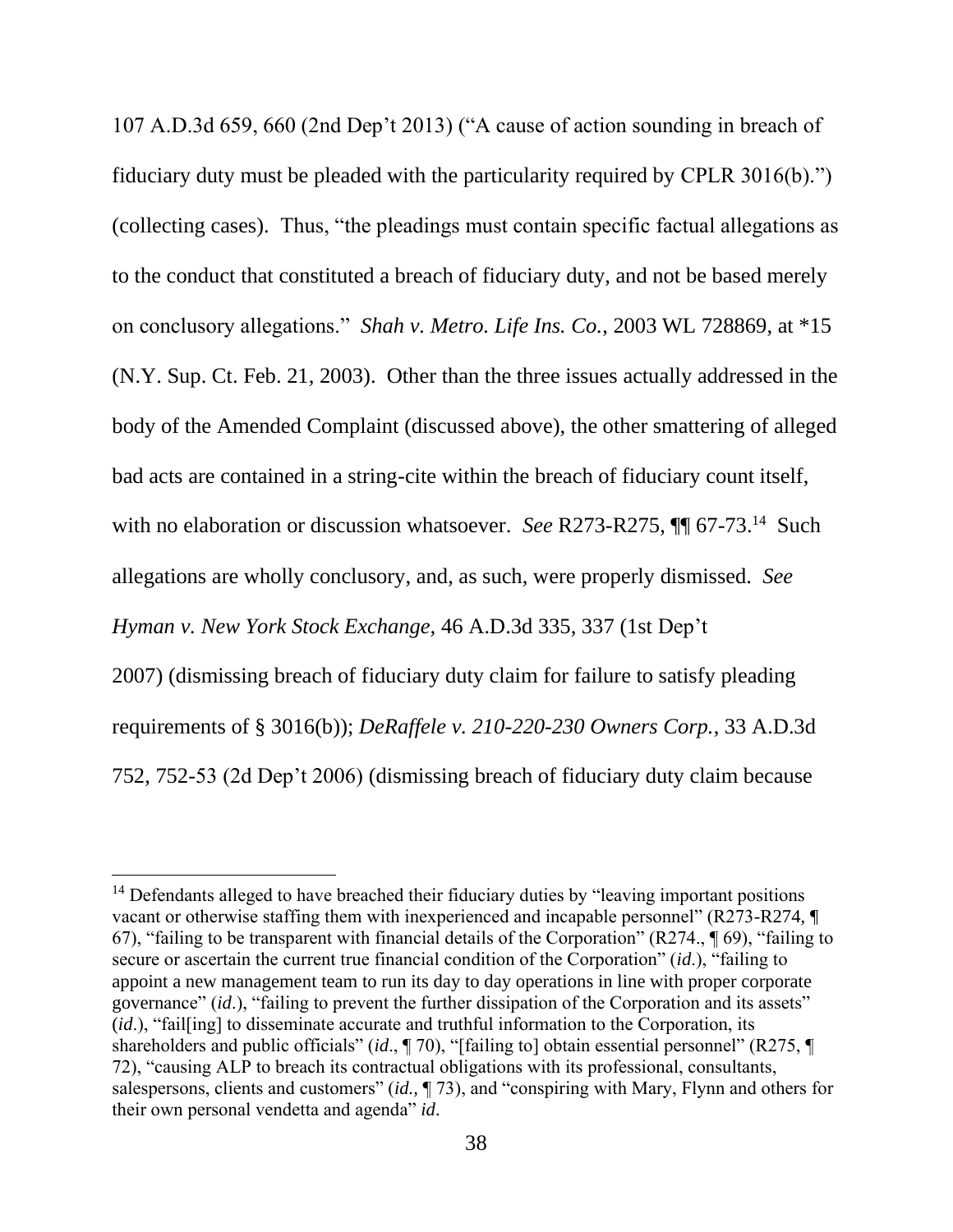<span id="page-49-1"></span>plaintiff "failed to allege sufficient specific facts (see CPLR 3016(b)) that the actions... [of the] Board of Directors were undertaken in bad faith"); *Black Car & Livery Ins., Inc. v. H & W Brokerage, Inc.,* 28 A.D.3d 595, 596 (2nd Dep't 2006) ("the claims of fraud and breach of fiduciary duty have not been pleaded with sufficient detail as to the respondent as required by statute") (citing CPLR 3016(b)).

As to the issue of Libra's and Michael's qualifications, those allegations, too, fail for lack of particularly; Adam sheds no light whatsoever on what "skill, talent, ability or training" he believes directors and officers or ALP must have—he simply states that, whatever those traits are, Libra and Michael do not possess them. R.268-269, ¶ 45.

#### <span id="page-49-0"></span>**II. APPELLANT'S ALLEGATIONS DO NOT MEET THE EXACTING STANDARD FOR EXCUSING PRE-SUIT DEMAND.**

Even if Appellant had alleged a breach of fiduciary claim or negligence claim, dismissal of the Amended Complaint should be affirmed because Appellant has failed to make a pre-suit demand, or to allege its futility.

Shareholder derivative actions "[b]y their very nature...infringe upon the managerial discretion of corporate boards" because "[a]s with other questions of corporate policy and management, the decision whether and to what extent to explore and prosecute such claims lies within the judgment and control of the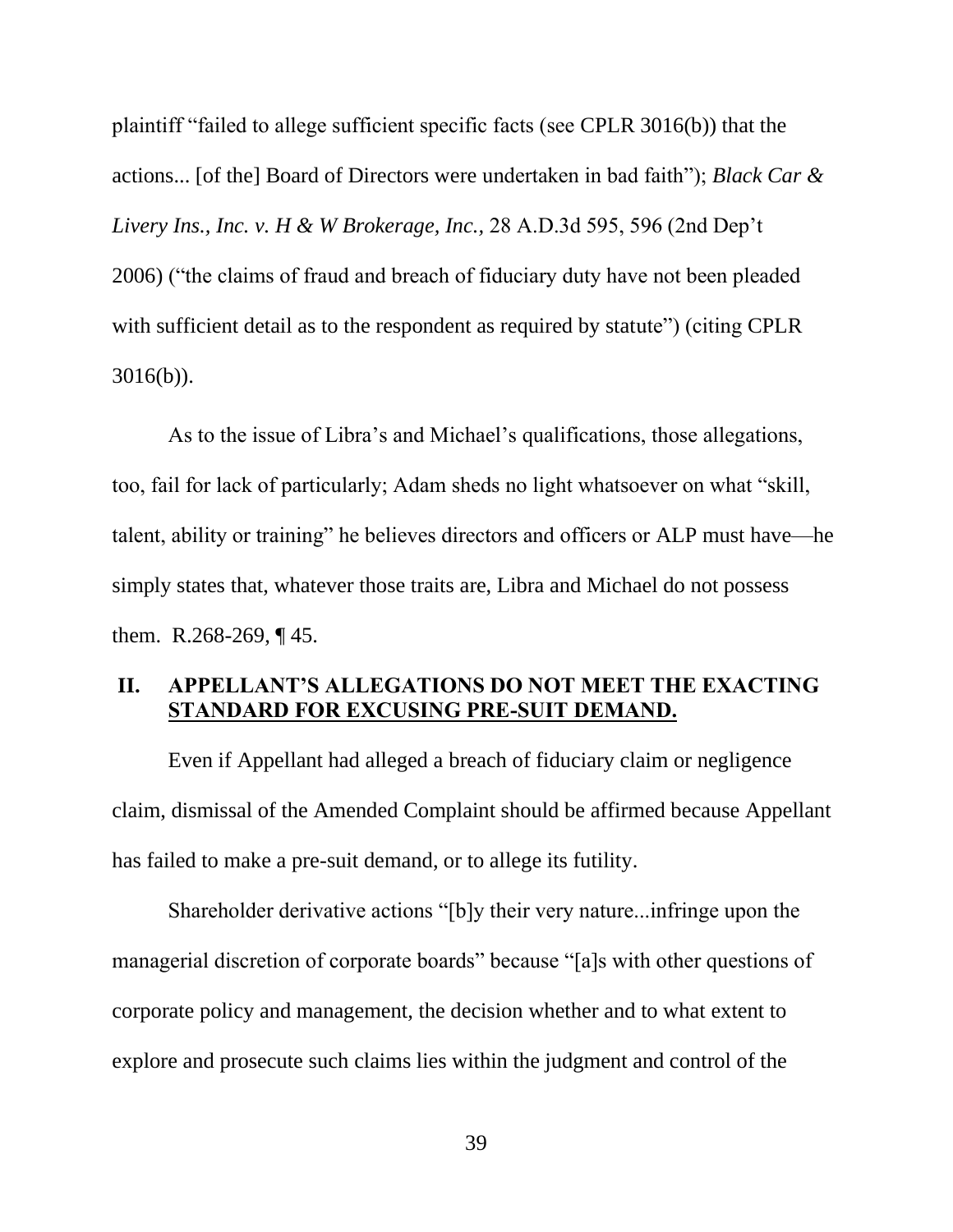<span id="page-50-2"></span><span id="page-50-1"></span>corporation's board of directors." *Marx v. Akers*, 88 N.Y.2d 189, 194 (1996) (quoting *Auerbach v. Bennett*, 47 N.Y.2d 619, 631 (1979)). As such, New York law sets stringent limits on when a shareholder can proceed with a derivative suit on behalf of a corporation; the BCL requires that the "company shall set forth with particularity the efforts of the plaintiff to secure the initiation of such action by the board or the reasons for not making such effort." BCL § 626(c). *See Marx*, 88 N.Y.2d at 193-194. New York courts have observed that "presuit demand is the rule, that excusing demand is the exception, and that the exception should not be permitted to swallow the rule." *In re Omni-com Grp. Inc. Shareholder Deriv. Litig.,* 43 A.D.3d 766, 768 (1st Dept. 2007).

<span id="page-50-0"></span>Here, Adam never made a pre-suit demand to the board. The sum total of Adam's allegations regarding demand futility are (a) that "any demand by Adam to Libra, Anderson or the Board of Directors as a whole would be futile due to a majority of directors being interested in the alleged violations of law contained herein" (R272, ¶ 62); (b) that "the absolute voting power of Libra due to her alignment with Flynn and representing 60% of the voting rights of the Corporation's shares would make any such demand to the Board futile" (R272- R273,  $\P$  63); and (c) that any demand would have been futile because the Board "fail[ed] to take any remedial steps in connection [with the filing of the original Petition/Complaint]" *Id.* These allegations are woefully deficient.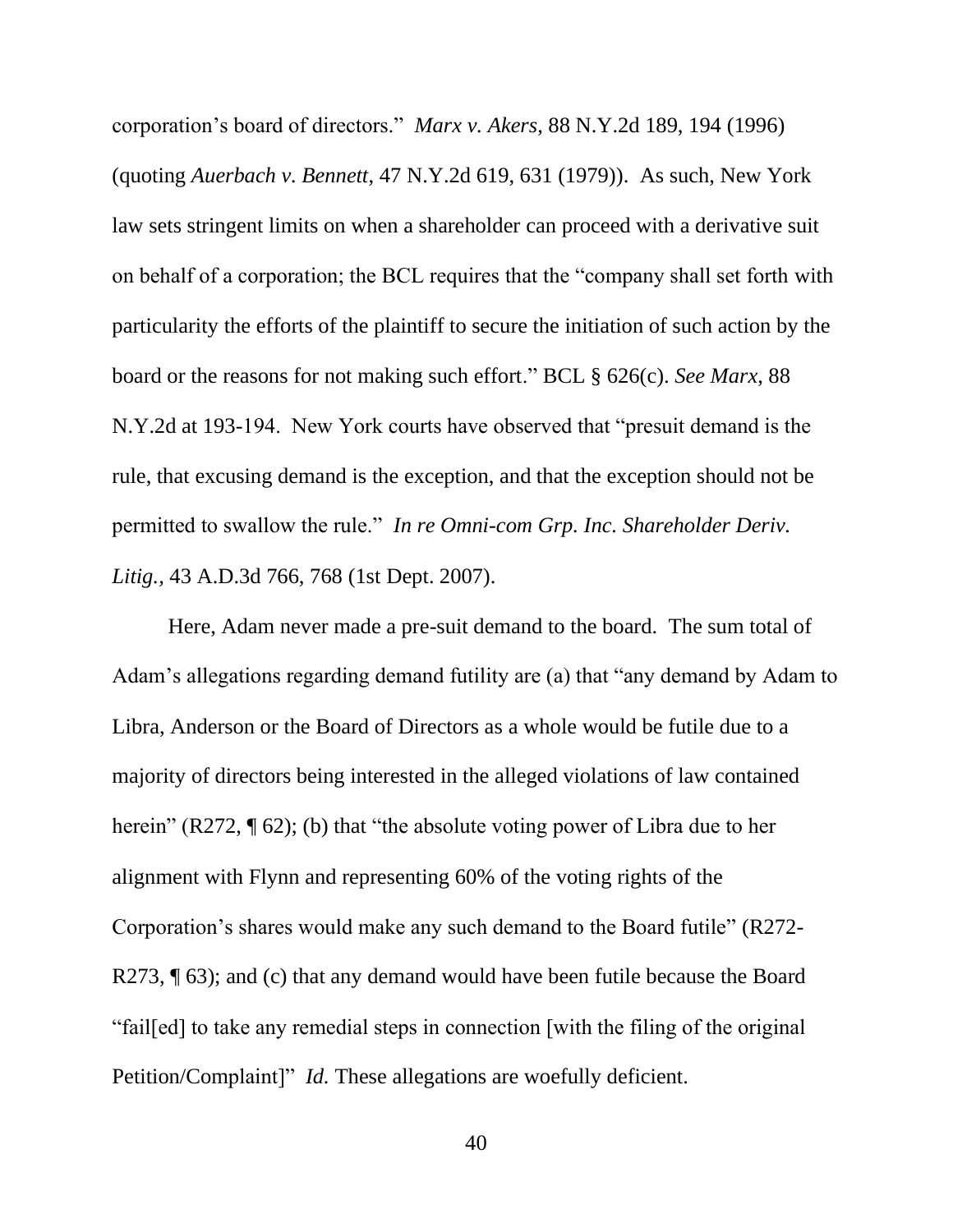<span id="page-51-2"></span><span id="page-51-0"></span>"In New York, to overcome a motion to dismiss for failure to plead demand futility, a plaintiff must have alleged 'with particularity that (1) a majority of the directors are interested in the transaction, or (2) the directors failed to inform themselves to a degree reasonably necessary about the transaction, or (3) the directors failed to exercise their business judgement in approving the transaction.'" *Goldstein v. Bass*, 138 A.D.3d 556, 556–57 (1st Dept. 2016) (quoting *Marx*, 88 N.Y.2d at 200-201). To adequately plead self-interest under prong (1), "the complaint must set forth facts alleging that the directors "receive[d] a direct financial benefit from the transaction which is different from the benefit to shareholders generally." *Walsh*, 116 A.D.3d at 847 (citation omitted).

<span id="page-51-4"></span><span id="page-51-3"></span><span id="page-51-1"></span>Adam has failed to satisfy this standard; he has not alleged that Libra or Michael have received some sort of benefit from their new business strategy that Adam has not. And "[b]ecause the … amended complaint fails to adequately describe the challenged transactions or allege in what manner they were inappropriate, it also fails to 'allege[ ] with particularity that the board of directors did not fully inform themselves about the challenged transaction[s] to the extent reasonably appropriate under the circumstances' or that 'the challenged transaction[s were] so egregious on [their] face that [they] could not have been the product of sound business judgment.'" *Walsh*, 116 A.D.3d at 847–48. *See also Goldstein*, 138 A.D.3d at 556–57 (quoting *Marx*, 88 N.Y.2d at 200-201) (affirming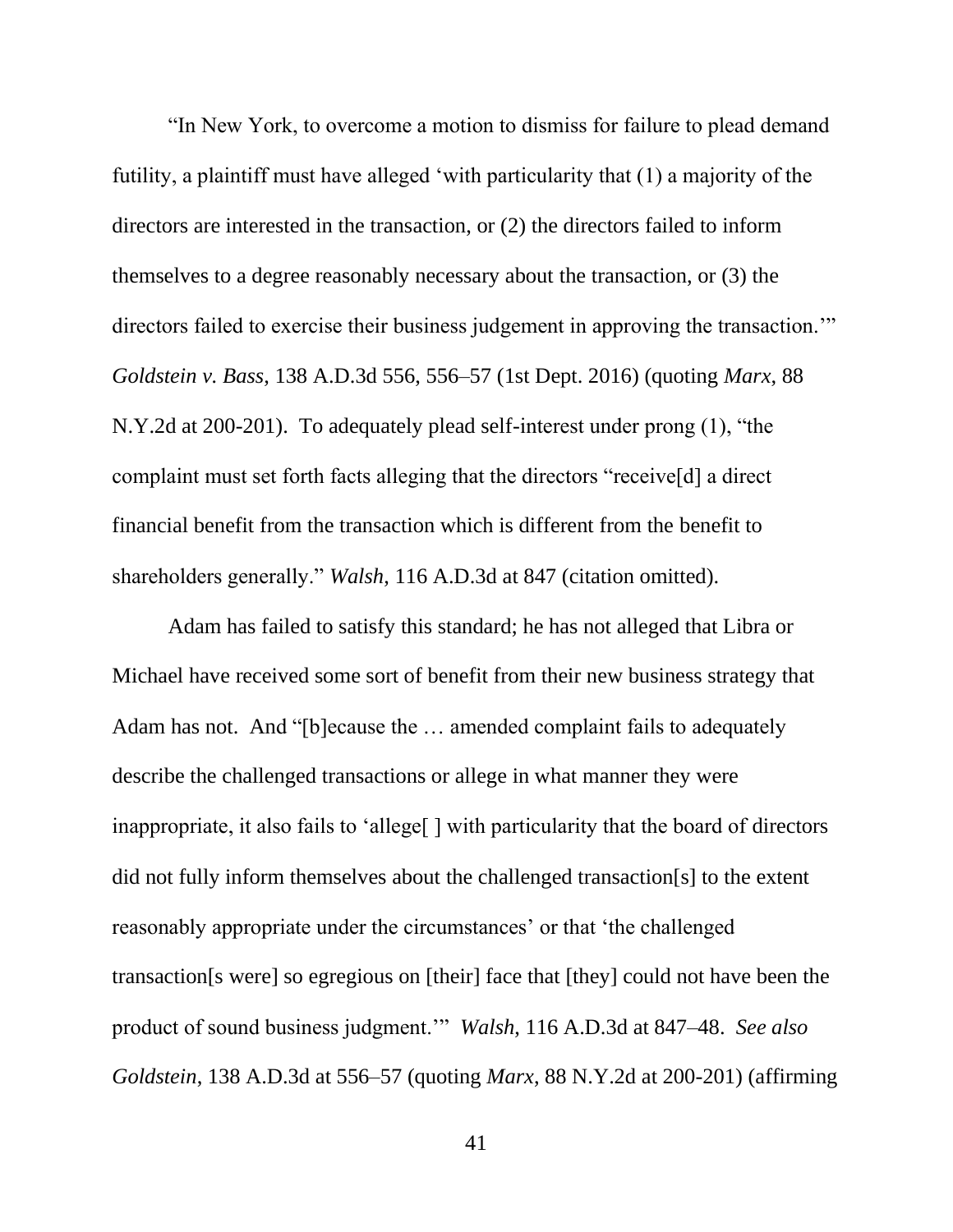<span id="page-52-5"></span><span id="page-52-3"></span>motion to dismiss derivative suit where plaintiff "did not allege that any member of the board was interested in the various challenged transactions," there were "no particularized allegations as to what the board members should have considered or investigated to properly inform themselves about the challenged transactions," and "[t]he complaint also fail[ed] to allege facts, such as self-dealing, fraud or bad faith, that would establish that the [transaction] could not have been the product of sound business judgment."); *Glatzer,* 47 A.D.3d at 676 (affirming dismissal of derivative suit where plaintiff failed to meet pleading burden); *Teachers' Ret. Sys. of La.,* 244 A.D.2d at 231-32 (same); *Bildstein*, 222 A.D.2d at 546 (same); *Lewis v. Welch,*126 A.D.2d 519, 521 (2d Dept. 1987) (same); *Alpert v. Nat'l Assoc. of Sec. Dealers, LLC,* 7 Misc.3d 1010(A), at \*10 (N.Y. Sup. Ct. 2004) (dismissing derivative action where plaintiff failed to meet pleading burden); *City of Tallahassee Ret. Sys.*, 2009 WL 6019489(same) (stating that "[r]isk of personal liability by the majority of a board of directors does not render a demand futile."). 15

<span id="page-52-4"></span><span id="page-52-0"></span>The cases relied on by Adam to the contrary (Appellant Br. at 27-29) are inapposite because they all alleged futility with sufficient particularity or did not address the particularity question. For example, the facts of *Bansbach v. Zinn*, 1

<span id="page-52-6"></span><span id="page-52-2"></span><span id="page-52-1"></span><sup>15</sup> *See also Barone v. Sowers*, 128 A.D.3d 484, 484–85 (1st Dept. 2015) ("alleged concealment of financial information does not warrant a finding that demand was futile, since '[a] corporation's refusal to provide information to its shareholders is not on the [ ] list of circumstances where demand is excused.'") (citation omitted); *Wyatt v. Inner City Broad. Corp.*, 118 A.D.3d 517 (1st Dept. 2014) (a corporation's refusal to provide information to its shareholders is not on the above list of circumstances where demand is excused).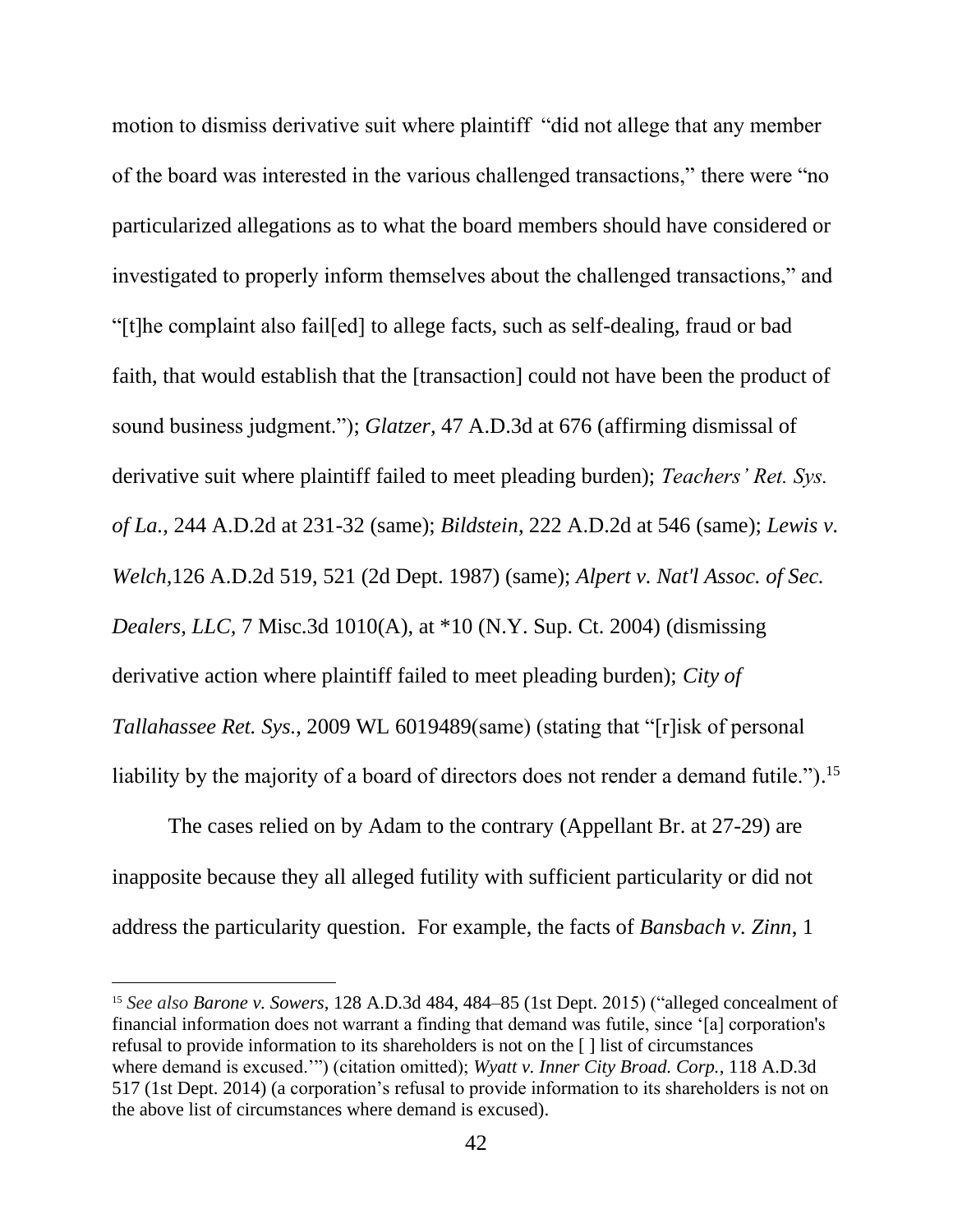N.Y.3d 1 (2003) were unique and find no parallel here. Appellant Br. at 28. There, the court found as proof of an individual's domination and control of other directors the fact that the board had voted to indemnify that individual for legal costs and expenses associated with that individual's defense, sentencing and incarceration, and all fines assessed against him individually, despite the fact that the individual had pleaded guilty to knowingly violating the law and "in open court admitted to having implicated the corporation in his criminal conduct." *Id*. at 12. The Amended Complaint in the instant case alleges nothing of the kind against Respondents, let alone with the requisite particularity.

#### <span id="page-53-0"></span>**III. THE AMENDED COMPLAINT DOES NOT PLEAD FACTS SUFFICIENT TO OVERCOME THE POWERFUL PRESUMPTION OF NEW YORK'S BUSINESS JUDGMENT RULE.**

The business judgment rule provides an additional, independent grounds to affirm the dismissal of the breach of fiduciary duty and negligence claims.

<span id="page-53-2"></span><span id="page-53-1"></span>It is well-settled that "[t]he business judgment rule 'bars judicial inquiry into actions of corporate directors taken in good faith and in the exercise of honest judgment in the lawful and legitimate furtherance of corporate purposes.'" *Consumers Union of U.S., Inc. v. State*, 5 N.Y.3d 327, 360 (2005) (quoting *Auerbach*, 47 N.Y.2d at 629). This fundamental rule of New York corporate law "is necessary to avoid judicial second-guessing of corporate decisions and provides protection where a decision is made in good faith and after reasonable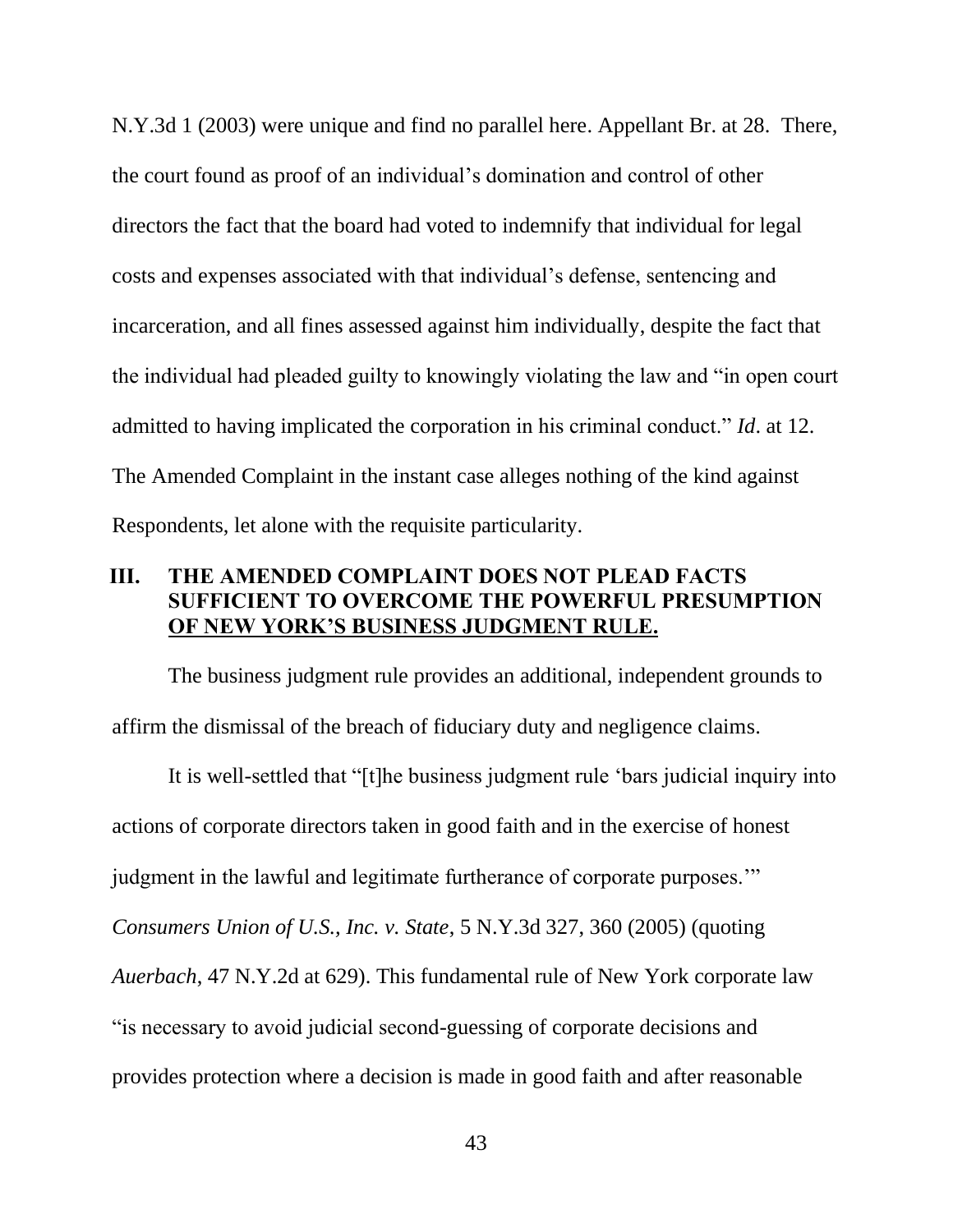<span id="page-54-4"></span><span id="page-54-2"></span>investigation." *Shapiro v. Rockville Country Club, Inc.,* 2 Misc. 3d 1002(A), at \*9 (Sup. Ct. 2004). The business judgment rule shields both directors and officers of a corporation. *In re Kenneth Cole Productions, Inc.*, 27 N.Y.3d 268, 274 (2016) ("[W]e have long adhered to the business judgment rule, which provides that, where corporate officers or directors exercise unbiased judgment in determining that certain actions will promote the corporation's interests, courts will defer to those determinations if they were made in good faith."). The Amended Complaint altogether fails to allege facts sufficient to overcome the "powerful presumptions of the business judgment rule." *Kimeldorf v. First Union Real Estate Equity & Mortg. Invs.*, 309 A.D.2d 151, 155 (1st Dept. 2003).

<span id="page-54-5"></span><span id="page-54-3"></span><span id="page-54-1"></span><span id="page-54-0"></span>That is because the presumption of the business judgment rule may be overcome only by pleading particularized facts showing the board or corporate officer failed to act "in good faith and in the exercise of honest judgment." *Auerbach*, 47 N.Y.2d at 629. "Absent evidence of bad faith or fraud... the courts must and properly should respect" a board's decisions. *Id*. at 631. *See also DeRaffele*, 33 A.D.3d at 752-753 (dismissing breach of fiduciary duty claim because plaintiff "failed to allege sufficient specific facts... that the actions... [of the] Board... were undertaken in bad faith"); *Simpson v. Berkley Owner's Corp.*, 213 A.D.2d 207, 207 (1st Dept. 1995) (the business judgment rule "permits judicial inquiry into claims of fraud or self-dealing by board members but only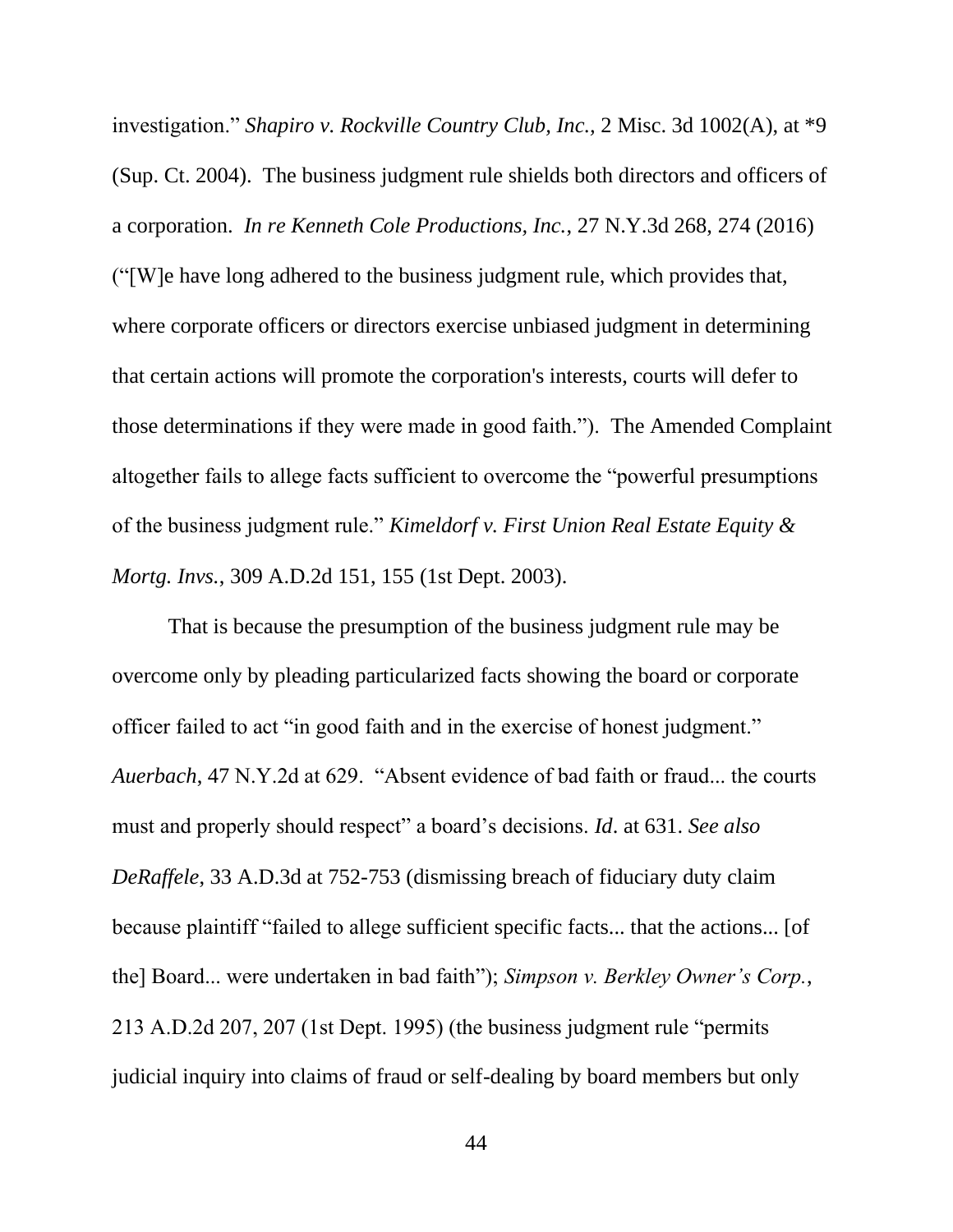where such claims have a basis.") (internal citations omitted); *Deblinger*, 107 A.D.3d at 661 (collecting cases and affirming dismissal of breach of fiduciary duty claim grounded on, amongst other things, the "commence[ment] of unnecessary legal proceedings," because "[t]he allegations [were] insufficient to support a finding that [defendant] committed these acts in bad faith, or without exercising her 'honest judgment in the lawful and legitimate furtherance of corporate purposes.'").

<span id="page-55-0"></span>Adam's reliance on *Lemle v. Lemle*, 92 A.D.3d 494 (1st Dept. 2012) (Appellant Br. at 40) is misplaced. In *Lemle*, this Court found that the complaint's specific and detailed allegations that defendants had engaged in falsification of documents, bad faith and self-dealing were sufficient to overcome the business judgment rule at the pleading stage. 92 A.D.3d at 497-98 (complaint alleges that (1) the defendants "falsified their corporate loan accounts and other corporate records to eliminate millions of dollars of principal and interest owed by them to the corporation"; (2) the defendants "wrongfully transferred corporate assets to themselves and others by way of excessive compensation and benefits, reimbursement for inappropriate personal expenses, and salaries or bonuses paid to individuals who performed no work for the corporation"; (3) the defendants "made statements suggesting that there was no legitimate basis for inflated compensation"; (4) the defendants objected "when plaintiff proposed an outside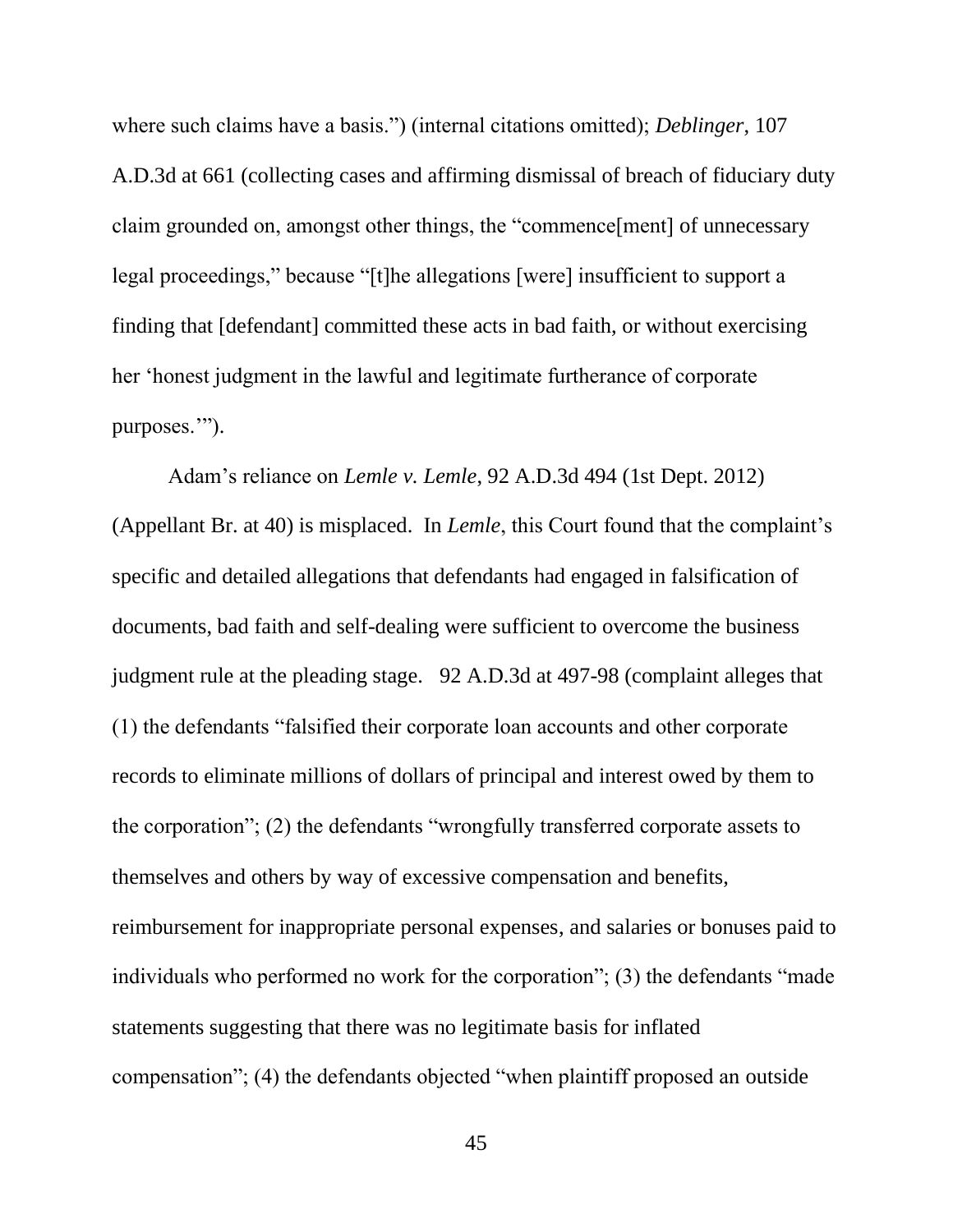auditor. . . saying that they would be unable to answer questions about what they did for the company to earn their compensation"; and (5) "salary and benefits were paid to individuals who did no work for the corporation."). There are no similar allegations against Respondents here.

<span id="page-56-2"></span><span id="page-56-1"></span><span id="page-56-0"></span>While Adam may disagree with the Board's decisions to fire Adam's cronies and sue them for the money they stole from the Company, such "allegations that another course of action might have been more advantageous [are] insufficient" to rebut the business judgment rule. *Shah*, 2003 WL 728869, at \*15. *See also HF Lexington KY LLC v. Wildcat Synergy Manager LLC*, 35 Misc. 3d 1210(A) (N.Y. Sup. Ct. 2012) (dismissing complaint for failure to plead bad faith where plaintiff alleged that "[the defendant's principal] was not and is not equipped to manage the [defendant corporation]."); *Fischbein v. Beitzel*, No. 101553/99 (Sup. Ct. N.Y. Co. Oct. 27, 1999) (dismissing complaint on ground that business judgment rule precluded claim alleging directors had approved a transaction without "full and thorough investigation" and "failed to consider other viable and preferable strategic alternatives"), *aff'd*, 281 A.D.2d 167 (1st Dept. 2001); *Amfesco Indus., Inc. v. Greenblatt*, 172 A.D.2d 261, 264 (1st Dept. 1991) ("[A] cause of action [does not] lie where the complaint merely alleges that a course of action other than that pursued by a board of directors would have been more advantageous.") (citing *Kamin v. Am.Exp. Co.*, 86 Misc. 2d 809, 811 (N.Y. Sup. Ct. 1979), *aff'd* 54 A.D.2d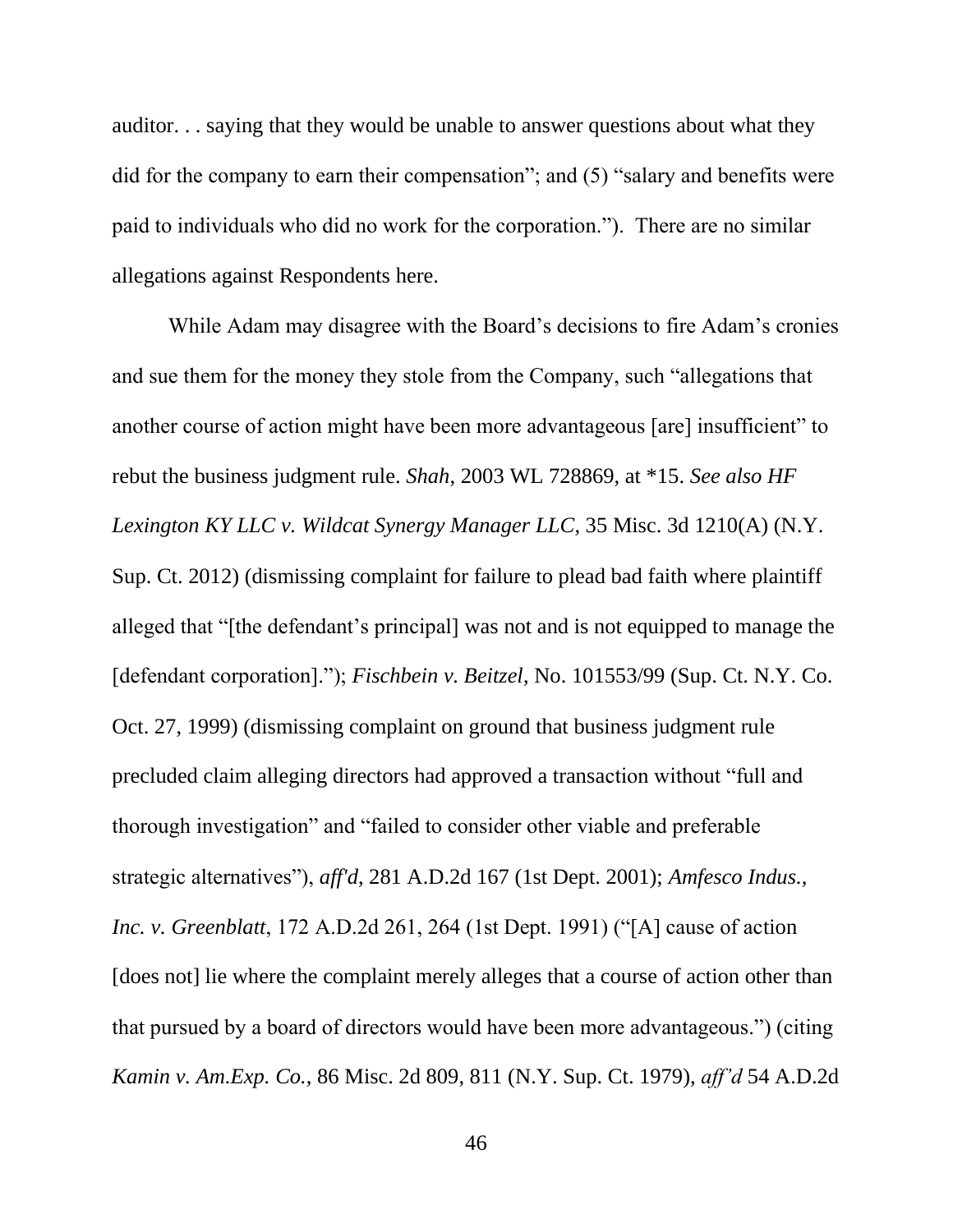<span id="page-57-2"></span><span id="page-57-1"></span>654 (1st Dept. 1976)); *In re Midway Jewish Ctr.*, 16 Misc. 3d 607, 612 (N.Y. Sup. Ct. 2007) (applying business judgment rule in absence of allegation of bad faith where basis of complaint was that defendant "failed to explore other financial alternatives."); *Dennis v. Buffalo Fine Arts Acad.*, 15 Misc. 3d 1106(A) (N.Y. Sup. Ct. 2007) (applying business judgment rule where board believed that "deaccession" of valuable works of art at auction was necessary to promote fine art academy's "focus on maintaining a world-renowned modern and contemporary art museum" and was "necessary for the continued existence and notoriety" of the museum); *Pomerance v. McGrath*, 124 A.D.3d 481, 483 (1st Dept. 2015) (striking cause of action which "allege[d] that the board acted in bad faith and for an improper purpose by wasting the condominium's funds on unnecessary litigation" because "issues of how aggressive the board should be" in litigation, and "whether it should discontinue a lawsuit," "are matters of business judgment.").

## <span id="page-57-4"></span><span id="page-57-0"></span>**IV. THE NEGLIGENCE CLAIM IS DUPLICATIVE OF THE BREACH OF FIDUCIARY DUTY CLAIM.**

<span id="page-57-3"></span>In addition to being precluded by the exculpatory clause, the failure to allege demand futility, and the business judgment rule, the negligence claim fails for the independent reason that it "is based upon the same allegations as the breach of fiduciary duty claim and seek[s] the same relief. . . ." R21. *See, e.g., NYAHSA Services, Inc. v. People Care Inc.*, 167 A.D.3d 1305, 1309 (3rd Dept. 2018) (negligence claim properly dismissed as duplicative of breach of fiduciary duty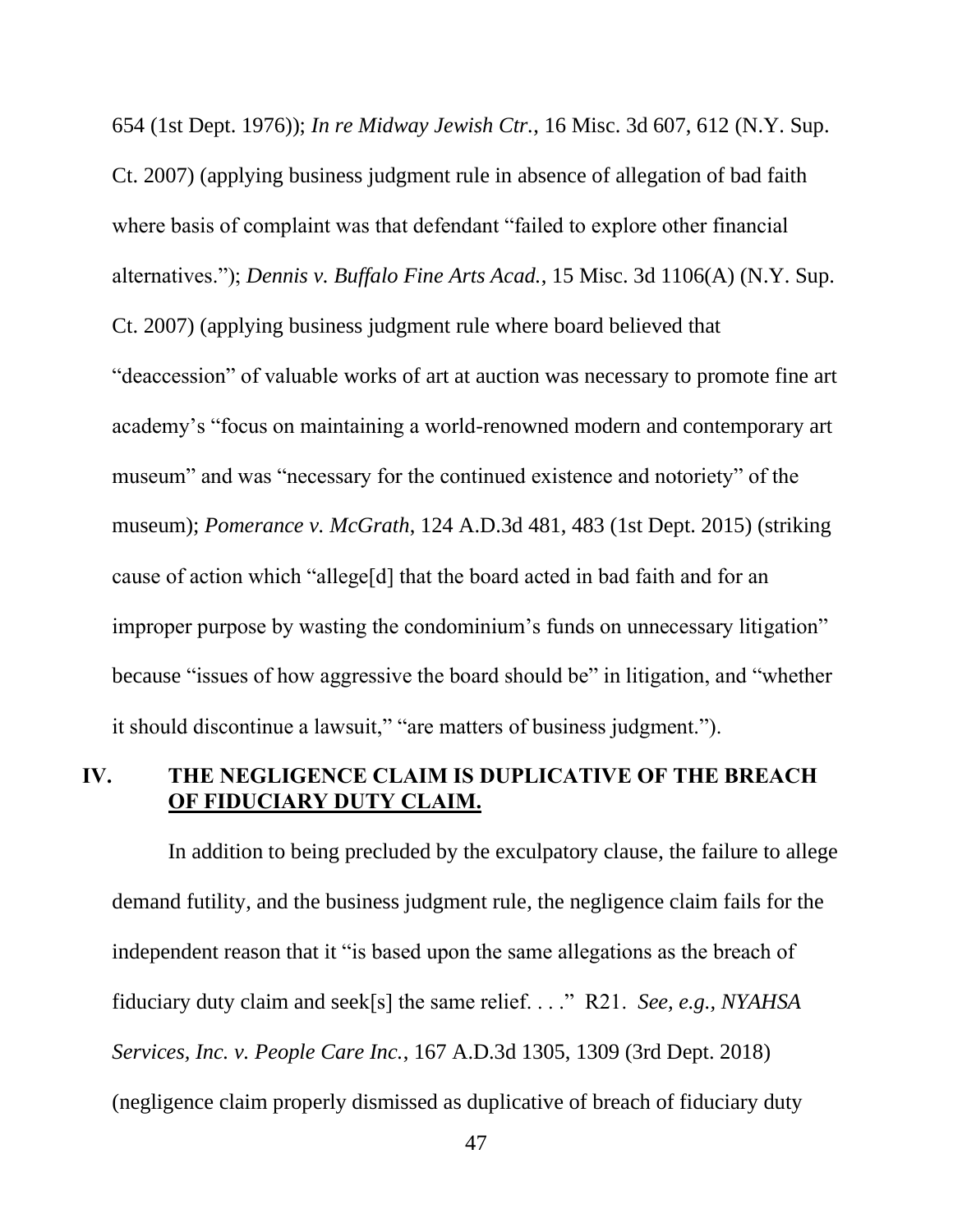claim because they were both based on the same allegations and sought the same relief).

<span id="page-58-2"></span>On appeal, Adam contends in a conclusory fashion that his negligence claim "is not duplicative of the other claims" and that "intentional conduct and grossly negligent conduct are different." Appellant Br. at 30, 39. However, he makes no attempt whatsoever to explain how these assertions make the negligence and breach of fiduciary duty claims in this case non-duplicative. These "arguments" are nothing more than baseless ipse dixit. Moreover, the two cases Adam relies on to support his argument are completely inapposite. *See Postiglione v. Castro*, 119 A.D.3d 920, 922 (2d Dept. 2014) (causes of action for fraud and legal malpractice not duplicative because "the cause of action alleging fraud makes no claim of inadequate or negligent legal representation"); *Llanos v. T-Mobile USA, Inc.*, 132 A.D.3d 823, 824 (2d Dept. 2015) (claim under New York City Human Rights Law not duplicative of claim under New York State Human Rights Law because "the [New York City Human Rights law's] uniquely broad and remedial purposes [] go beyond those of counterpart state or federal civil rights laws.") (internal quotation marks omitted).

## <span id="page-58-1"></span><span id="page-58-0"></span>**V. THE CLAIMS FOR AN ACCOUNTING, ATTORNEY'S FEES, AND FOR THE REMOVAL OF DIRECTORS AND OFFICERS FAIL BECAUSE THE UNDERLYING CLAIMS FAIL, AND ADAM'S REMAINING ARGUMENTS LACK MERIT.**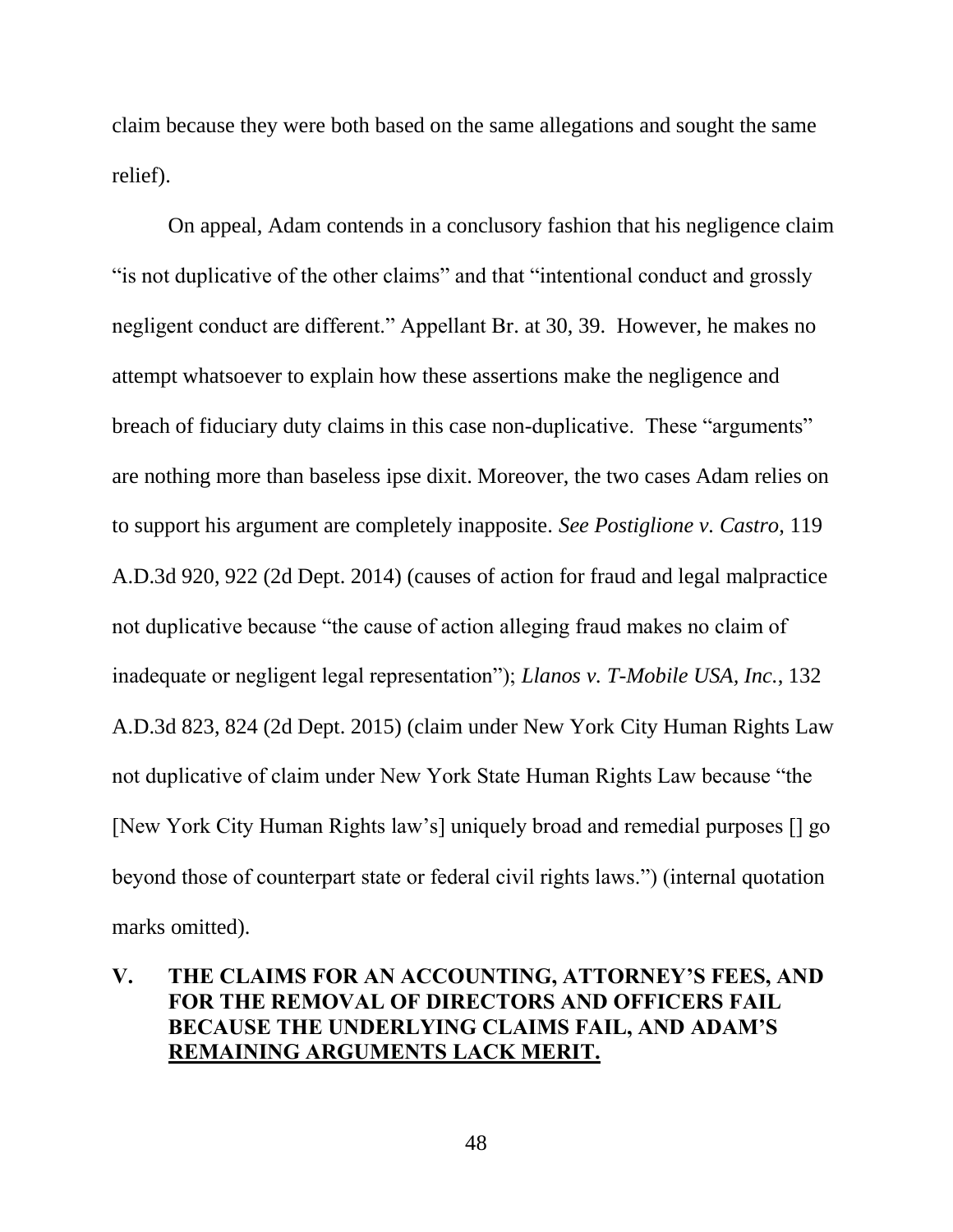<span id="page-59-4"></span><span id="page-59-3"></span><span id="page-59-1"></span>The Motion Court correctly dismissed the claims for an accounting, attorney's fees and for the removal of directors and officers based on Adam's failure to allege an underlying cause of action. R21-R22. *See Palazzo v. Palazzo*, 121 A.D.2d 261, 265 (1st Dep't 1986) (a plaintiff seeking an accounting must properly allege a breach of fiduciary duty by the defendant); R278, ¶ 92 (basis of claim for attorneys' fees is BCL  $\S 626(e)$ , which permits recovery of attorneys' fees by a successful plaintiff in a derivative suit); *Board of Managers of 28 Cliff Street Condominium v. Maguire*, 191 A.D.3d 25, 34 (1st Dept. 2020) (BCL 626(e) "permits legal fees to be paid to an owner who successfully asserts the interest of an entity when the management of the entity fails to protect that interest.") (internal quotation marks omitted); R279, ¶ 95 (claims for removal of directors and officers based on BCL § 706(d) and BCL § 716(c), each of which only permit removal for cause); *Benedict v. Whitman Bereed Abbot & Morgan*, 110 A.D.3d 935, 937-38 (2d Dept. 2013) (holding that to remove a director or officer pursuant to BCL §§ 706(d), 716(c), the plaintiff must prove that the director or officer engaged in "wrongdoing").

<span id="page-59-7"></span><span id="page-59-6"></span><span id="page-59-5"></span><span id="page-59-2"></span><span id="page-59-0"></span>The cases Adam relies on for the contrary are inapposite (Appellant Br. at 31) because they do not concern situations where, as here, the plaintiffs' underlying causes of action were dismissed at the pleading stage. *See Colucci v. Canastra*, 130 A.D.3d 1268, 1269-70 (3rd Dept. 2015) (case concerning motion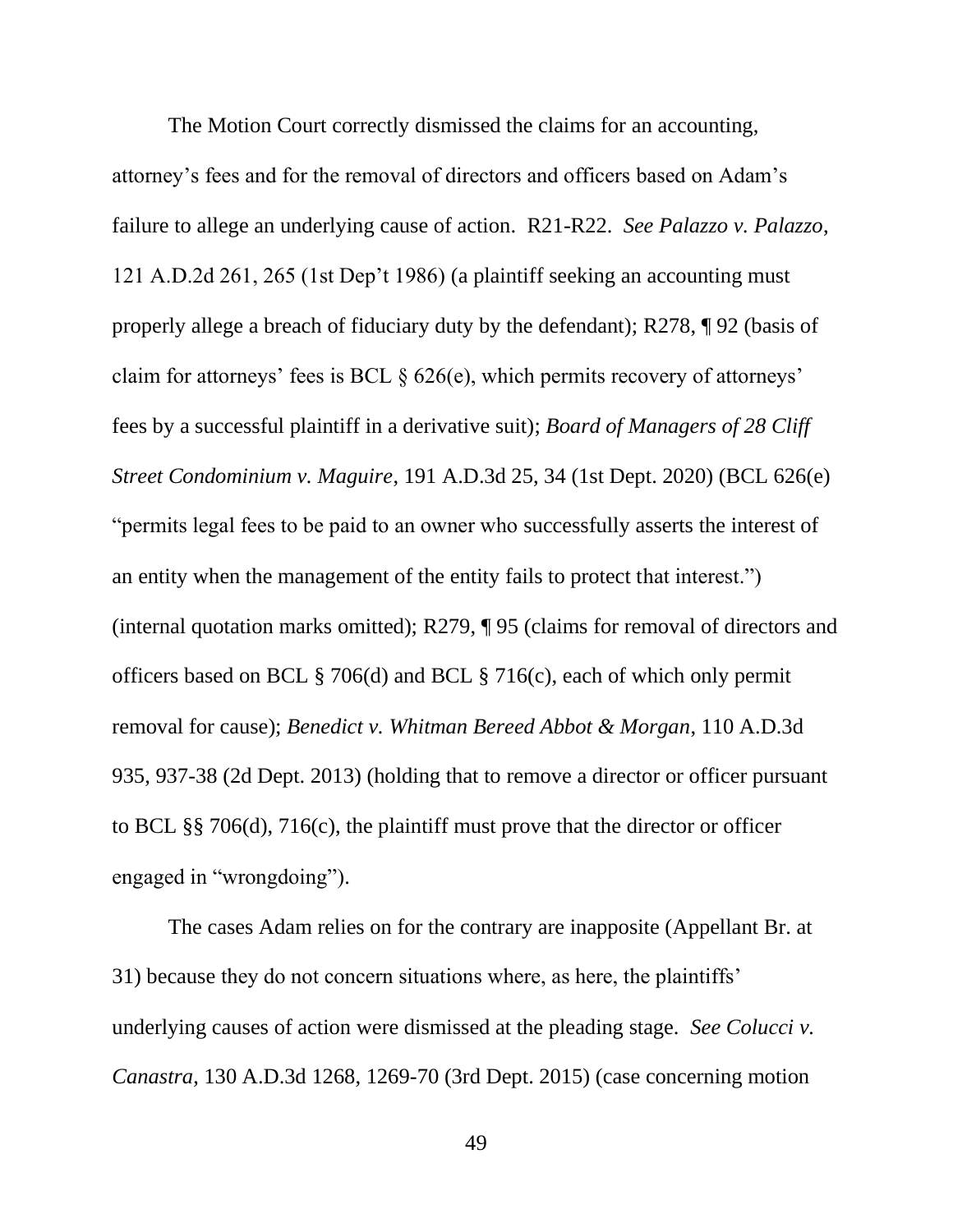<span id="page-60-1"></span>for summary judgment where the "[p]laintiffs submitted prima facie evidence that there was cause for defendant's removal due to his use of [the corporation's] profits to pay for clubhouse operations that only benefitted him as the sole shareholder of [another corporation]."); *Grace v. Grace Institute*, 19 N.Y.2d 307, 311-14 (1967) (case does not concern pleadings, but rather concerns whether the evidence submitted in an article 78 proceeding justified the plaintiff's removal).

<span id="page-60-2"></span><span id="page-60-0"></span>Adam also argues, as he did below, that because Respondents' Notice of Motion does not expressly state that they seek dismissal of the "first, second, third, fourth, fifth, sixth and seventh" claims, but states instead that they seek an order "dismissing the claims against them," "no cause of action may be dismissed if any one of them survives dismissal." (Appellant Br. at 31-32.) This argument is as frivolous as it sounds. *See Skillgames, LLC v. Brody*, 1 A.D.3d 247, 252 (1st Dep't 2003) ("[W]hen, as [is] the case here, the motion particularizes why each claim should be dismissed, the court should treat the motion as applying to each cause of action alleged in the complaint, regardless of how the motion is denominated.") (internal citation omitted); *Gamiel v. Curtis & Reiss-Curtis, P.C.*, 16 A.D.3d 140, 141 (1st Dept. 2005) ("Where a motion to dismiss for failure to state a cause of action particularizes each of the claims in the complaint, even though it is nominally addressed to the complaint as a whole, the court should treat that motion as applying to each individual cause of action alleged.").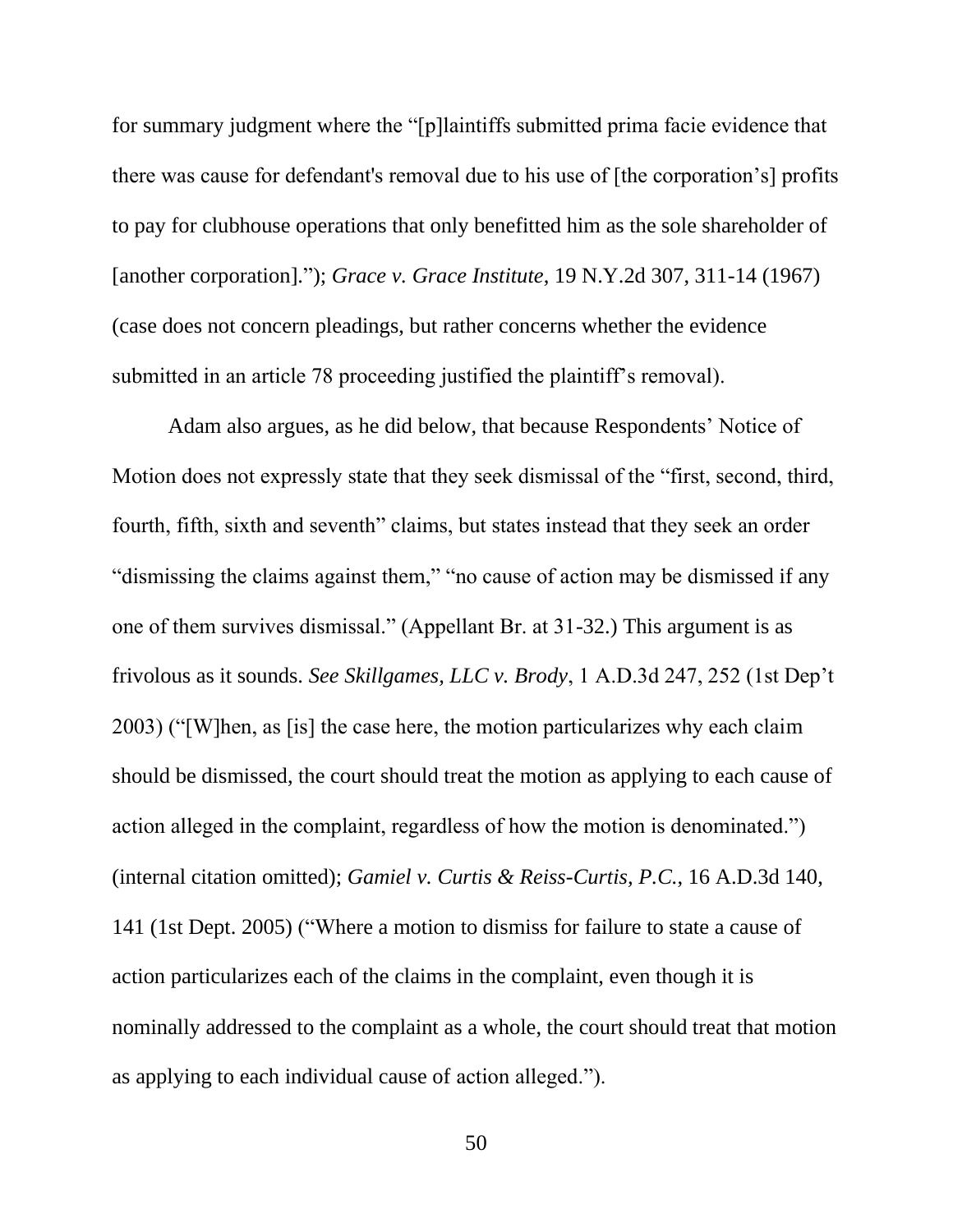<span id="page-61-3"></span><span id="page-61-0"></span>Grasping at straws, Adam next argues that the Motion Court should have denied Respondent's motion in its entirety because Respondent had not attached a copy of the Amended Complaint to its motion.<sup>16</sup> Adam's argument is meritless. *Galpern v. Air Chiefs, L.L.C.*, 180 A.D.3d 501, 502 (1st Dept. 2020) ("The motion court providently exercised its discretion under CPLR 2001 to disregard plaintiff's failure to submit the pleadings because the record was 'sufficiently complete' and otherwise available to the court and parties on the NYSCEF docket."); *Studio A Showroom, LLC v. Yoon*, 99 A.D.3d 632, 632 (1st Dept. 2013) ("Although [the defendant] failed to include the pleadings with its motion, the error was properly overlooked, as the pleadings were filed electronically and thus were available to the parties and the court.").

<span id="page-61-2"></span><span id="page-61-1"></span>In addition, Adam provided the Motion Court with a copy of the Amended Complaint in his opposition papers below. R257-R258, R259-R285. *See Sensible Choice Contracting, LLC v. Rogers*, 164 A.D.3d 705, 706-07 (2d Dept. 2018) (motion court properly disregarded defendants' failure to attach pleadings to their motion because "the pleadings were not only electronically filed and available to

<sup>&</sup>lt;sup>16</sup> Respondents intended to file the Amended Complaint with their motion papers, as Exhibit 24 to counsel's affirmation below (*see* R30, ¶ 20), but they inadvertently omitted to e-file what would have been Exhibits 14 through 28 to counsel's affirmation below (*see* R.29-30). In any event, this omission has no impact on this appeal: the documents are not otherwise necessary for the Order below to be affirmed, and to the extent any of those documents are relevant to this appeal, they are cited in this brief as a court record cite, which are documents that this Court may take judicial notice of.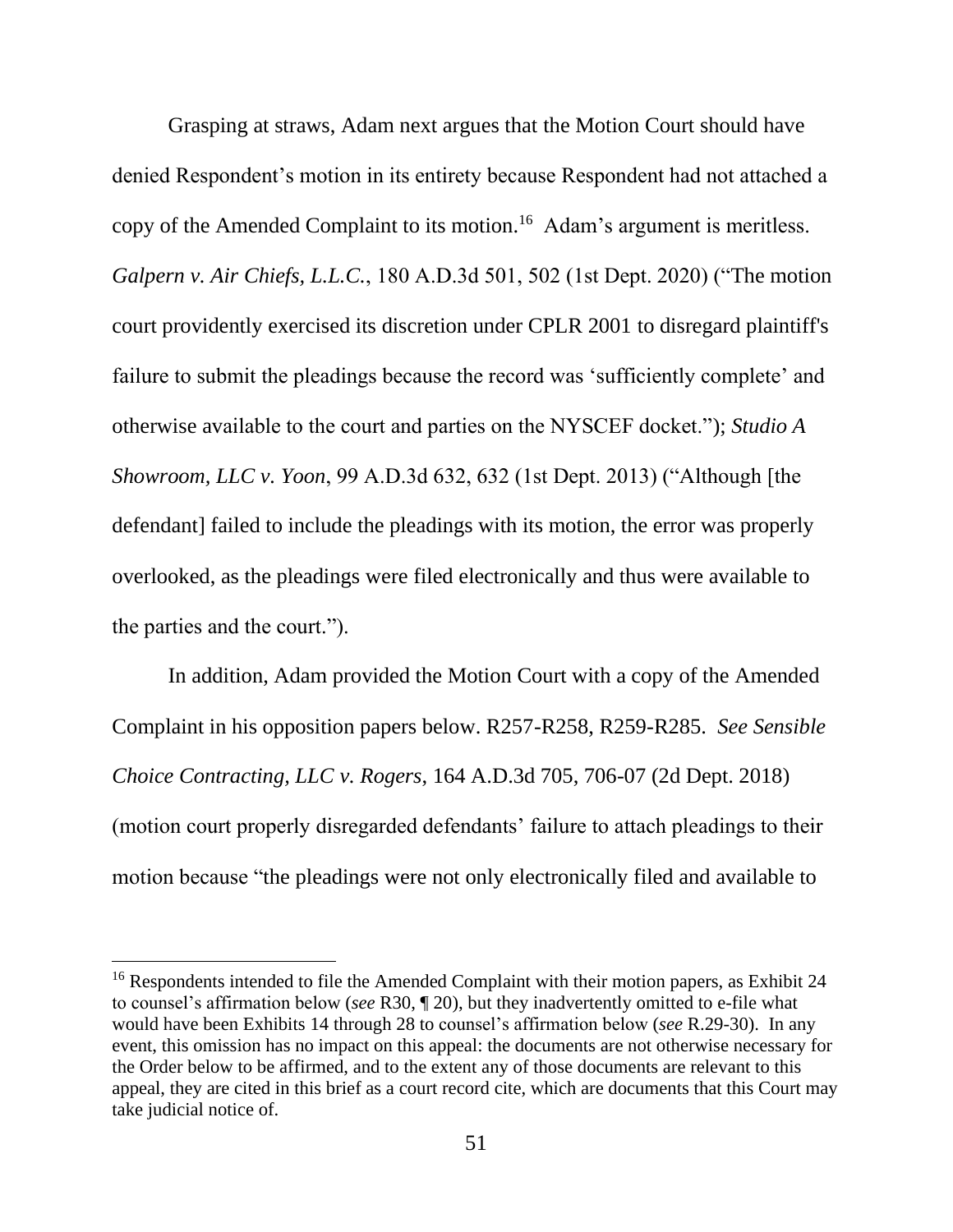<span id="page-62-4"></span><span id="page-62-1"></span>the Supreme Court and the parties, but the answer was submitted by the defendants in opposition to the motion, and the summons and complaint were submitted in reply by the plaintiff."). The cases Adam cites (Appellant Br. at 33) stand for the proposition that a motion to dismiss *may* be denied where either (1) the movant does not attach a copy of the pleadings, the pleadings are actually necessary to decide the motion, and the court otherwise does not have access to a copy of them, *Alizio v. Perpignano*, 225 A.D.2d 723, 724-25 (2d Dept. 1996); *Start Elevator, LLC v. Macombs Place, LLC*, 60 Misc.3d 1225(A), 2018 WL 4000423, \*1-2 (N.Y. Civ. Ct. 2018); or (2) the motion court chooses not to exercise its discretion under CPLR § 2001 to overlook the movant's omission. *See Gibbs v. Kings Auto Show Inc.*, 47 Misc.3d 1203(A), 2015 WL 1442374, at \*2 (N.Y. Sup. Ct. 2015). Neither of the above is the case here. Moreover, even had the Motion Court here refused to exercise its discretion pursuant CPLR § 2001 to overlook the movant's omission (it did not), this Court would could still exercise its own discretion and overlook that omission. *E.g., Long Island Pine Barrens Society, Inc. v. County of Suffolk*, 122 A.D.3d 688, 691 (2d Dept. 2014) (so doing).

## <span id="page-62-5"></span><span id="page-62-3"></span><span id="page-62-2"></span><span id="page-62-0"></span>**VI. THE AMENDED COMPLAINT DOES NOT STATE A CLAIM FOR THE APPOINTMENT OF A RECEIVER UNDER CPLR § 6401 OR BCL § 1202.**

<span id="page-62-6"></span>The Motion Court correctly dismissed the Amended Complaint's second cause of action for appointment of a receiver pursuant to CPLR § 6401 and BCL §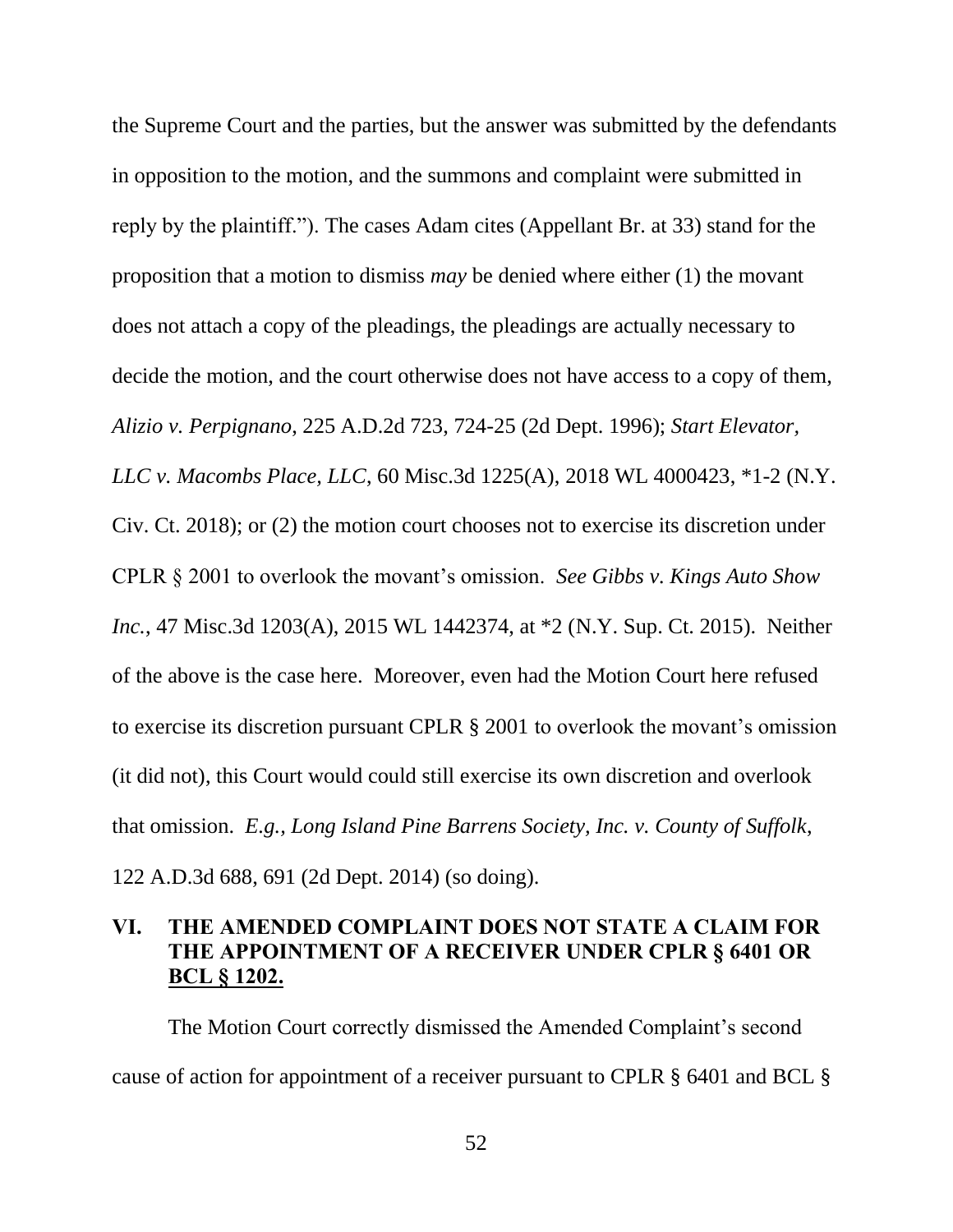<span id="page-63-1"></span>1202. Dismissal was proper as to Appellant's request for such appointment under CPLR  $\S$  6401 because "[t]he appointment of a receiver is not a form of ultimate relief that can be awarded in a plenary action, but rather, is limited as a provisional remedy (see CPLR 6401(a)) or as an aid in post-judgment enforcement (see CPLR 5228)." *Lemle*, 92 A.D.3d at 498 (affirming dismissal of cause of action seeking appointment of a temporary receiver under CPLR § 6401).

<span id="page-63-0"></span>Adam's request for appointment of a receiver pursuant to  $BCL§ 1202(a)(3)$ (the only possibly applicable sub-section) also failed as a matter of law because that subsection only permits the appointment of a receiver "to preserve the assets of a corporation which has no officer within this state qualified to administer them." Adam has not alleged that Libra or Michael are not "within the state"; to the contrary, Adam's purported basis for jurisdiction over Libra and Michael are that they "regularly transact[] business within the State of New York, including but not limited to" Libra acting as "as a purported officer and putative director of ALP" and Michael acting as a "purported director of ALP[.]" R259-R260 ¶¶ 2-3). Adam conceded by not opposing this argument below. <sup>17</sup> In any event, the allegations that Libra and Michael reside in California do not properly state a claim

 $17$  The sum of Adam's argument in opposition of Respondents' motion for dismissal of the receiver claim was that "dismissal of the cause of action for a receiver should not be granted as plaintiff seeks a receiver under the Business Corporate Law, in addition to Article 64 of the CPLR . . ." S.R.60.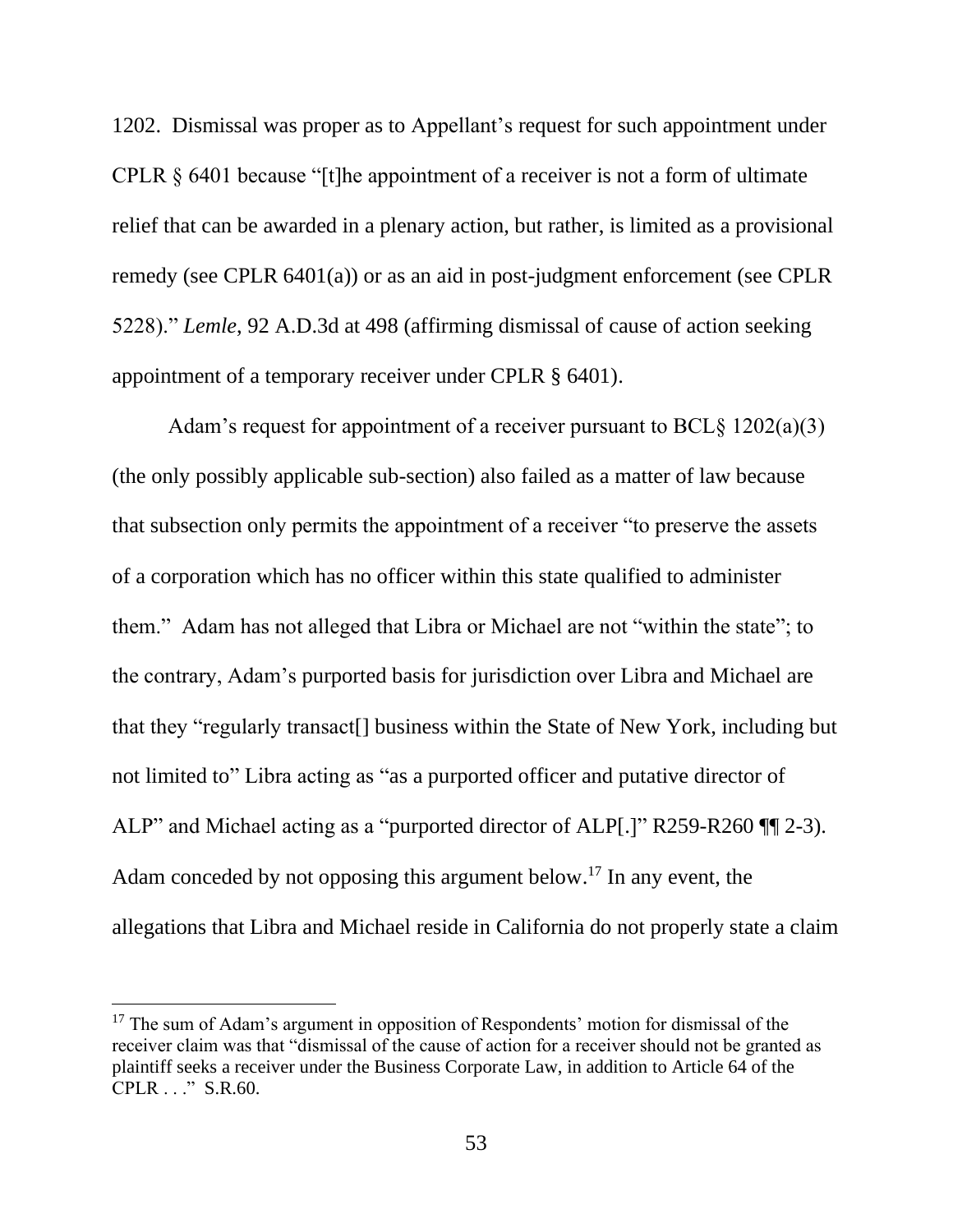that they are not "within the state" in light of the other allegations in the

Complaint, discussed above.<sup>18</sup>

#### **CONCLUSION**

<span id="page-64-0"></span>For the reasons stated above, the Motion Court's order dismissing the Amended Complaint against Respondents should be affirmed.

Dated: New York, New York December 31, 2021

Respectfully submitted,

#### **SCHLAM STONE & DOLAN LLP**

By: Jolen Lollipe-aller

Jeffrey Eilender Jolene LaVigne-Albert 26 Broadway New York, NY 10004 Tel: (212) 344-5400 [jeilender@schlamstone.com](mailto:jeilender@schlamstone.com) [jlavignealbert@schlamstone.com](mailto:jlavignealbert@schlamstone.com)

<span id="page-64-1"></span>*Attorneys for Respondents*

<sup>&</sup>lt;sup>18</sup> Over a century ago, this Court, when interpreting a predecessor statute to BCL § 1202, stated that "[i]n the case of a domestic corporation, it is difficult to see how the subdivision could apply unless upon the sudden physical incapacity or decease of all the directors in office." *Ehret v. George Ringler & Co.*, 144 App. Div. 480, 484 (1st Dept. 1911) (internal quotation marks omitted). The Amended Complaint in this case alleges no such thing and, in fact, makes clear that Libra was administering the assets of ALP in New York.